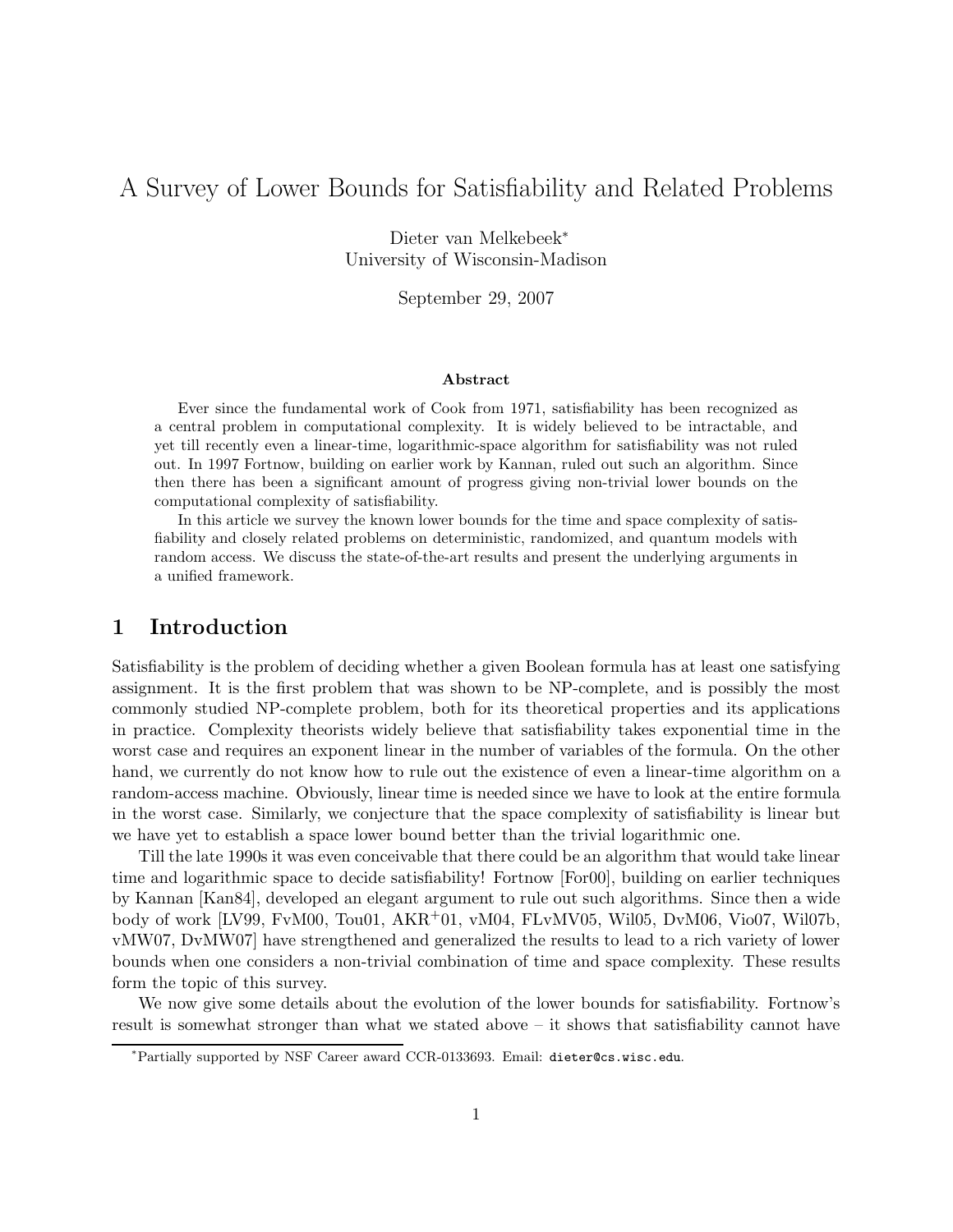both a linear-time algorithm and a (possibly different) logarithmic-space algorithm. In fact, his argument works for time bounds that are slightly super-linear and space bounds that are close to linear, and even applies to conondeterministic algorithms.

**Theorem 1.1 (Fortnow [For00])** For every positive real  $\epsilon$ , satisfiability cannot be solved by both

- (i) a (conon-)deterministic random-access machine that runs in time  $n^{1+o(1)}$  and
- (ii) a (conon-)deterministic random-access machine that runs in polynomial time and space  $n^{1-\epsilon}$ .

In terms of time-space lower bounds, Fortnow's result implies that there is no (conon-)deterministic algorithm solving satisfiability in time  $n^{1+o(1)}$  and space  $n^{1-\epsilon}$ . Lipton and Viglas [LV99, FLvMV05] considered deterministic algorithms with smaller space bounds, namely polylogarithmic ones, and managed to establish the first time-space lower bound where the running time is a polynomial of degree larger than one. Their argument actually works for subpolynomial space bounds, i.e., for space  $n^{o(1)}$ . It shows that satisfiability does not have a deterministic algorithm that runs in  $n^{\sqrt{2}-o(1)}$ steps and uses subpolynomial space.<sup>1</sup> Fortnow and Van Melkebeek [FvM00, FLvMV05] captured and improved both earlier results in one statement, pushing the exponent in the Lipton-Viglas time-space lower bound from  $\sqrt{2} \approx 1.414$  to the golden ratio  $\phi \approx 1.618$ . Williams [Wil05, Wil07b] further improved the latter exponent to the current record of  $2\cos(\pi/7) \approx 1.801$ , although his argument no longer captures Fortnow's original result for deterministic machines.

Theorem 1.2 (Williams [Wil07b]) Satisfiability cannot be solved by a deterministic randomaccess machine that runs in time  $n^{2\cos(\pi/7)-o(1)}$  and space  $n^{o(1)}$ .

The following – somewhat loaded – statement represents the state-of-the-art on lower bounds for satisfiability on deterministic machines with random access.

**Theorem 1.3 (Master Theorem for deterministic algorithms)** For all reals c and d such that  $(c-1)d < 1$  or  $cd(d-1)-2d+1 < 0$ , there exists a positive real e such that satisfiability cannot be solved by both

- (i) a conondeterministic random-access machine that runs in time  $n<sup>c</sup>$  and
- (ii) a deterministic random-access machine that runs in time  $n^d$  and space  $n^e$ .

Moreover, the constant e approaches 1 from below when c approaches 1 from above and d is fixed.

Note that a machine of type (ii) with  $d < 1$  trivially fails to decide satisfiability as it cannot access the entire input. A machine of type (i) with  $c < 1$  can access the entire input but nevertheless cannot decide satisfiability. This follows from a simple diagonalization argument which we will review in Section 3 because it forms an ingredient in the proof of Theorem 1.3. Note also that a machine of type (ii) is a special case of a machine of type (i) for  $d \leq c$ . Thus, the interesting values of c and d in Theorem 1.3 satisfy  $d \geq c \geq 1$ .

Theorem 1.3 applies when c and d satisfy a disjunction of two conditions. For values of  $d > 2$ the condition  $(c-1)d < 1$  is less stringent than  $cd(d-1) - 2d + 1 < 0$ ; for  $d < 2$  the situation is the other way around. See Figure 1 for a plot of the bounds involved in Theorem 1.3. We can use

<sup>&</sup>lt;sup>1</sup>The exact meaning of this statement reads as follows: For every function  $f : \mathbb{N} \to \mathbb{N}$  that is  $o(1)$ , there exists a function  $g : \mathbb{N} \to \mathbb{N}$  that is  $o(1)$  such that no algorithm for satisfiability can run in time  $n^{\sqrt{2}-g(n)}$  and space  $n^{f(n)}$ .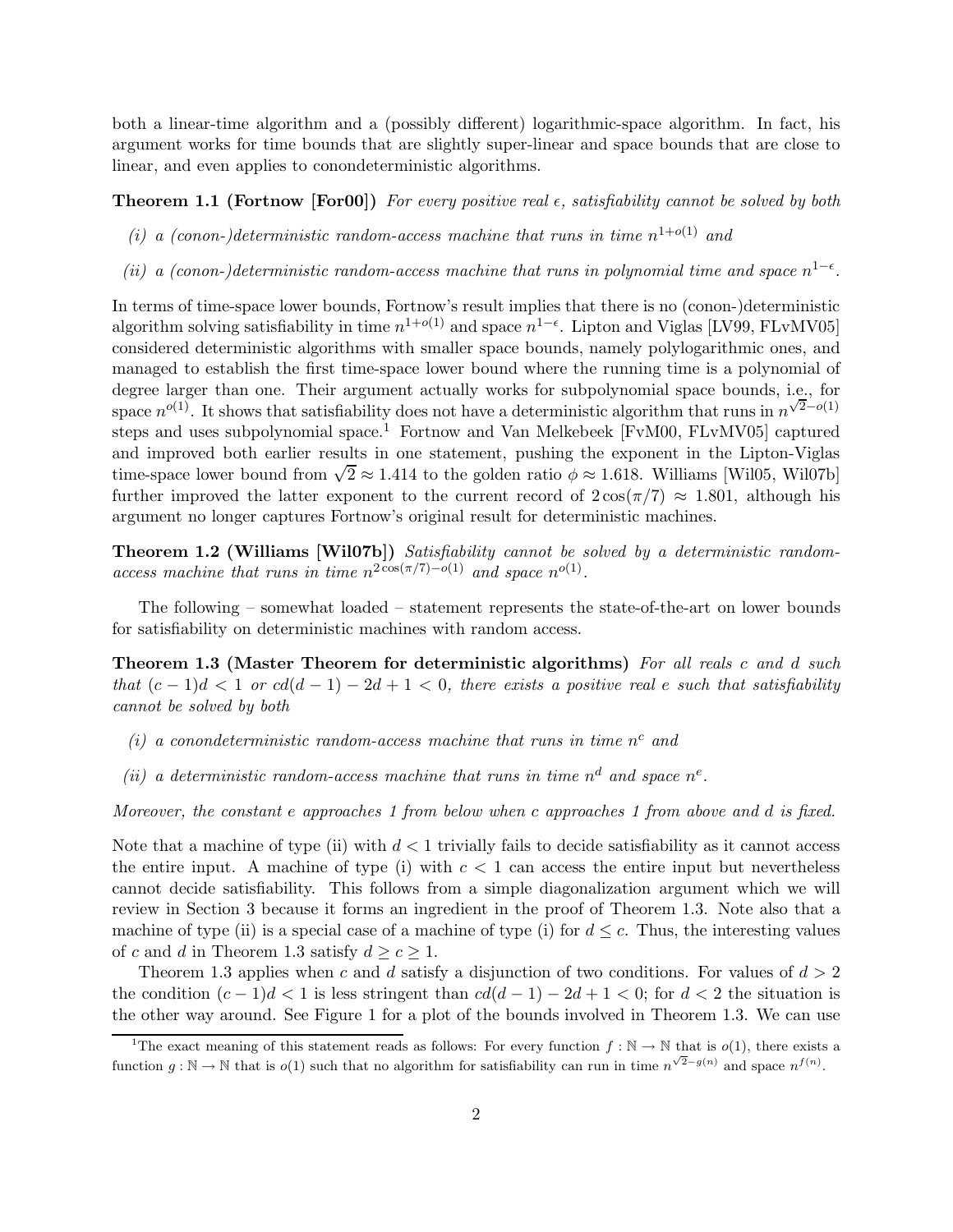

Figure 1: Bounds in the Master Theorem for deterministic algorithms:  $f(d)$  solves  $(c-1)d = 1$  for c,  $g(d)$  solves  $cd(d-1) - 2d + 1 = 0$  for c, and  $h(d)$  is the identity.

the first condition to rule out larger and larger values of  $d$  for values of  $c$  that get closer and closer to 1 from above. Thus, Fortnow's result for deterministic machines is a corollary to Theorem 1.3. The second condition does not hold for large values of d for any  $c \geq 1$ , but yields better time lower bounds for subpolynomial-space algorithms. We can obtain time-space lower bounds from Theorem 1.3 by setting  $c = d$ ; in that case we can omit the part from the statement involving the machine of type (i) as it is implied by the existence of a machine of type (ii). The first condition thus yields a time lower bound of  $n^{d-o(1)}$  for subpolynomial space, where  $d > 1$  satisfies  $d(d-1) = 1$ , i.e., for d equal to the golden ratio  $\phi \approx 1.618$ . The second condition leads to a time lower bound of  $n^{d-o(1)}$ for subpolynomial space, where  $d > 1$  satisfies  $d^2(d-1) - 2d + 1 = 0$ ; the solution to the latter equation equals the above mysterious constant of  $2\cos(\pi/7) \approx 1.801$ , which is larger than  $\phi$ . Thus, the Master Theorem captures Theorem 1.2 as well.

The successive improvements of recent years beg the question how far we can hope to push the time-space lower bounds for satisfiability in the near future. On the end of the spectrum with small space bounds, there is a natural bound of 2 on the exponent  $d$  for which the current techniques allow us to prove a time lower bound of  $n^d$  for algorithms solving satisfiability in logarithmic space. We will discuss this bound in Section 4.1 and its reachability in Section 9. On the end of the spectrum with small time bounds, the quest is for the largest exponent  $e$  such that we can establish a space lower bound of  $n^e$  for any algorithm solving satisfiability in linear time. The techniques presented in this survey critically rely on sublinear space bounds so we cannot hope to reach  $e = 1$ or more along those lines. Note that sublinear-space algorithms for satisfiability are unable to store an assignment to the Boolean formula.

All the known lower bounds for satisfiability on deterministic random-access machines use strategies similar to one pioneered by Kannan in his early investigations of the relationship between nondeterministic and deterministic linear time [Kan84]. The arguments really give lower bounds for nondeterministic linear time; they translate to lower bounds for satisfiability by virtue of the very efficient quasi-linear reductions of nondeterministic computations to satisfiability. The same type of reductions exist to many other NP-complete problems – in fact, to the best of my knowledge, they exist for all of the standard NP-complete problems. Thus, the lower bounds for satisfiability as stated in Theorem 1.3 actually hold for all these problems. In Section 4.2 we discuss how the underlying arguments can be adapted and applied to other problems that are closely related to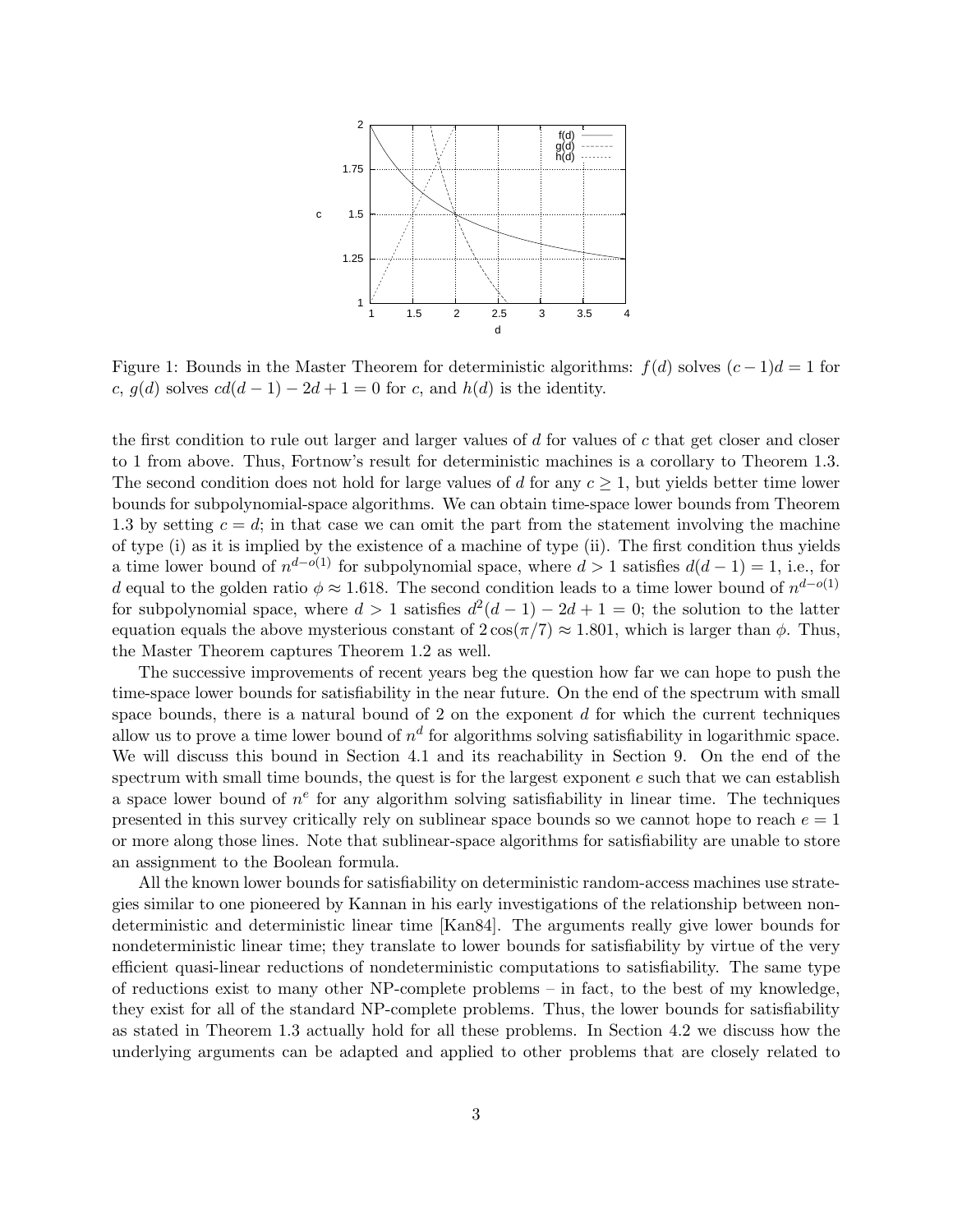satisfiability, such the cousins of satisfiability in higher levels of the polynomial-time hierarchy and the problem of counting the number of satisfying assignments to a given Boolean formula modulo a fixed number.

Lower bounds for satisfiability on deterministic machines relate to the P-versus-NP problem. Similarly, in the context of the NP-versus-coNP problem, one can establish lower bounds for satisfiability on conondeterministic machines, or equivalently, for tautologies on nondeterministic machines. The statement of Theorem 1.3 partially realizes such lower bounds because the machine of type (i) is conondeterministic; all that remains is to make the machine of type (ii) conondeterministic, as well. In fact, Fortnow proved his result for conondeterministic machines of type (ii). Similar to the deterministic case, Fortnow and Van Melkebeek [FvM00, FLvMV05] improved the time lower bound in this version of Fortnow's result from slightly super-linear to a polynomial of degree larger than 1. In terms of time-space lower bounds on the large-time end of the spectrum, their result yields a time lower bound of  $n^{\sqrt{2}-o(1)}$  for subpolynomial space nondeterministic machines that decide tautologies. Diehl, Van Melkebeek, and Williams [DvMW07] improved the exponent in the latter result from  $\sqrt{2} \approx 1.414$  to  $\sqrt[3]{4} \approx 1.587$  but their proof does not yield nontrivial results at the end of the spectrum with space bounds close to linear.

Theorem 1.4 (Diehl-Van Melkebeek-Williams [DvMW07]) Tautologies cannot be solved by a nondeterministic random-access machine that runs in time  $n^{\sqrt[3]{4}-o(1)}$  and space  $n^{o(1)}$ .

The following counterpart to Theorem 1.3 captures all the known lower bounds for tautologies on nondeterministic machines with random access.

Theorem 1.5 (Master Theorem for nondeterministic algorithms) For all reals c and d such that  $(c^2-1)d < c$  or  $c^2d < 4$ , there exists a positive real e such that tautologies cannot be solved by both

- (i) a nondeterministic random-access machine that runs in time  $n<sup>c</sup>$  and
- (ii) a nondeterministic random-access machine that runs in time  $n^d$  and space  $n^e$ .

Moreover, the constant e approaches 1 from below when c approaches 1 from above and d is fixed.

Similar to the deterministic setting, the interesting values in Theorem 1.5 satisfy  $d \geq c \geq 1$ . The hypothesis is the disjunction of two conditions. See Figure 1 for a plot of the bounds involved. The first condition is binding for larger values of d and allows us to derive Fortnow's result in full form. The second condition is binding for smaller values of d, which includes the range in which the hypothesis holds for  $c = d$ . The first condition yields a time lower bound of  $n^{d-o(1)}$  for subpolynomial space, where  $d > 1$  satisfies  $d(d^2 - 1) = d$ , i.e., for  $d = \sqrt{2}$ . The second condition leads to such a lower bound for  $d > 1$  satisfying  $d^3 = 4$ , yielding Theorem 1.4.

Theorems 1.3 and 1.5 can be viewed as the first two in a sequence where the machines of type (ii) can have more and more alternations. We will not pursue this sequence any further in full generality but the case of small values for c plays a role in the lower bounds for satisfiability on "somewhat-nonuniform" models, which we discuss next.

Complexity theorists do not think that nonuniformity helps in deciding satisfiability. In particular, we conjecture that satisfiability requires circuits of linear-exponential size. At the same time, we cannot rule out that satisfiability has linear-size circuits.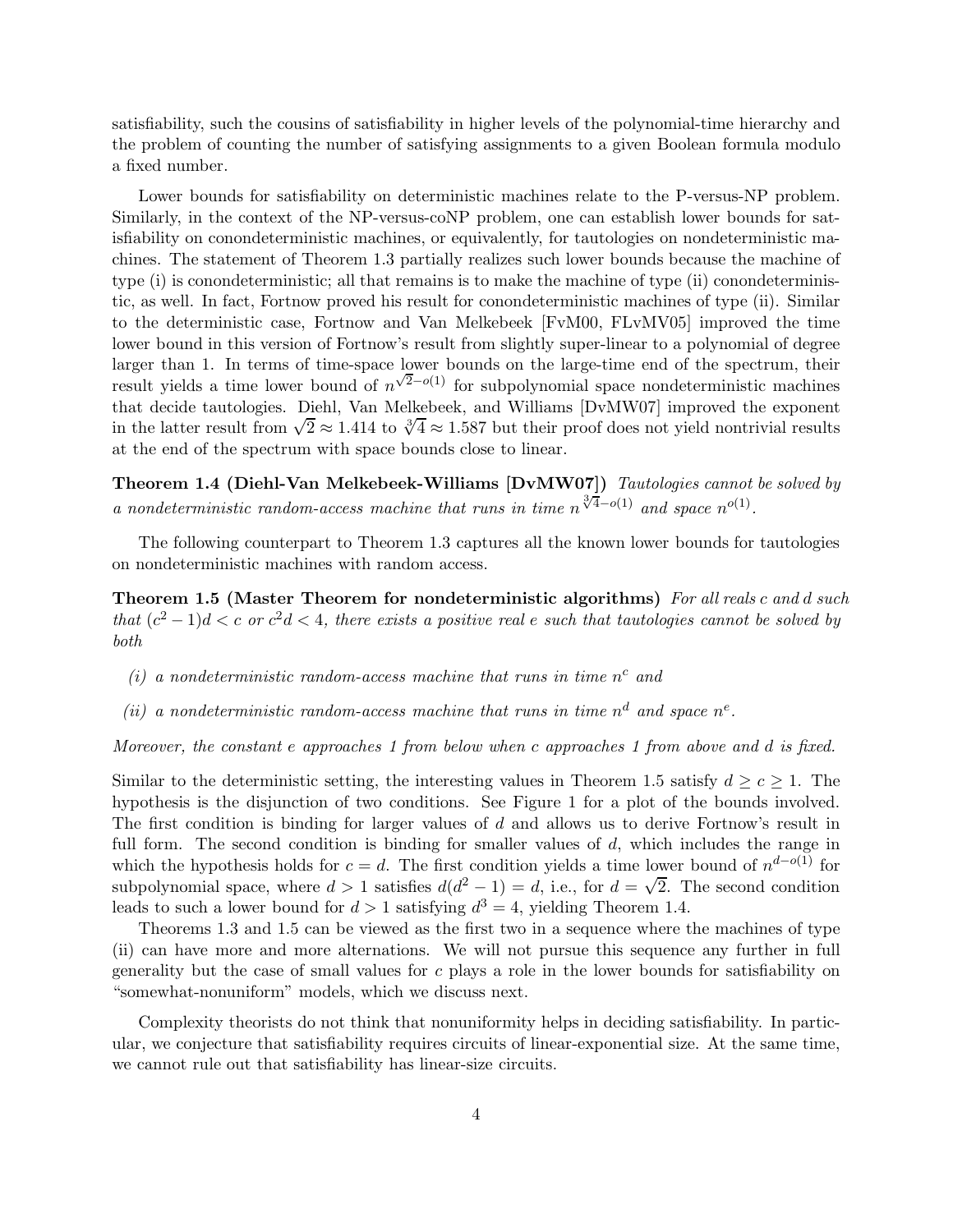

Figure 2: Bounds in the Master Theorem for nondeterministic algorithms:  $f(d)$  solves  $(c^2 - 1)d = c$ for c,  $g(d)$  solves  $c^2d = 4$  for c, and  $h(d)$  is the identity.

Time-space lower bounds for deterministic machines straightforwardly translate into size-width lower bounds for sufficiently uniform circuits, and into depth-logarithm-of-the-size lower bounds for sufficiently uniform branching programs. Lower bounds for (co)nondeterministic machines similarly imply lower bounds for very uniform (co)nondeterministic circuits. Logarithmic-time uniformity trivially suffices for all of the above results to carry over without any changes in the parameters. We currently do not know of any interesting lower bounds for fully nonuniform general circuits. However, modulo some deterioration of the parameters, we can relax or even eliminate the uniformity conditions in some parts of Theorems 1.3 and 1.5. This leads to lower bounds with relatively weak uniformity conditions in a few models of interest.

Fortnow showed how to apply his technique to logspace-uniform  $NC<sup>1</sup>$ -circuits [For00]. Allender et al.  $[AKR<sup>+</sup>01]$  extended this result to logspace-uniform  $SAC<sup>1</sup>$ -circuits and their negations. Van Melkebeek [vM04] derived all these circuit results as instantiations of a general theorem, and showed directly that in each case NTS $(n^{O(1)}, n^{1-\epsilon})$ -uniformity for a positive constant  $\epsilon$  suffices, where  $NTS(t, s)$  refers to nondeterministic computations that run in time t and space s. We can further relax the uniformity condition from nondeterministic to alternating computations of the same type with a constant number of alternations, i.e., to  $\Sigma_k TS(n^{O(1)}, n^{1-\epsilon})$ -uniformity for arbitrary constant k. See Section 2.2 for the precise definitions of the complexity classes and uniformity conditions involved.

We discuss "somewhat-nonuniform" versions of Theorems 1.3 and 1.5 in Section 6. Here we suffice with the corresponding statement for alternating machines when  $c$  ranges over values close to 1, since this setting allows us to capture all the above results.

**Theorem 1.6 (Somewhat-Nonuniform Algorithms)** For every nonnegative integer k, every real d, and every positive real  $\epsilon$ , there exists a real  $\epsilon > 1$  such that satisfiability cannot both

- (i) have  $\Sigma_k TS(n^d, n^{1-\epsilon})$ -uniform conondeterministic circuits of size  $n^c$  and
- (*ii*) be in  $\Sigma_k TS(n^d, n^{1-\epsilon})$ .

For certain types of circuits, part (i) implies a uniform algorithm for satisfiability that is efficient enough so that we do not need to state (ii). In particular, we obtain the following corollary to the proof of Theorem 1.6.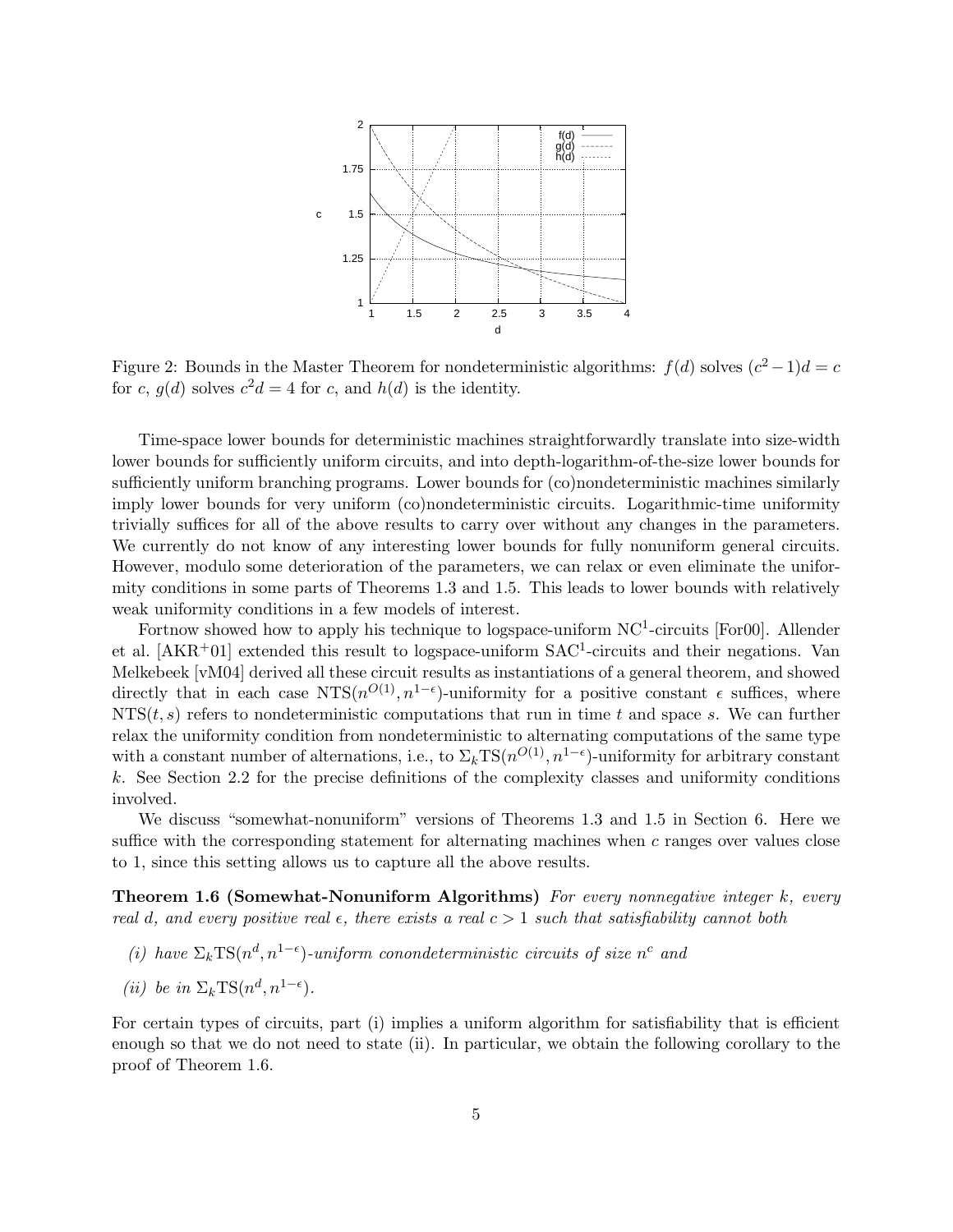Corollary 1.7 For every nonnegative integer  $k$  and positive real  $\epsilon$ , satisfiability cannot be solved by  $\Sigma_k TS(n^{O(1)}, n^{1-\epsilon})$ -uniform families of any of the following types: circuits of size  $n^{1+o(1)}$  and width  $n^{1-\epsilon}$ , SAC<sup>1</sup>-circuits of size  $n^{1+o(1)}$ , or negations of such circuits.

Recall that SAC<sup>1</sup>-circuits are circuits of logarithmic depth with bounded fan-in ANDs, unbounded fan-in ORs, and negations only on the inputs. NC<sup>1</sup>-circuits of size  $n^{1+o(1)}$  are a special type of SAC<sup>1</sup>-circuits of size  $n^{1+o(1)}$ . Negations of SAC<sup>1</sup>-circuits are equivalent to circuits of logarithmic depth with bounded fan-in ORs, unbounded fan-in ANDs, and negations only on the inputs.

There is another direction in which we can extend the lower bounds to a nonuniform setting. Tourlakis [Tou01] observed that the arguments of Fortnow and of Lipton-Viglas carry through when the machines involved receive subpolynomial advice. The same holds for almost all the results stated in this survey. We refer to Section 3.1 and the end of Section 6 for more details.

Other models of computation that capture important capabilities of current or future computing devices include randomized and quantum machines. To date we know of no nontrivial lower bounds for satisfiability on such models with two-sided error but we do have interesting results for problems that are somewhat harder than satisfiability.

In the setting of randomized computations with two-sided error, the simplest problem for which we can prove nontrivial lower bounds is  $\Sigma_2$ SAT, the language consisting of all valid  $\Sigma_2$ -formulas.  $\Sigma_2$ SAT constitutes the equivalent of satisfiability in the second level of the polynomial-time hierarchy.

At first glance, it might seem that results from space-bounded derandomization let us derive time-space lower bounds for randomized algorithms as immediate corollaries to time-space lower bounds for deterministic algorithms. In particular, assuming we have a randomized algorithm that solves satisfiability in logarithmic space and time  $n^d$ , Nisan's deterministic simulation [Nis94] yields a deterministic algorithm for satisfiability that runs in polynomial time and polylogarithmic space. However, even for  $d = 1$ , the degree of the polynomial is far too large for this simulation to yield a contradiction with known time-space lower bounds for deterministic algorithms.

At the technical level, the arguments for satisfiability in the deterministic setting do not carry over to the setting of randomized algorithms with two-sided error. The difficulty is related to the fact that we know efficient simulations of randomized computations with two-sided error in the second level of the polynomial-time hierarchy but not in the first level. Roughly speaking, this is why we have results for  $\Sigma_2$ SAT but not for satisfiability itself. Diehl and Van Melkebeek [DvM06] proved the first lower bound for  $\Sigma_2$ SAT in the randomized setting and still hold the record, namely an almost-quadratic time lower bound for subpolynomial space.

**Theorem 1.8 (Diehl-Van Melkebeek [DvM06])** For every real  $d < 2$  there exists a positive real e such that  $\Sigma_2$ SAT cannot be solved by a randomized random-access machine with two-sided error that runs in time  $n^d$  and space  $n^e$ . Moreover, e approaches  $1/2$  from below as d approaches 1 from above.

Note a few other differences with the deterministic setting. The format of Theorem 1.8 is weaker than that of Theorem 1.3, which entails machines of type (i) and (ii). In the randomized setting, we do not know how to take advantage of the existence of an algorithm for  $\Sigma_2$ SAT that runs in time  $n^c$  for small c but unrestricted space to derive better time-space lower bounds for  $\Sigma_2$ SAT. The parameters of Theorem 1.8 are also weaker than those of the corresponding result for  $\Sigma_2$ SAT in the deterministic setting, where the bound on  $d$  is larger than 2 and  $e$  converges to 1 when  $d$ goes to 1. See Section 4.2 for the exact bounds for  $\Sigma_2$ SAT in the deterministic setting.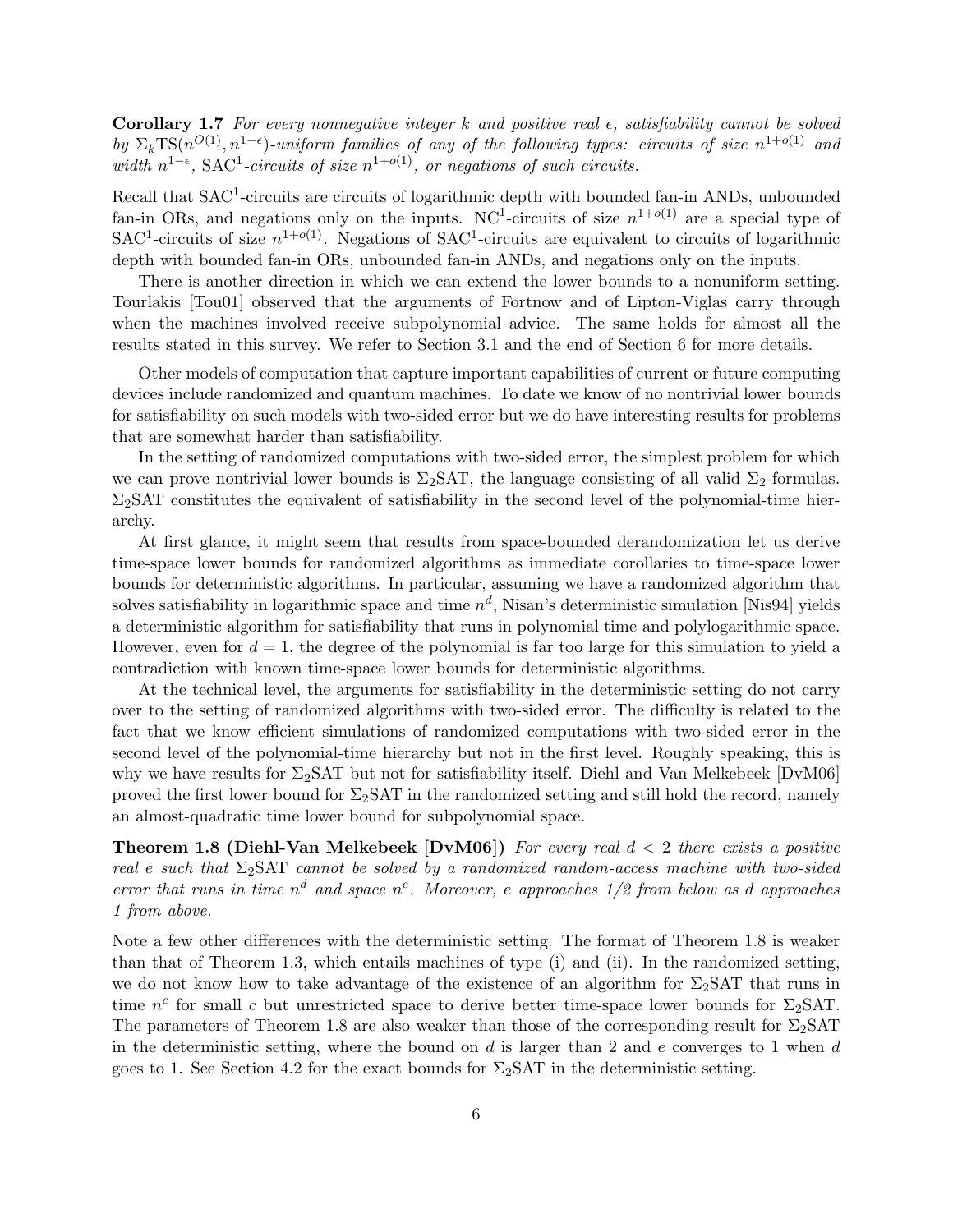Theorem 1.8 also applies to  $\Pi_2\text{SAT}$ , the complement of  $\Sigma_2\text{SAT}$ , as randomized computations with two-sided error can be trivially complemented. For the equivalents of satisfiability, tautologies,  $\Sigma_2$ SAT,  $\Pi_2$ SAT, etc. in higher levels of the polynomial-time hierarchy, stronger results can be shown, including results in the model where the randomized machines have two-way sequential access to the random-bit tape. Theorem 1.8 refers to the more natural but weaker coin flip model of spacebounded randomized computation, which can be viewed as equipping a deterministic machine with one-way access to a random bit tape. We refer to Section 7.2 for more details.

In the setting of one-sided error (with errors only allowed on the membership side), we do have lower bounds for the first level of the polynomial-time hierarchy, namely for tautologies. Such results trivially follow from Theorem 1.5 since randomized machines with one-sided error are special cases of nondeterministic machines. For example, we can conclude from Theorem 1.5 that tautologies cannot have both a randomized algorithm with one-sided error that runs in time  $n^{1+o(1)}$ and a randomized algorithm with one-sided error that runs in polynomial time and subpolynomial space. Diehl and Van Melkebeek [DvM06] observed that the (then) known lower bound proofs for satisfiability on deterministic machines can be extended to lower bound proofs for tautologies on randomized machines with one-sided error without any loss in parameters. Their argument holds for all proofs to date, including Theorem 1.3. In particular, we know that tautologies cannot be solved by a randomized algorithm with one-sided error that runs in time  $n^{2\cos(\pi/7)-o(1)}$  and subpolynomial space.

In the quantum setting, the simplest problem for which we currently know nontrivial lower bounds is MajMajSAT. MajSAT, short for majority-satisfiability, denotes the problem of deciding whether the majority of the assignments to a given Boolean formula satisfy the formula. Similarly, an instance of MajMajSAT asks whether a given Boolean formula depending on two sets of variables y and z has the property that for at least half of the assignments to y, at least half of the assignments to z satisfy the formula.

Allender et al.  $[AKR+01]$  showed a lower bound for MajMajSAT on randomized machines with unbounded error. The parameters are similar to those in Fortnow's time-space lower bound for satisfiability. In particular, they prove that MajMajSAT does not have a randomized algorithm with unbounded error that runs in time  $n^{1+o(1)}$  and space  $n^{1-\epsilon}$ . Van Melkebeek and Watson [vMW07], building on earlier work by Adleman et al. [ADH97], showed how to simulate quantum computations with bounded error on randomized machines with unbounded error in a time- and space-efficient way. As a result, they can translate the lower bound of Allender et al. to the quantum setting.

Theorem 1.9 (Van Melkebeek-Watson [vMW07], using Allender et al.  $[AKR^+01]$ ) For every real d and positive real  $\epsilon$  there exists a real  $\epsilon > 1$  such that at least one of the following fails:

- (i) MajMajSAT has a quantum algorithm with two-sided error that runs in time  $n^c$  and
- (ii) MajSAT has a quantum algorithm with two-sided error that runs in time  $n^d$  and space  $n^{1-\epsilon}$ .

Corollary 1.10 For every positive real  $\epsilon$  there exists a real  $d > 1$  such that MajMajSAT does not have a quantum algorithm with two-sided error that runs in time  $n^d$  and space  $n^{1-\epsilon}$ .

There is a – very simple – reduction from satisfiability to MajSAT but presumably not the other way around since MajSAT is hard for the entire polynomial-time hierarchy [Tod91]. The same statement holds for MajMajSAT and  $\Sigma_2$ SAT instead of MajSAT and satisfiability, respectively. The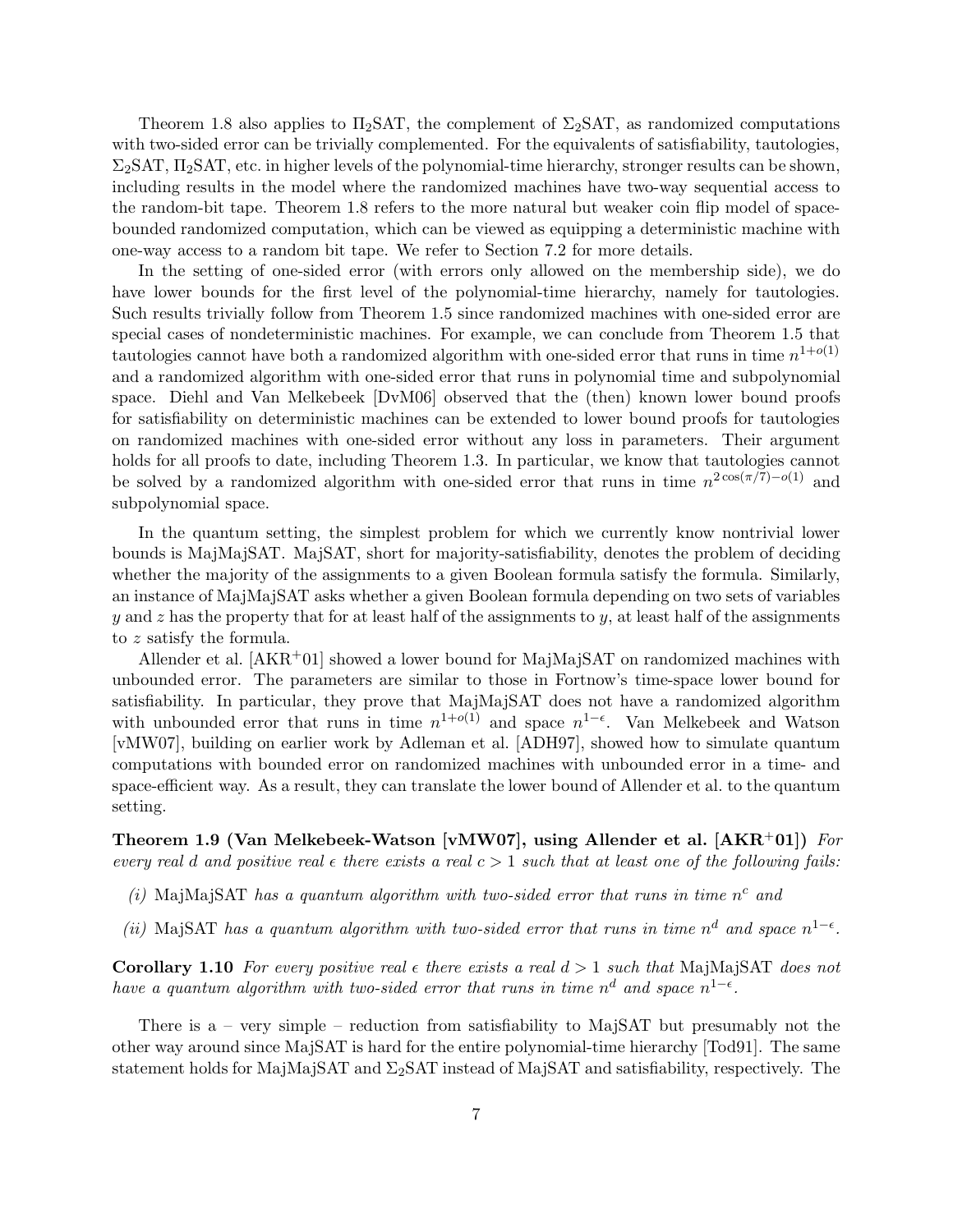reason why we have quantum lower bounds for MajMajSAT but not for  $\Sigma_k$ SAT for any integer k bears some similarity to why we have randomized lower bounds for  $\Sigma_2$ SAT but not for satisfiability. MajSAT tightly captures randomized computations with unbounded error in the same was as  $\Sigma_k$ SAT captures  $\Sigma_k$ -computations. We can efficiently simulate randomized computations with two-sided error on  $\Sigma_2$ -machines but we do not know how to do so on nondeterministic machines. Similarly, we can efficiently simulate quantum computations with bounded error on randomized machines with unbounded error but we do not know how to do that on  $\Sigma_k$ -machines. This analogy actually suggests that we ought to get quantum lower bounds for MajSAT rather than only for MajMajSAT. We discuss that prospect in Section 9.

### 1.1 Scope

This paper surveys the known robust lower bounds for the time and space complexity of satisfiability and closely related problems on general-purpose models of computation. The bounds depend on the fundamental capabilities of the model (deterministic, randomized, quantum, etc.) but are robust, up to polylogarithmic factors, with respect to the details of the model specification. For each of the basic models, we focus on the simplest problem for which we can establish nontrivial lower bounds. Except for the randomized and quantum models, that problem is satisfiability (or tautologies).

We do not cover lower bounds on restricted models of computation. The latter includes generalpurpose models without random access, such as one-tape Turing machines with sequential access, off-line Turing machines (which have random access to the input and sequential access to a single work tape), and multi-tape Turing machines with sequential access via one or multiple tape heads. In those models, techniques from communication complexity can be used to derive lower bounds for simple problems like deciding palindromes or computing generalized inner products. Time-space lower bounds for such problems immediately imply time-space lower bounds for satisfiability by virtue of the very efficient reductions to satisfiability. However, in contrast to the results we cover, these arguments do not rely on the inherent difficulty of satisfiability. They rather exploit an artifact of the model of computation, e.g., that a one-tape Turing machine with sequential access deciding palindromes has to waste a lot of time in moving its tape head between both ends of the tape. Note that on random-access machines palindromes and generalized inner products can be computed simultaneously in quasi-linear time and logarithmic space. We point out that some of the techniques in this survey lead to improved results on some restricted models of computation, too, but we do not discuss them.

Except in Corollary 1.7, we also do not consider restricted circuit models. In several of those models lower bounds have been established for problems computable in polynomial time. Such results imply lower bounds for satisfiability on the same model provided the problems reduce to satisfiability in a simple way. As we will see in Section 2.3, problems in nondeterministic quasi-linear time are precisely those that have this property in a strong sense – they translate to satisfiability in quasi-linear time and do so in an oblivious way. All of the classical lower bounds on restricted circuit models involve problems in nondeterministic quasi-linear time and therefore also hold for satisfiability up to polylogarithmic factors. These results include the exponential lower bounds for the size of constant-depth circuits (for parity and its cousins), the quadratic lower bound for branching program size (for a version of the element distinctness problem, whose complement lies in nondeterministic quasi-linear time), and the cubic lower bound for formula size (for Andreev's addressing function). See [BS90] for a survey that is still up to date in terms of the strengths of the bounds except for the formula size lower bound [Has98]. We point out that some of the more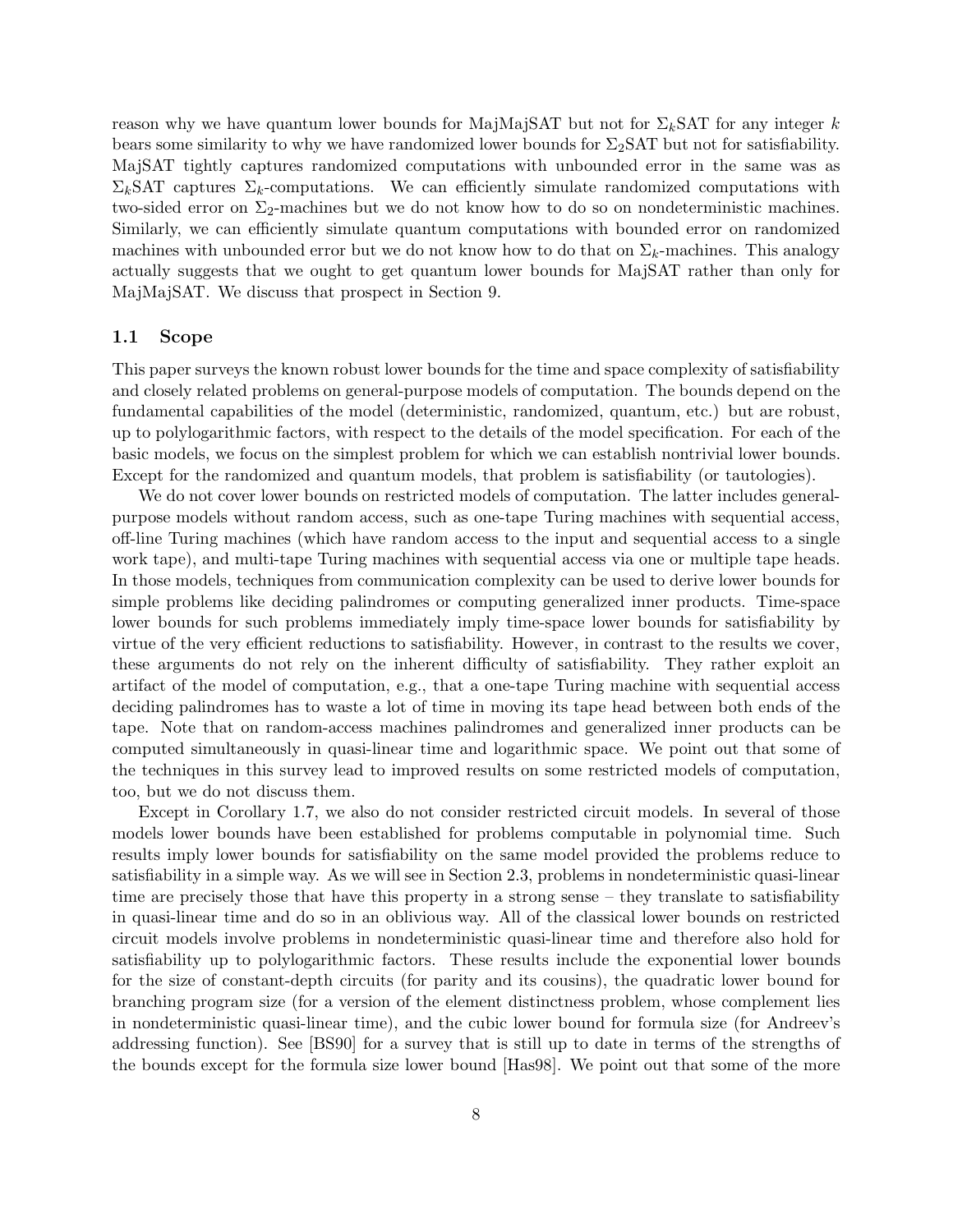recent work in circuit complexity does not seem to have implications for satisfiability. In particular, the non-uniform time-space lower bounds by Ajtai [Ajt99] and their improvements by Beame et al. [BSSV03] do not yield time-space lower bounds for satisfiability. These authors consider a problem in P based on a binary quadratic form, and showed that any branching program for it that uses only  $n^{1-\epsilon}$  space for some positive constant  $\epsilon$  takes time

$$
\Omega(n \cdot \sqrt{\log n / \log \log n}).\tag{1}
$$

An extremely efficient reduction of the problem they considered to satisfiability is needed in order to obtain nontrivial lower bounds for satisfiability, since the bound (1) is only slightly super-linear. The best known reductions (see Section 2.3.1) do not suffice. Moreover, their problem does not appear to be in nondeterministic quasi-linear time.

### 1.2 Organization

Section 2 contains preliminaries. Although the details of the model of computation do not matter, we describe a specific model for concreteness. We also specify our notation for complexity classes and exhibit complete problems which capture those classes very tightly such that time-space lower bounds for those problems and for linear time on the corresponding models are equivalent up to polylogarithmic factors. Whereas in this section we have stated all results in terms of the complete problems, in the rest of the paper we will think in terms of linear time on the corresponding models.

We present the known results in a unified way by distilling out what they have in common. Section 3 introduces the proof techniques and the tools involved in proving many of the lower bounds. It turns out that all the proofs have a very similar high-level structure, which can be characterized as indirect diagonalization. We describe how it works, what the ingredients are, and illustrate how they can be combined.

We then develop the results for the various models within this unifying framework: deterministic algorithms in Section 4, nondeterministic algorithms in Section 5, somewhat-nonuniform algorithms in Section 6, randomized algorithms in Section 7, and quantum algorithms in Section 8. We mainly focus on space bounds of the form  $n^{1-\epsilon}$  and on subpolynomial space bounds as they allow us to present the underlying ideas without getting bogged down in notation and messy calculations. Sections 4 through 8 are largely independent of each other, although some familiarity with the beginning of Section 4 can help to better appreciate Sections 5, 6, and 7.

Finally, in Section 9 we propose some directions for further research.

# 2 Preliminaries

This section describes the machine models we use and introduces our notation for complexity classes. It establishes natural complete problems which capture the complexity of some of the models in a very tight way, e.g., satisfiability in the case of nondeterministic computations.

#### 2.1 Machine Models

The basic models of computation we deal with are deterministic, nondeterministic, alternating, randomized, and quantum machines. Up to polylogarithmic factors, our results are robust with respect to the details of each of the basic models. Our arguments work for all variants we know;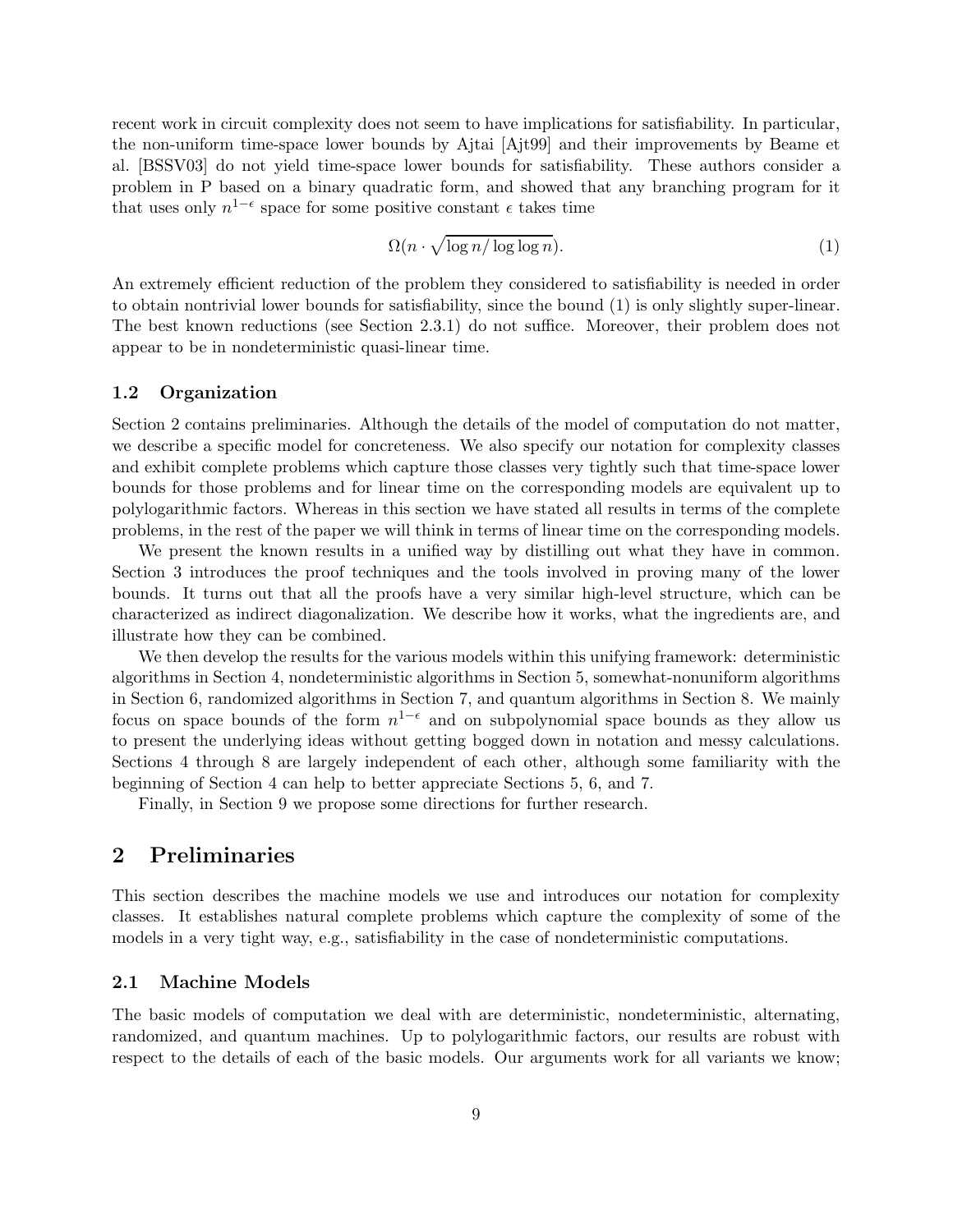for some variants extra polylogarithmic factors arise in the analysis due to simulations of machines within the model.

For concreteness, we describe below the particular deterministic model we have in mind. The nondeterministic, alternating, and randomized models are obtained from it in the standard way by allowing the transition function to become a relation and, for alternating machines, associating an existential/universal character to the states. An equivalent way of viewing our model of randomized computation is as deterministic machines that have one-way sequential access to an additional tape that is filled with random bits before the start of the computation. The model for quantum computing needs some more discussion because of the issue of intermediate measurements. We postpone that exposition to Section 8.2.

As the basic deterministic model we use random-access Turing machines with an arbitrary number of tapes. The machine can have two types of tapes: sequential-access tapes and randomaccess tapes (also referred to as indexed tapes). Each random-access tape  $T$  has an associated sequential-access tape  $I$ , which we call its index tape. The machine can move the head on  $T$  in one step to the position indexed by the contents of  $I$ . The contents of  $I$  is erased in such a step. The input tape is read-only; the output tape is write-only with sequential one-way access. The input and output tapes do not count towards the space usage of the machine. Non-index tapes contribute the largest position ever read (indexed) to the space usage. The latter convention seems to capture the memory requirements for random-access machines better than the alternative where we count the number of distinct cells accessed. It does imply that the space can be exponential in the running time. However, by using an appropriate data structure to store the contents of the tape cells accessed, we can prevent the space from being larger than the running time without blowing up the running time by more than a polylogarithmic factor.

A configuration of a machine M consists of the internal state of  $M$ , the contents of the work and index tapes, and the head positions on the index tapes. We use the notation  $C \vdash^t_{M,x} C'$  to denote that machine M on input x can go from configuration C to configuration  $C'$  in t steps. The *computation tableau* of M on input x is a representation of the entire computation. It consists of a table in which successive rows describe the successive configurations of  $M$  on input  $x$ , starting from the initial configuration of M. If M runs in time t and space s, each configuration has size  $O(s)$  and the computation tableau contains at most t rows.

### 2.2 Complexity Classes

Based on our machine models, we define the languages they decide in the standard way. We use the same notation for classes of machines and for the corresponding class of languages. More often than not, both interpretations work; if not, the correct interpretation should be clear from the context. Our acronyms may be a bit shorter than the usual ones and we introduce some additional ones. We use the following letters to denote a machine type X: D for deterministic, N for nondeterministic,  $\Sigma_k$  for alternating with at most  $k-1$  alternations and starting in an existential state,  $\Pi_k$  for alternating with at most  $k-1$  alternations and starting in a universal state, P for randomized with unbounded error, BP for randomized with two-sided error, R for randomized with one-sided error, and BQ for quantum with two-sided error. Bounded error always means that the error probability is bounded by  $1/3$ . All of the above machine types have a natural complementary type. We use coX to denote the complementary type of X.

For functions  $t, s : \mathbb{N} \to \mathbb{N}$ , we denote by  $XTS(t, s)$  the class of machines of type X that run in time  $O(t(n))$  and space  $O(s(n))$  on inputs of length n.  $XT(t)$  denotes the same without the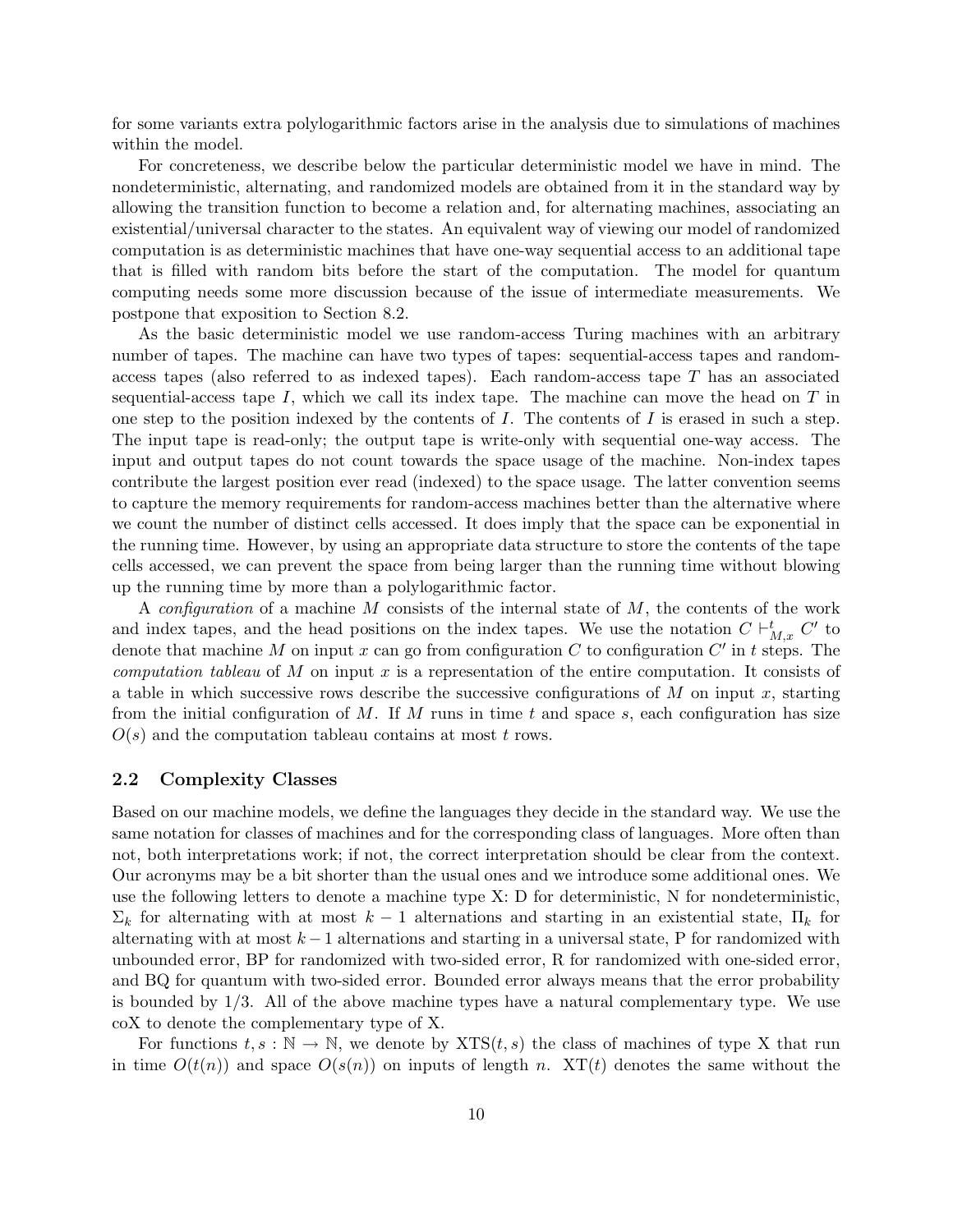space bound. We also define a shorthand for computations where the amount of space is negligible compared to the time. We formalize the latter as the space bound s being subpolynomial in the time bound t, i.e.,  $s = t^{o(1)}$ . We substitute a lower-case "s" for the capital "S" in the notation to hint at that:

$$
XTS(t) = XTS(t, t^{o(1)}).
$$

Note that if t is polynomial then  $t^{o(1)}$  is subpolynomial.

For alternating computations, we introduce some notation that allows us to make the number of guess bits during the initial phases explicit.

**Definition 2.1** Starting from an alternating class  $C$  with time bound t and space bound s, we inductively define new classes  $\exists^g \mathcal{C}$  and  $\forall^g \mathcal{C}$  for any function  $g : \mathbb{N} \to \mathbb{N}$ .  $\exists^g \mathcal{C}$  consists of all languages decided by alternating machines that act as follows on an input x of length n: existentially guess a string y of length  $O(g(n))$  and then run a machine M from C on input  $\langle x, y \rangle$  for  $O(t(n))$  steps and using  $O(s(n))$  space. The class  $\forall^g \mathcal{C}$  is obtained in an analogous way; the guess of y now happens in a universal rather than existential mode.

Let us point out a few subtleties in Definition 2.1. First, although the machine  $M$  runs on input  $\langle x, y \rangle$ , we measure its complexity in terms of the length of the original input x. For example, machines of type  $\exists^{n^2} \forall^{\log n} \mathrm{D} \mathrm{T} \mathrm{s}(n)$  have a final deterministic phase that runs in time linear rather than quadratic in |x|. The convention of expressing the resources in terms of the original input length turns out to be more convenient for the arguments in this survey. The second subtlety arises when we consider space-bounded classes  $\mathcal{C}$ . Computations corresponding to  $\exists^g \mathcal{C}$  and  $\forall^g \mathcal{C}$ explicitly write down their guess bits  $y$  and then run a space-bounded machine on the combined input consisting of the original input  $x$  and the guess bits  $y$ . Thus, the space-bounded machine effectively has two-way access to the guess bits  $y$ . For example, although machines corresponding to  $\exists^{n}DTs(n)$  and to  $NTs(n)$  both use only a subpolynomial amount of space to verify their guesses, they do not necessarily have the same computational power. This is because the former machines have two-way access to the guess bits, which are written down on a separate tape that does not count toward its space bound, whereas the latter machines only have one-way access to these bits and do not have enough space to write them down on their work tape.

For randomized machines, we default to the standard coin flip model, in which a deterministic machine has one-way read-only access to a tape that is initialized with random bits. If the machine wishes to reread random bits, it must copy them down on a worktape at the cost of space, as opposed to the more powerful model which has two-way access to the random tape. Except where stated otherwise, results about randomized machines refer to the former machine model.

By a function we always mean a function from the set  $\mathbb N$  of nonnegative integers to itself. Time and space bounds are functions that are at least logarithmic. Note that we do consider sublinear time bounds. We will not worry about constructibility issues. Those arise when we perform time and/or space bounded simulations, such as in padding arguments or hierarchy results. We tacitly assume that the bounds we are working with satisfy such requirements. The bounds we use in the statements of the results are typically polynomials, i.e., functions of the form  $n^d$  for some positive real  $d$ . Polynomials with rational  $d$  are sufficiently smooth and meet all the constructibility conditions we need. For completeness, we sketch an example of a padding argument.

Proposition 2.2 If

$$
NT(n) \subseteq DTS(n^d, n^e)
$$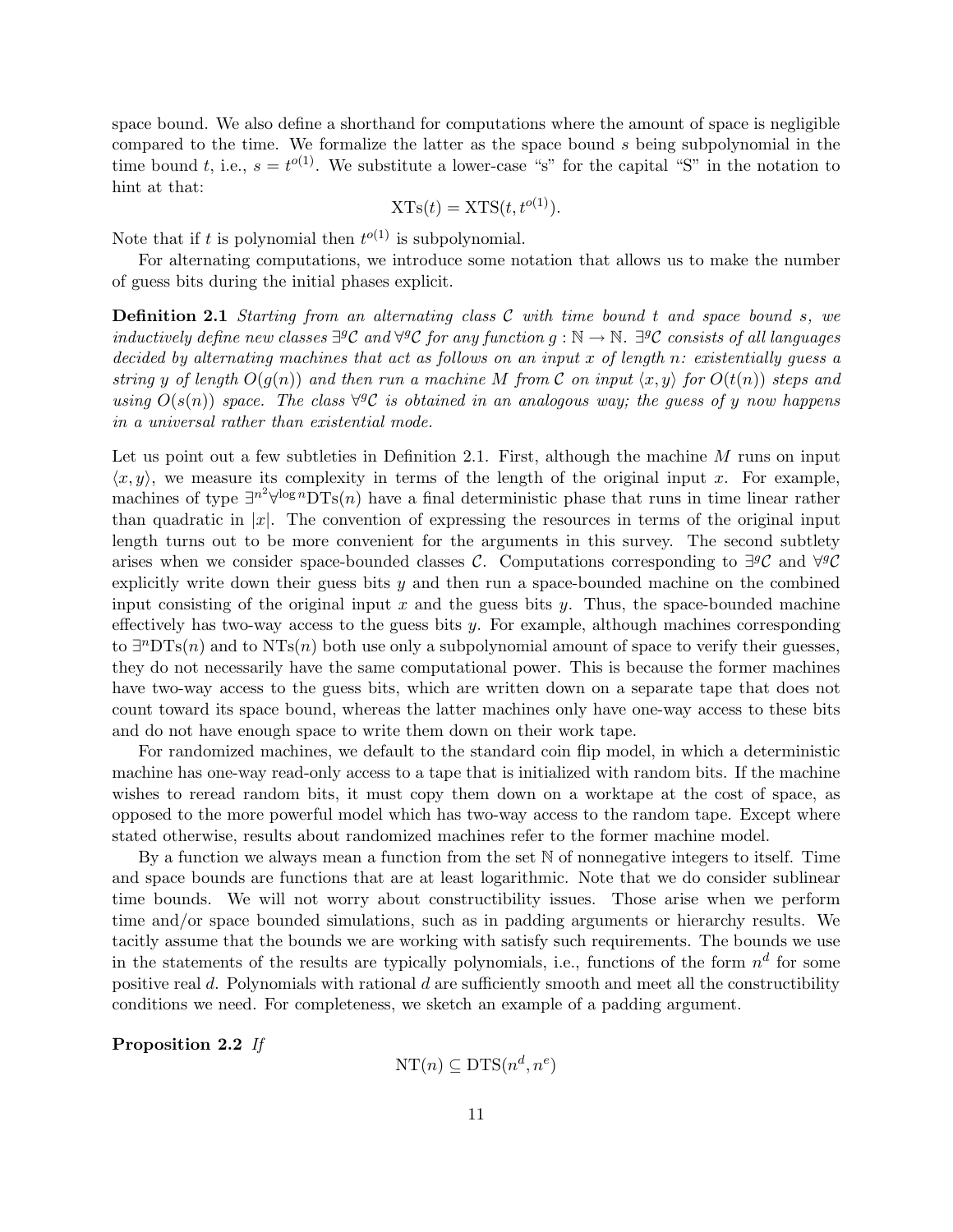for some reals d and e, then for every bound  $t(n) \geq n+1$ 

$$
NT(t) \subseteq DTS(t^d + t, t^e + \log t).
$$

*Proof Sketch:* Let L be a language that is accepted by a nondeterministic machine M that runs in time  $O(t)$ . Consider the padded language  $L' = \{x10^{t(|x|)-|x|-1} | x \in L\}$ . The language L' is accepted by a nondeterministic machine that acts as follows on an input  $y$  of length  $N$ . First, the machine verifies that y is of the form  $y = x10^k$  for some string x and integer k, determines the length n of x, stores n in binary, and verifies that  $t(n) = N$ . The constructibility of t allows us to verify the latter condition in time linear in  $N$ . Second, we run  $M$  on input  $x$ , which takes time  $t(n)$ . Overall, the resulting nondeterministic machine for L' runs in time  $O(N)$ . By our hypothesis, there also exists a deterministic machine M' that accepts L' and runs in time  $O(N^d)$  and space  $O(N^e)$ .

We then construct the following deterministic machine accepting L. On input x of length  $n$ , we use the constructibility of t to compute  $N = t(n)$  and write n and N down in binary. This step takes time  $O(t(n))$  and space  $O(\log t(n))$ . Next, we simulate a run of M' on input  $y = x10^{t(n)-n-1}$ . We do so without storing y explicitly, using the input x, the values of  $n$  and  $N$  in memory, and comparing indices on the fly. The second step takes time  $O((t(n))^d)$  and space  $O((t(n))^e)$ , resulting in overall requirements of  $O((t(n))^d + t(n))$  for time and  $O((t(n))^e + \log t(n))$  for space.

We measure the size of *circuits* by the bit-length of their description and assume a description that allows evaluation of the circuit in quasi-linear time, i.e., in time  $O(n \cdot (\log n)^{O(1)})$ . For circuits with bounded fan-in, the size is roughly equal to the number of gates and to the number of connections. For circuits with unbounded fan-in, the size is roughly equal to the latter but not necessarily to the former. For a function t we use  $SIZE(t)$  to denote the class of languages that can be decided by a family of circuits  $(C_n)_{n\in\mathbb{N}}$  such that the size of  $C_n$  is  $O(t(n))$ . We define NSIZE(t) similarly using nondeterministic circuits. We call a family  $(C_n)_n$  of circuits C-uniform if all of the following problems lie in  $\mathcal C$  as a function of the size of the circuit: given an input x, labels  $g_1$  and  $g_2$  of nodes of the circuit  $C_{|x|}$ , and an index i, decide the type of  $g_1$  (type of gate, input with value 0, or input with value 1), and decide whether  $g_1$  it the *i*th gate that directly feeds into  $g_2$ . For classes C of the form  $\Sigma_k \text{TS}(t, s)$  for positive integers k, being C-uniform is equivalent up to polylogarithmic factors to the requirement that the following problem lies in  $\mathcal C$  as a function of the size of the circuit: given an input x, an index i, and a bit b, decide whether the ith bit of the description of  $C_{|x|}$  equals b.

### 2.3 Complete Problems

The following are standard completeness results under deterministic polynomial-time mapping reductions, also known as Karp reductions. Satisfiability consists of all Boolean formulas that have at least one satisfying assignment. Satisfiability is complete for NP. Tautologies are Boolean formulas that are true under all possible assignments. Tautologies is complete for coNP. For any positive integer k, Σ<sub>k</sub>SAT denotes the language consisting of all true  $\Sigma_k$ -formulas.  $\Sigma_1$ SAT is equivalent to satisfiability.  $\Sigma_k$ SAT is complete for  $\Sigma_k^{\mathcal{P}} = \bigcup_{d\geq 1} \Sigma_k \Upsilon(n^d)$ . Similarly,  $\Pi_k$ SAT denotes all true  $\Pi_k$ -formulas.  $\Pi_1$ SAT is equivalent to tautologies, and  $\Pi_k$ SAT is complete for  $\Pi_k^p = \bigcup_{d \geq 1} \Pi_k \Upsilon(n^d)$ . MajSAT consists of all Boolean formulas that have a majority of satisfying assignments. The problem is complete for  $PP = \cup_{d \geq 1} PT(n^d)$ .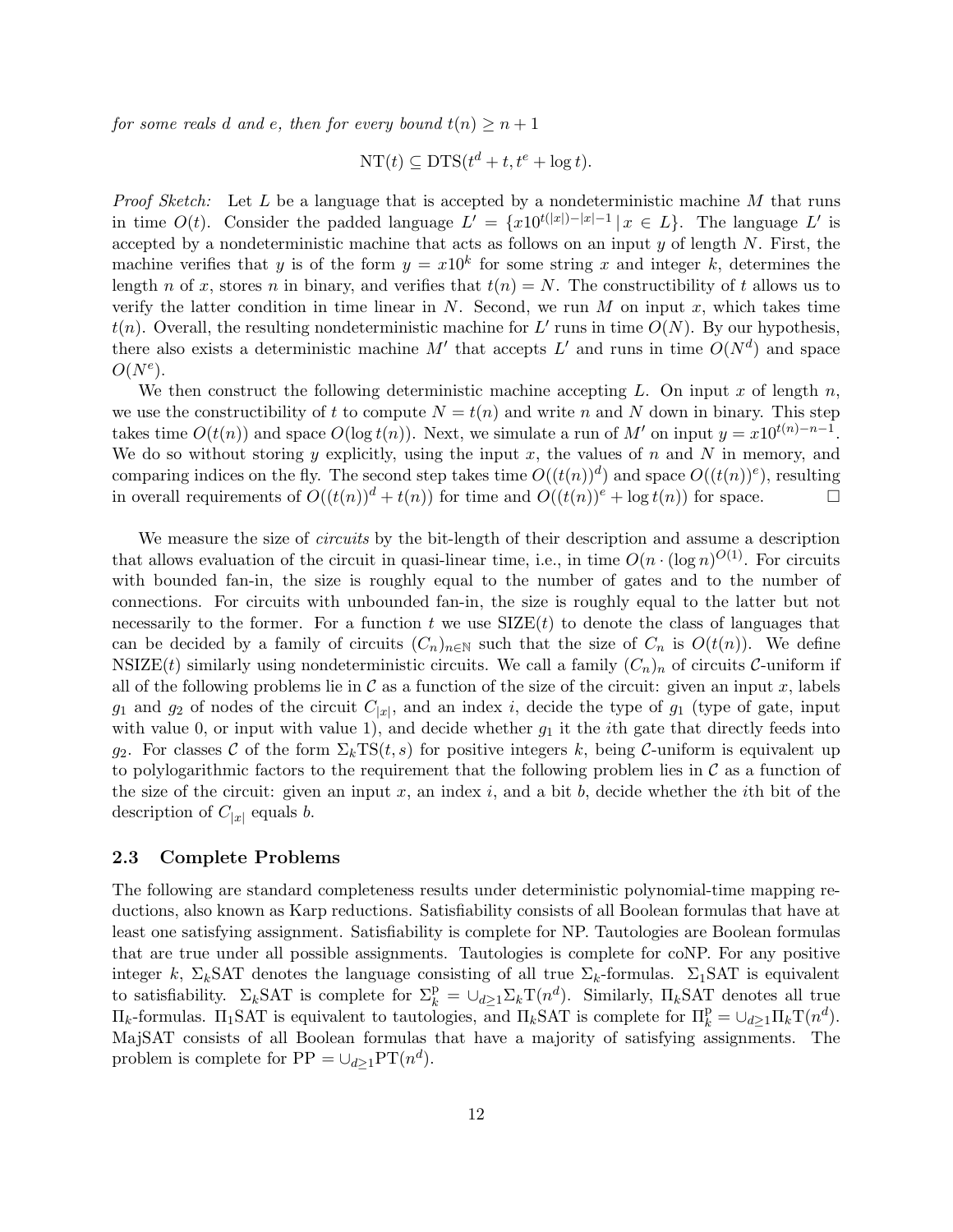For our purposes, we need stronger notions of completeness than the standard ones. The NP-completeness of satisfiability implies that time lower bounds for satisfiability and for NP are equivalent up to polynomial factors. In fact, on each of the standard models of computation, time-space lower bounds for satisfiability and for nondeterministic linear time are equivalent up to polylogarithmic factors. This follows because satisfiability is complete for nondeterministic quasi-linear time, i.e., time  $n \cdot (\log n)^{O(1)}$ , under very simple reductions. More generally,  $\Sigma_k$ SAT is complete for the  $\Sigma_k$ -level of the quasi-linear-time hierarchy under such reductions. A similar statement holds for MajSAT and quasi-linear time on randomized machines with unbounded error. We argue the hardness, as that is the only part we need for our results.

**Lemma 2.3** For any positive integer k, every language in  $\Sigma_k \Gamma(n)$  Karp-reduces to  $\Sigma_k$ SAT in deterministic time  $O(n \cdot (\log n)^{O(1)})$ . Moreover, given an input x of length n and an index i, the ith bit of the reduction is computable by a deterministic machine that runs in time  $(\log n)^{O(1)}$  and space  $O(\log n)$ . The same holds if we replace  $\Sigma_k \Gamma(n)$  and  $\Sigma_k$ SAT by PT(n) and MajSAT, respectively.

Several proofs of Lemma 2.3 exist [FLvMV05, Tou01]. They all build on earlier work [PF79, Coo88, Rob91] and, one way or the other, rely on the Hennie-Stearns oblivious efficient simulation of multi-tape Turing machines with sequential access by 2-tape machines with sequential access [HS66]. In Section 2.3.1 we present a simple proof that avoids the latter component. In some sense, the need for oblivious simulations is reduced from a general computation to the task of sorting, for which we employ elementary efficient sorting networks, which are inherently oblivious. The latter can be built using a divide-and-conquer strategy, which we deem considerably simpler than the Hennie-Stearns construction. Our proof is also robust with respect to the model of computation.

Combined with the fact that  $\Sigma_k$ SAT belongs to  $\Sigma_k \text{T}(n \cdot (\log n)^{O(1)})$ , Lemma 2.3 implies that time-space lower bounds for  $\Sigma_k$ SAT and for  $\Sigma_k$ T(n) are equivalent up to polylogarithmic factors. The same holds, mutatis mutandis, for MajSAT and  $PT(n)$ . In particular, we obtain the following for time and space bounds in the polynomial range.

Corollary 2.4 Let X denote any of the machine types from Section 2.2 or their complements. Let k be a positive integer, and let d and e be reals. If

$$
\Sigma_k \mathcal{T}(n) \nsubseteq \mathcal{X} \mathcal{T} \mathcal{S}(n^d, n^e),
$$

then for any reals  $d' < d$  and  $e' < e$ 

$$
\Sigma_k \text{SAT} \not\in \text{XTS}(n^{d'}, n^{e'}).
$$

The same holds if we replace  $\Sigma_k \Gamma(n)$  and  $\Sigma_k$ SAT by PT(n) and MajSAT, respectively.

The simple reductions to satisfiability that underly Lemma 2.3 for  $k = 1$  also exist to all of the standard natural NP-complete problems. In fact, to the best of my knowledge, all known natural NP-complete problems in nondeterministic quasi-linear time share the latter property. Consequently, the case  $k = 1$  of Lemma 2.3 and of Corollary 2.4 holds if we replace satisfiability by any of these problems.

From now on, our goal will be to obtain time and space lower bounds for nondeterministic linear time,  $\Sigma_k \Gamma(n)$  with  $k > 1$ , and randomized linear time with unbounded error. For example, we will prove results of the form  $NT(n) \nsubseteq DTS(n^d, n^e)$  for some constants  $d \ge 1$  and  $e > 0$ . Results for satisfiability, other NP-complete problems, for  $\Sigma_k$ SAT with  $k > 1$ , or for MajSAT then follow via Corollary 2.4.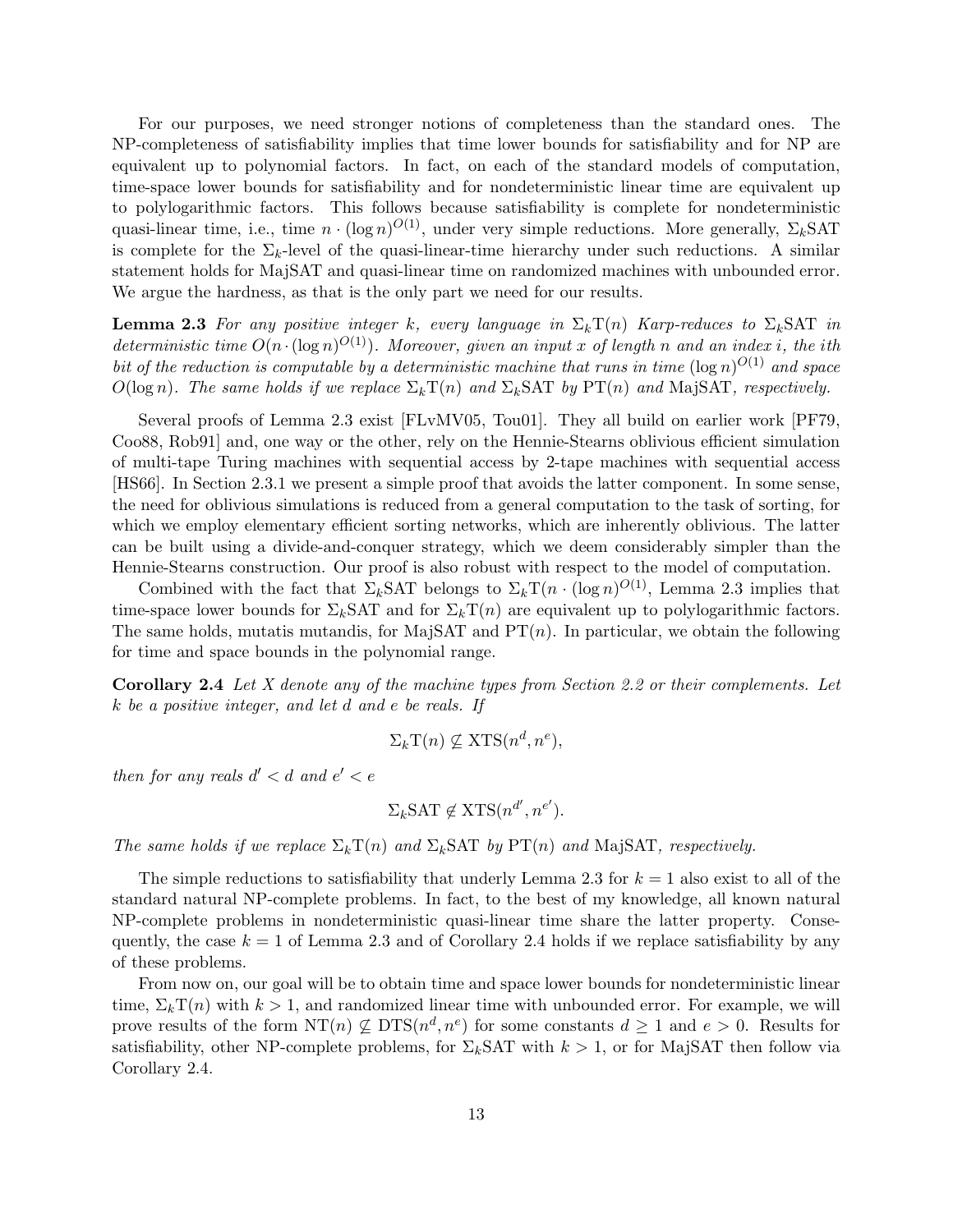#### 2.3.1 Proof of Lemma 2.3

We first give the proof for  $k = 1$ , i.e., we argue the hardness of satisfiability for nondeterministic linear time under very efficient Karp-reductions. The generalization for larger values of k will follow easily.

We start the proof with a technical claim. In principle, a linear-time nondeterministic machine M can access locations on non-index tapes that have addresses of linear length. We claim that without loss of generality, we can assume that these addresses are at most of logarithmic length. The reason is that we can construct a nondeterministic Turing machine  $M'$  that simulates  $M$  with only a constant factor overhead in time and satisfies the above restriction. For each non-index tape T of M, M' uses an additional non-index tape  $T'$  on which M' stores a list of all (address, value) pairs of cells of T which M accesses and that have an address value of more than logarithmic length. During the simulation of  $M$ ,  $M'$  uses T in the same way as M does to store the contents of the cells of T with small addresses; it uses T' for the remaining cells of T accessed by M. M' can keep track of the (address, value) pairs on tape  $T'$  in an efficient way by using an appropriate data structure, e.g., sorted doubly linked lists of all pairs corresponding to addresses of a given length, for all address lengths used. Note that the list of (address,value) pairs is at most linear in size so the index values  $M'$  uses on  $T'$  are at most logarithmic. By using the power of nondeterminism to guess the right tape locations, M′ can easily retrieve a pair, insert one, and perform the necessary updates with a polylogarithmic factor overhead in time. Thus, M′ simulates M with a polylogarithmic factor overhead in time and only accesses cells on its tapes with addresses of at most logarithmic length.

With each computation step of  $M'$ , we can associate a block consisting of a logarithmic number of Boolean variables that represent the following information about that step: the transition of the finite control of  $M'$ , and the contents of the index tapes, the tape head positions of all tapes that are not indexed, and the contents of all tape cells accessed at the beginning of that step. We can verify that a sequence of such blocks represents a valid accepting computation of  $M'$  on a given input x by checking: (i) that the initial block corresponds to a valid transition out of an initial configuration of  $M'$ , (ii) that all pairs of successive computation steps are consistent in terms of the internal state of  $M'$ , the contents of the index tapes, and the tape head positions of all tapes that are not indexed, (iii) that the accesses to the indexed non-input tapes are consistent, (iv) that the accesses to the input tape are consistent with the input x, and (v) that the final step leads to acceptance. By the standard proofs of the NP-completeness of satisfiability, conditions (i), (v), and each of the linear number of constituent conditions of (ii) can be expressed by clauses of polylogarithmic size using the above variables and additional auxiliary variables. Each bit of those clauses can be computed in polylogarithmic time and logarithmic space. All that remains is to show that the same can be done for conditions (iii) and (iv).

We check the consistency of the accesses to the indexed non-input tapes for each tape separately. Suppose that, for a given tape  $T$ , we have the blocks sorted in a stable way on the value of the corresponding index tape in that block. Then we can perform the consistency check for tape  $T$  by looking at all pairs of consecutive blocks and verifying that, if they accessed the same cell of  $T$ , the contents of that cell in the second block is as dictated by the transition encoded in the first block, and if they accessed different cells, then the contents of the cell in the second block is blank. These conditions can be expressed in the same way as (ii) above.

In order to obtain the blocks in the required sorted order, we use efficiently constructible stable sorting networks of quasi-linear size, such as Batcher's networks. These are built using the mergesort divide-and-conquer strategy, where each (so-called odd-even) merger network is constructed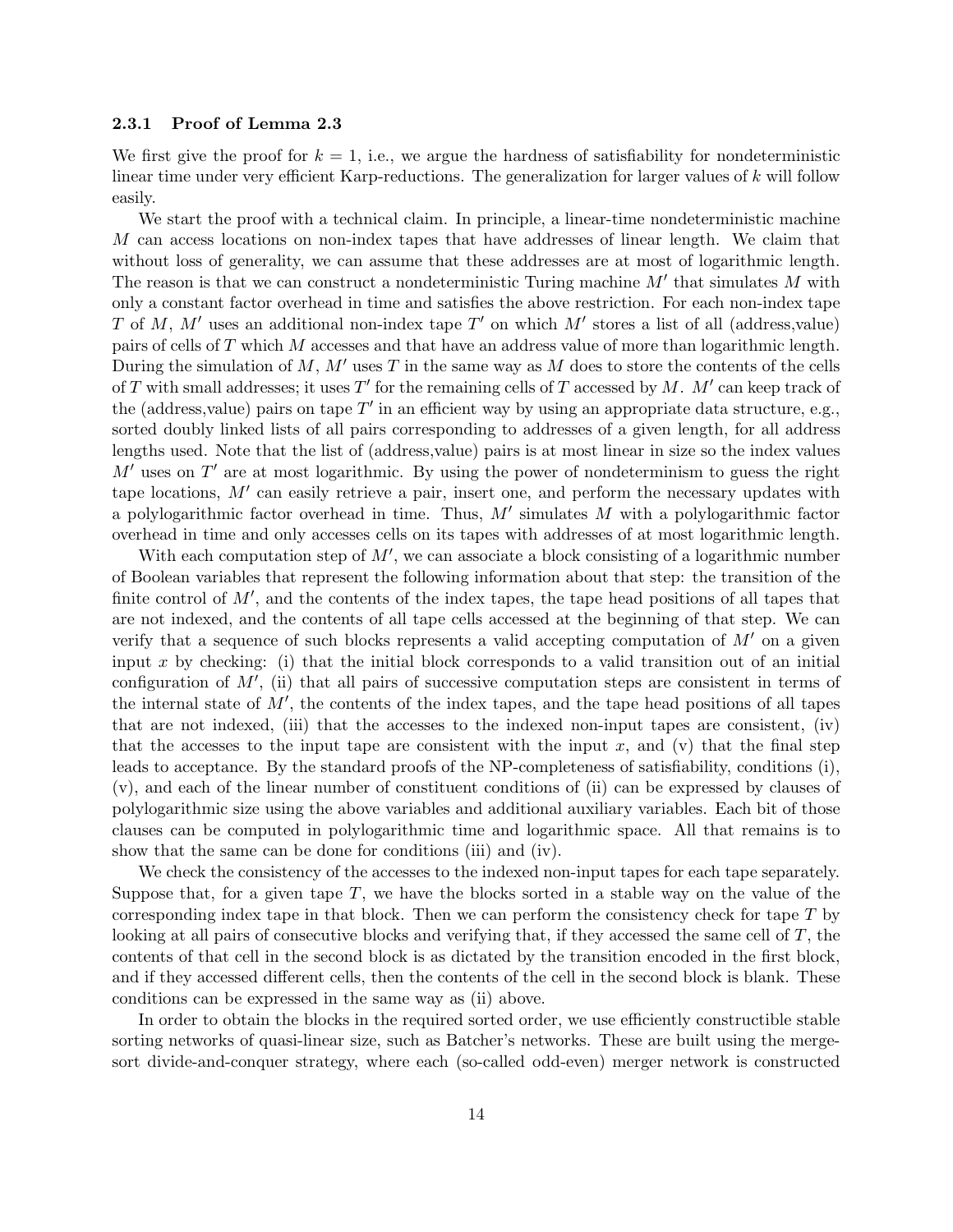using another level of divide-and-conquer. The resulting sorting network is of size  $O(n \log^2 n)$  and each connection can be computed in polylogarithmic time and logarithmic space. We refer to [CLRS01, chapter 28] for more details about sorting networks. We associate a block of Boolean variables with each connection in the network and include clauses that enforce the correct operation of each of the comparator elements of the network. The latter conditions can be expressed in a similar way as condition (ii) above. The size and constructibility properties of the network guarantee that the resulting Boolean formula is of quasi-linear size and such that each bit can be computed in polylogarithmic time and logarithmic space.

The consistency of the input tape accesses with the actual input  $x$  can be checked in a similar way as condition (iii). The only difference is that before running the stable sorting for the input tape, we prepend n dummy blocks, the ith of which has the input tape head set to location i. The approach for handling condition (iii) then enforces that all input accesses are consistent with the values encoded in the dummy blocks. Since we know explicitly the variable that encodes the ith input bit in the dummy blocks, we can include simple clauses that force that variable to agree with the ith bit of x.

This finishes the proof of the case  $k = 1$ . For larger values of k, we use induction and exploit the fact that the formula we produce in the case  $k = 1$  depends on the input length but is oblivious to the actual input x of that length. More precisely, on input length  $n$  the reduction produces a Boolean formula  $\varphi_n$  in variables x and y such that for every input x of length n there exists a setting of y that makes  $\varphi(x, y)$  evaluate to true iff x is accepted by M. For larger values of k, the reduction first produces  $k-1$  blocks consisting of a linear number of variables  $y_1, y_2, \ldots, y_{k-1}$ , which correspond to the (co)nondeterministic choices made during the first  $k-1$  alternating phases of the computation. Then the reduction applies the above procedure for  $k = 1$  to the remaining (co)nondeterministic linear-time computation on the combined input consisting of the original input x and the variables  $y_1, y_2, \ldots, y_{k-1}$  of the first  $k-1$  blocks, resulting in an oblivious Boolean formula  $\varphi(x, y_1, \ldots, y_k)$  for the matrix of the  $\Sigma_k$ -formula.

The result for MajSAT can be shown by exploiting the additional property that the translation for  $k = 1$  is parsimonious, i.e., the number of settings of the variables y that satisfy  $\varphi(x, y)$  equals the number of accepting computations of  $M$  on input  $x$ . We can then create a new Boolean formula  $\varphi'(x,y,b) \equiv (\varphi(x,y) \wedge b = 0) \vee (\varphi''(y) \wedge b = 1)$ , where  $\varphi''$  is a Boolean formula that offsets the number of assignments to  $(y, b)$  that satisfy  $\varphi'(x, y, b)$  in such a way that the total count is more than half iff  $x$  is accepted by  $M$  in the probabilistic sense.

# 3 Common Structure of the Arguments

This section describes the common fabric of the lower bounds presented in this survey. All of the arguments share the same high-level structure, which can be characterized as indirect diagonalization.

Indirect diagonalization is a technique to separate complexity classes. In the case of lower bounds for satisfiability on deterministic machines, we would like to obtain separations of the form  $NT(n) \nsubseteq \text{DTS}(t, s)$  or  $NT(n) \nsubseteq \text{coNT}(n^c) \cap \text{DTS}(t, s)$  for some interesting values of the parameters t, s, and c. The proofs go by contradiction and have the following outline:

1. We assume that the separation does not hold, i.e., we assume the unlikely inclusion  $NT(n) \subseteq$ DTS(*t*, *s*) or  $NT(n) \subseteq \text{coNT}(n^c) \cap DTS(t, s)$ .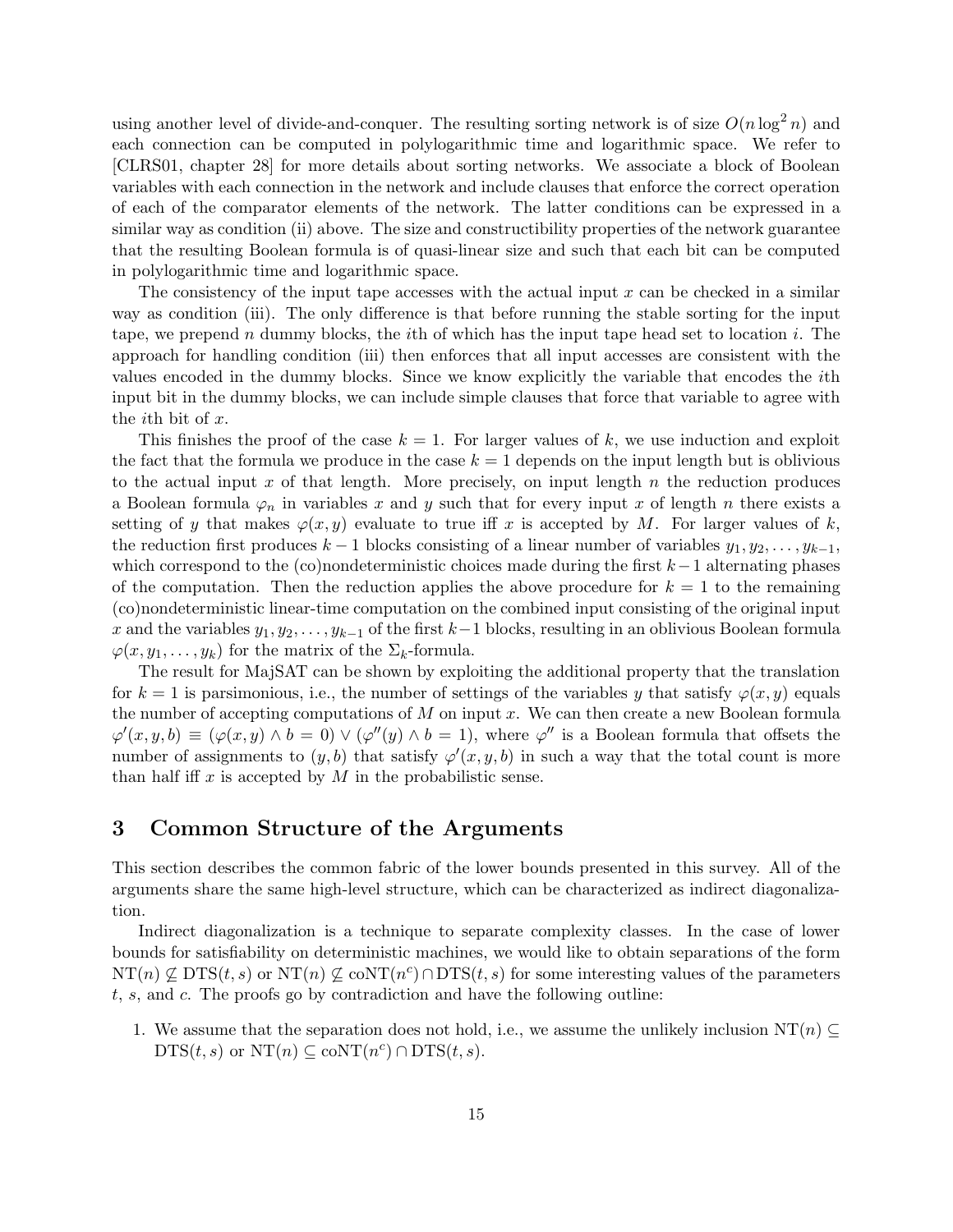- 2. Next, using our hypothesis, we derive more and more unlikely inclusions of complexity classes.
- 3. Finally, we derive a contradiction with a direct diagonalization result.

The techniques we use to derive more inclusions in step 2 go in two opposing directions:

- (a) speeding up deterministic space-bounded computations by introducing more alternations, and
- (b) using the hypothesis to eliminate alternations at a moderate increase in running time.

The hypothesis  $NT(n) \subseteq DTS(t, s)$  allows us to simulate nondeterministic computations on deterministic space-bounded machines, which brings us in the realm of (a). The hypothesis  $NT(n) \subseteq$ DTS(*t*, *s*) or NT(*n*)  $\subseteq$  coNT(*n<sup>c</sup>*) makes (b) possible. By combining (a) and (b) in the right way, we can speed up nondeterministic computations in the first level of the polynomial-time hierarchy, which can be shown impossible by a simple direct diagonalization argument.

More generally, we are shooting for separations of the form  $C_1 \not\subseteq C_2 \cap C_3$ . We are in the situation where there exists a hierarchy of classes built on top of  $C_1$  such that

- ( $\tilde{a}$ )  $\mathcal{C}_3$  can be sped up in higher levels of the hierarchy, and
- (b) computations in a certain level of the hierarchy can be simulated in a lower level with a slowdown which is small if we assume that  $C_1 \subseteq C_2$ .

An appropriate combination of those two transformations allows us to speed up computations within the same level of the hierarchy, which contradicts a direct diagonalization result.

In the rest of this section we first list the direct diagonalization results we use for step 3 of the indirect diagonalization paradigm. Then we describe the two techniques (a) and (b) for step 2. They are all we need to derive each of the lower bounds in this survey except the quantum ones. In the quantum setting we go through intermediate simulations in the so-called counting hierarchy rather than in the polynomial-time hierarchy. We will describe the equivalents of  $(\tilde{a})$  and  $(b)$  in the counting hierarchy when we get to the quantum bounds in Section 8. We end this section with a concrete instantiation to illustrate the above paradigm.

### 3.1 Direct Diagonalization Results

A variety of direct diagonalization results have been used in the literature to derive the lower bounds discussed in this survey. Almost all of the arguments can be reformulated in such a way that the following straightforward direct diagonalization result suffices. The result says that computations in any fixed level of the polynomial-time hierarchy cannot be sped up in general by complementation within the same level. We state it formally for polynomial time bounds as that version is robust with respect to the details of the model of computation and is all we need. We include a proof sketch for completeness.

**Lemma 3.1** Let k be a positive integer and a, b be reals such that  $1 \le a < b$ . Then

$$
\Sigma_k \mathrm{T}(n^b) \nsubseteq \Pi_k \mathrm{T}(n^a).
$$

*Proof Sketch:* The idea is to use an efficient universal machine U for  $\Sigma_k$ -machines to complement the behavior of every  $\Pi_k$ -machine N that runs in time  $O(n^a)$ , on some input depending on N. This works because complementing a  $\Pi_k$ -machine is equivalent to running a  $\Sigma_k$ -machine for the same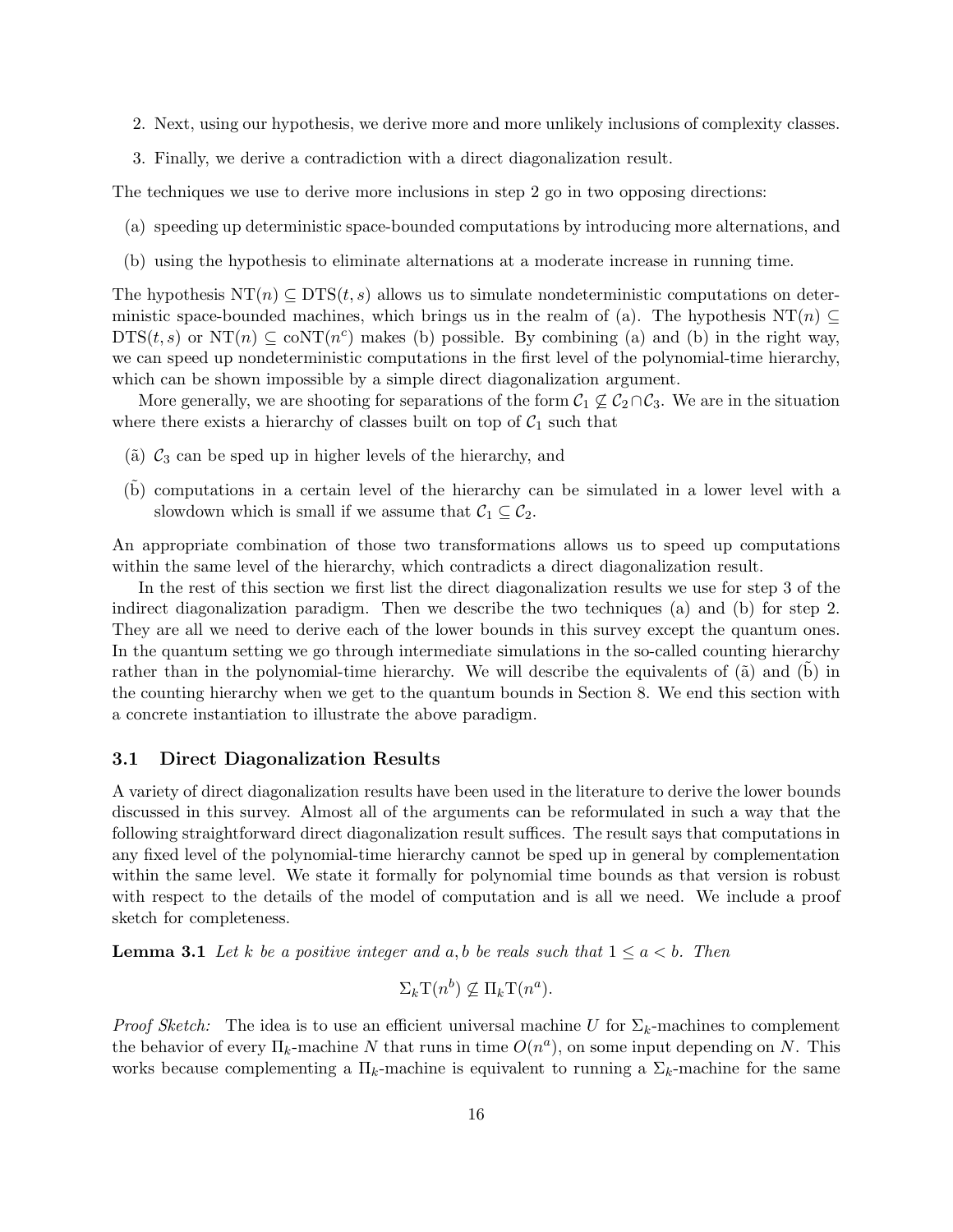number of steps. Thus, U only needs to simulate  $\Sigma_k$ -machines that run in time  $O(n^a)$ , which it can do in time  $n^b$ .

The universal machine U takes as input a pair  $\langle x, y \rangle$ , interprets x as the description of a  $\Sigma_k$ machine, and simulates that machine on input  $y$ . The construction of  $U$  involves reducing the number of tapes of  $\Sigma_k$ -machines to a constant, as U can only have a fixed number of tapes. By interleaving tape cells we can simulate every  $\Sigma_k$ -machine with an arbitrary number of tapes on a  $\Sigma_k$ -machine with a fixed number  $\ell$  of tapes. The simulation only requires a subpolynomial overhead in time.

Consider the  $\Sigma_k$ -machine M that takes an input x and runs U on input  $\langle x, x \rangle$ . We clock M such that it runs in time  $|x|^b$ . The language L decided by M lies in  $\Sigma_k \text{T}(n^b)$  by construction.

Consider an arbitrary  $\Pi_k$ -machine N that runs in time  $n^a$ . By swapping the existential/universal characteristics of the states, as well as the accept/reject characteristics, we transform N into a  $\Sigma_{k}$ machine that accepts the complementary language of N. Since there are infinitely many equivalent descriptions of machines, there are infinitely many strings x that describe a  $\Sigma_k$ -machine that does the opposite of N and runs in the same time as N. For large enough strings x in that sequence,  $U$ finishes its computation on input  $\langle x, x \rangle$  before the clock kicks in, and therefore M does the opposite of what N does on input x. Thus, N cannot decide the same language  $L$  that M decides. Since the latter holds for every  $\Pi_k$ -machine N running in time  $O(n^a)$ , L is not in  $\Pi_k \mathrm{T}(n^a)$  $\Box$ 

As much as possible, we will cast the lower bound arguments as indirect diagonalizations that use Lemma 3.1 for the direct diagonalization result in step 3. The proof of Lemma 3.1 is not only simple but also carries through when the machines running in the smaller time  $n^a$  receive up to n bits of advice at length n. This translates into lower bounds that hold even for machines that take a subpolynomial amount of advice. See the end of Section 6 for more details about the translation.

For a few lower bounds, we will also need the time hierarchy theorem for alternating machines, which says that for any fixed type of machines we can decide strictly more languages when given a bit more time. For the same reasons as above, we only state the result for polynomial time bounds. Various proofs are known; we briefly sketch the one by Zak [Zak83]. The proofs are more complicated than the proof of Lemma 3.1 due to the difficulty of complementation on alternating machines of a fixed type. In the case of Lemma 3.1 the complementation step is easy because we switch from one type of machine to the complementary type.

Lemma 3.2 (Cook [Coo73], Seiferas-Fischer-Meyer [SFM78], Zak [Zak83]) Let k be a positive integer and a, b be reals such that  $1 \le a < b$ . Then

$$
\Sigma_k \mathrm{T}(n^a) \subsetneq \Sigma_k \mathrm{T}(n^b).
$$

*Proof Sketch:* We use the efficient universal machine  $U$  from the proof of Lemma 3.1. Instead of reserving single inputs  $x$  in order to diagonalize against a given machine  $N$  that runs in time  $O(n^a)$ , we now use large intervals I of lexicographically successive inputs.

Here is the idea. Although complementation may take a long time, we can make the interval I sufficiently long such that on the input  $x_f$  that forms the end of the interval,  $|x_f|^b$  is enough time for M to deterministically complement N on the input  $x_i$  that forms the beginning of the interval. On the rest of the interval we can define M in such a way that if N agrees with  $M$ , N is forced to copy the behavior of  $M$  at the end of the interval all the way down to the beginning of the interval. This cannot be since we constructed  $M(x_f)$  to be different from  $N(x_i)$ .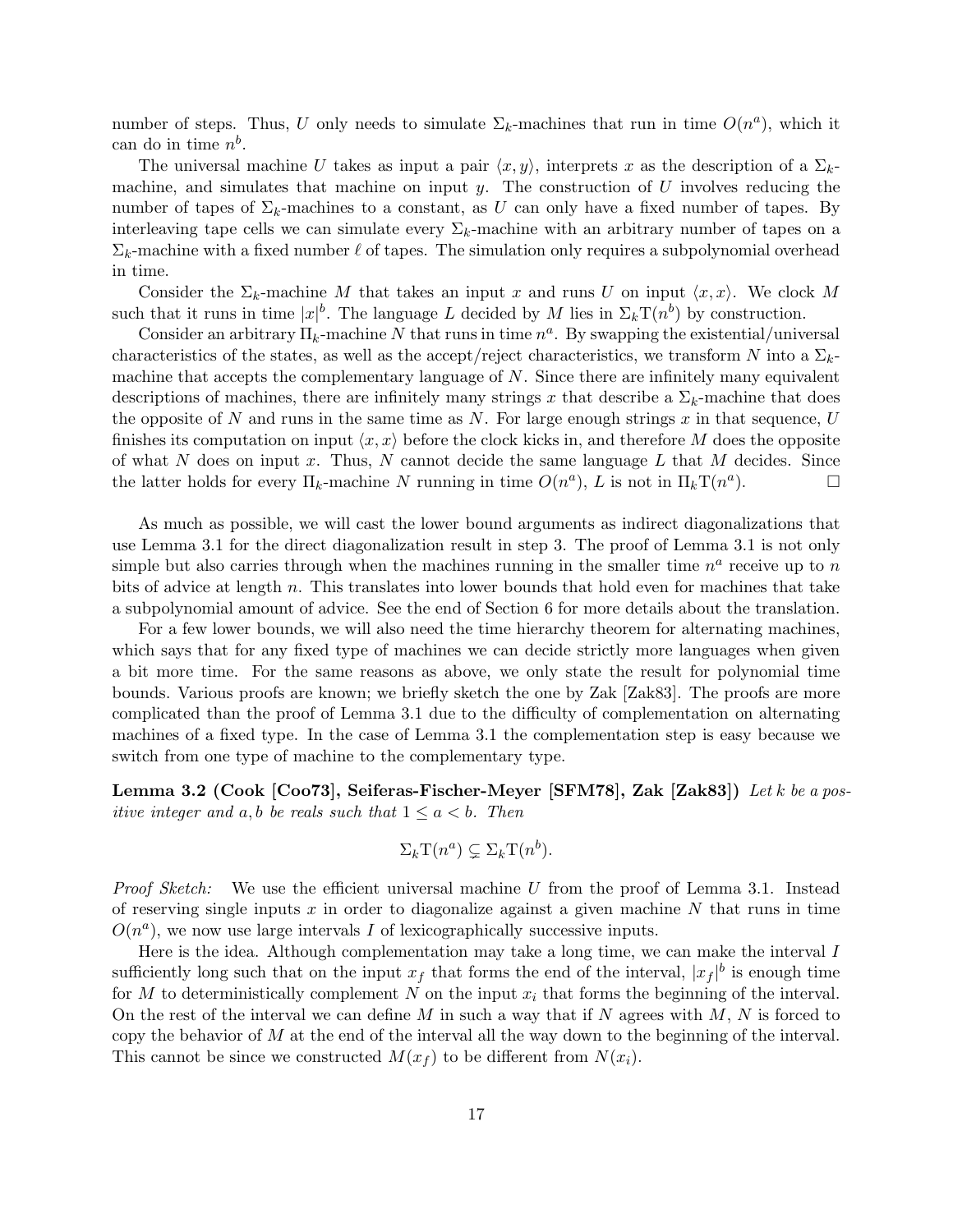The copying process is realized as follows. On every input  $x \in I$  except the last string of I, M uses U to simulate N on the lexicographically next input. As before, we clock  $M$  such that it runs in time  $n^b$ . If N runs in time  $O(n^a)$ , M will be able to finish the simulations in time for sufficiently large x and thus realize the copying process under the assumption that M and N agree on I.  $\square$ 

Apart from the fact that the proof of Lemma 3.2 is more complicated than the one of Lemma 3.1, it can also only handle a constant rather than n bits of advice on the smaller time side. See [vMP07] for more details.

In the quantum setting, we will make use of the hierarchy theorem for randomized computations with unbounded error. The proof of that result is similar to the one of Lemma 3.1 except simpler because complementation is very easy on randomized machines with unbounded error. As in the case of Lemma 3.1, the argument can handle up to n bits on advice on the smaller time side.

**Lemma 3.3** Let a, b be reals such that  $1 \le a \le b$ . Then

$$
\mathrm{PT}(n^a) \subsetneq \mathrm{PT}(n^b).
$$

### 3.2 Speeding Up Space-Bounded Computations Using Alternations

We now start our discussion of the tools we use to derive from our initial hypothesis a contradiction with one of the direct diagonalization results of the previous section. The first tool is speeding up computations by allowing more alternations. We know how to do this in general for space-bounded computations. The technique consists of a divide-and-conquer strategy. It has been known for a long time and has been applied extensively in computational complexity, for example, in the proof of Savitch's theorem [Sav70].

Let us explain the idea for *nondeterministic* computations first. Suppose we have a nondeterministic machine M that runs in space s. We are given two configurations C and  $C'$  of M on an input x, and would like to know whether M can go from C to C' in t steps. One way to do this is to run the machine for  $t$  steps from configuration  $C$  and check whether we can end up in configuration  $C'$ . In other words, we fill in the whole tableau in Figure 3(a) row by row.

Using the power of alternation, we can speed up this process as follows. We can break up the tableau into b equal blocks, guess configurations  $C_1, C_2, \ldots, C_{b-1}$  for the common borders of the blocks, treat each of the blocks i,  $1 \le i \le b$ , as a subtableau and verify that M on input x can go from configuration  $C_{i-1}$  to  $C_i$  in  $t/b$  steps. See Figure 3(b).

In terms of logical formulas, we are using the following property of configurations:

$$
C \vdash^{t} C' \Leftrightarrow (\exists C_1, C_2, \dots, C_{b-1})(\forall 1 \leq i \leq b) C_{i-1} \vdash^{t/b} C_i,
$$
\n
$$
(2)
$$

where  $C_0 \doteq C$  and  $C_b \doteq C'$ . We can perform this process on a  $\Sigma_3$ -machine using time  $O(bs)$ for guessing the  $b - 1$  intermediate configurations of size s each in the first existential phase, time  $O(\log b)$  to guess the block i we want to verify in the universal phase, and time  $O(t/b)$  to nondeterministically run M for  $t/b$  steps to verify the *i*th block in the final existential phase. Using the notation we introduced in Definition 2.1, we obtain

$$
NTS(t,s) \subseteq \exists^{bs} \forall^{log} \, {}^bNTS(t/b,s) \subseteq \Sigma_3 T (bs + t/b). \tag{3}
$$

The running time of the  $\Sigma_3$ -machine is minimized (up to a constant) by choosing  $b = \sqrt{t/s}$ , resulting in

$$
NTS(t, s) \subseteq \Sigma_3 T(\sqrt{ts}).\tag{4}
$$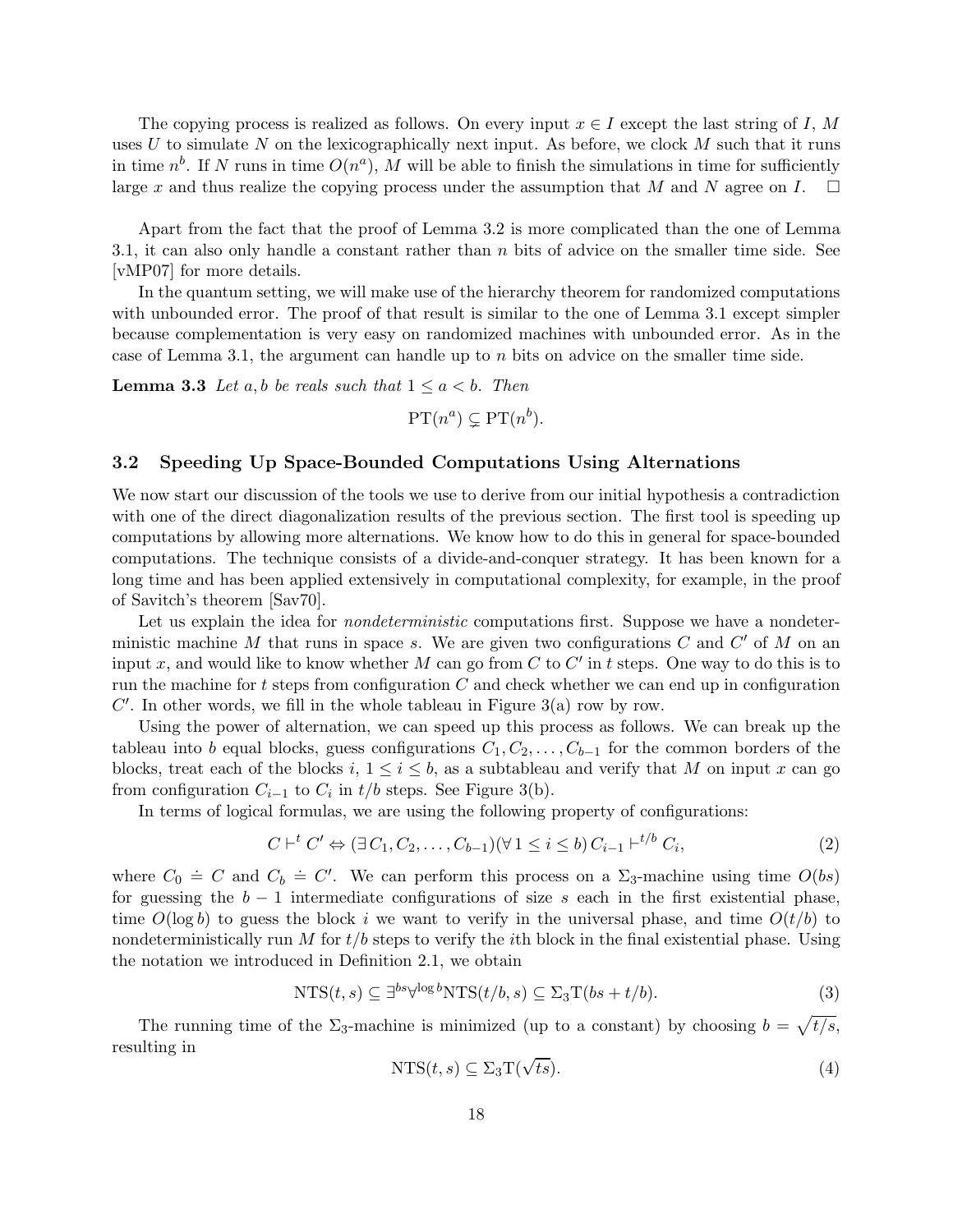

Figure 3: Tableaus of a computation using time  $t$  and space  $s$ 

We point out for future reference that the final phase of the computation only needs access to the global input x and two configurations (denoted  $C_{i-1}$  and  $C_i$  in (2)), not to any of the other configurations guessed during the first phase.

The final phase of our simulation consists of an easier instance of our original problem, namely nondeterministically checking whether  $M$  can go from one configuration to another in a certain number of steps. Therefore, we can apply the divide-and-conquer strategy again, and again. Each application increases the number of alternations by 2. k recursive applications with block numbers  $b_1, b_2, \ldots, b_k$ , respectively, yield:

$$
NTS(t,s) \subseteq \exists^{b_1 s} \forall^{\log b_1} \exists^{b_2 s} \forall^{\log b_2} \dots \exists^{b_k s} \forall^{\log b_k} NTS(t/\prod_i b_i, s)
$$
  

$$
\subseteq \Sigma_{2k+1} T\left((\sum_i b_i)s + t/(\prod_i b_i)\right).
$$
 (5)

The running time of the  $\Sigma_{2k+1}$ -machine is minimized (up to a constant) by picking the block numbers all equal to  $(t/s)^{1/(k+1)}$ . We obtain:

$$
NTS(t,s) \subseteq \Sigma_{2k+1} T((ts^k)^{1/(k+1)}).
$$
\n
$$
(6)
$$

We point out for later reference that minimizing the running time of the  $\Sigma_{2k+1}$ -machine may not be the best thing to do if this simulation is just an intermediate step in a derivation. In particular, in several applications the optimal block numbers will not all be equal.

One application of (6) is Nepomnjascii's theorem [Nep70], which states that  $NTS(n^{O(1)}, n^{1-\epsilon})$ is included in the linear-time hierarchy for every positive real  $\epsilon$ .

**Lemma 3.4 (Nepomnjascii [Nep70])** For every real d and positive real  $\epsilon$  there exists an integer k such that

$$
NTS(n^d, n^{1-\epsilon}) \subseteq \Sigma_k T(n).
$$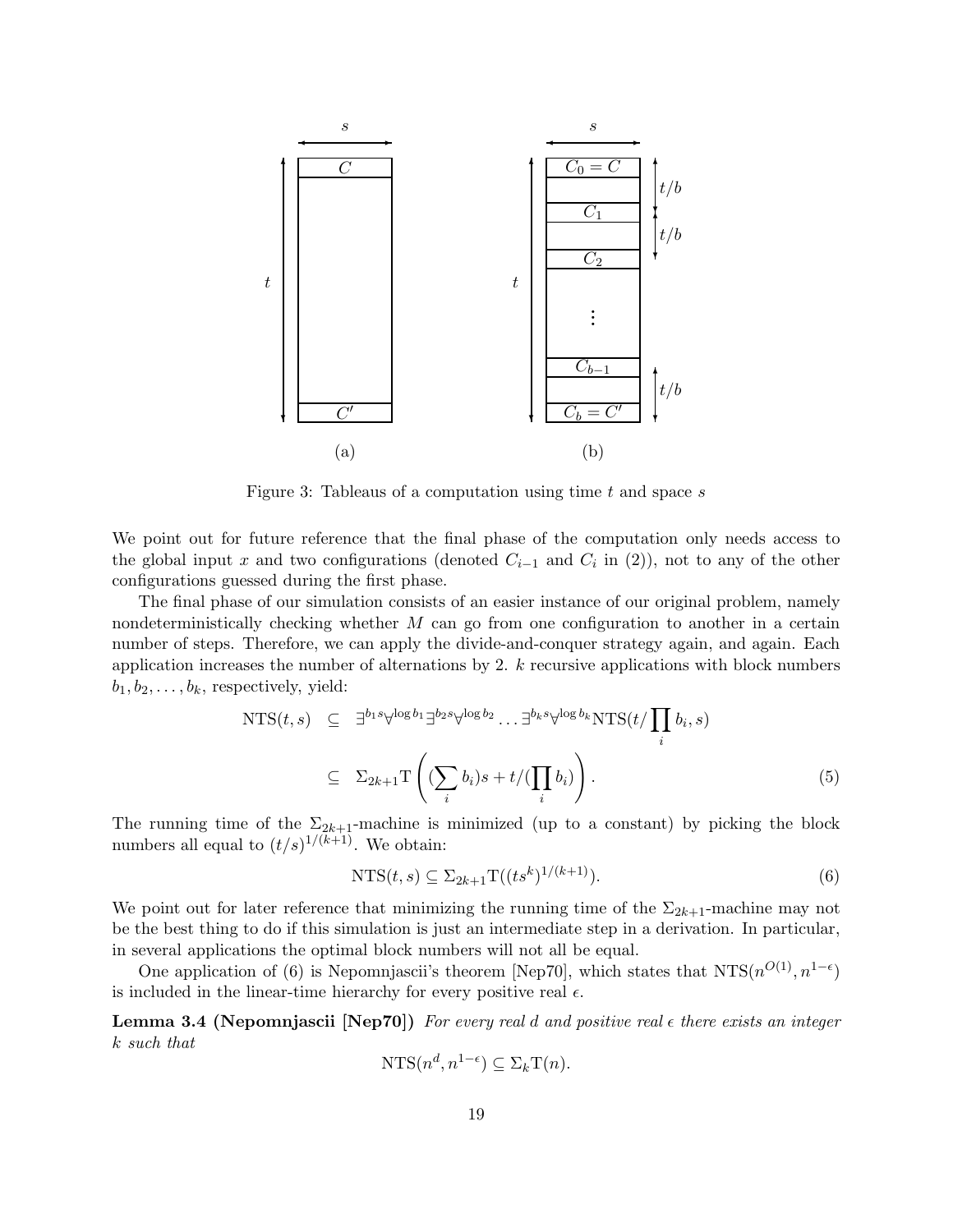For *alternating* space-bounded machines M that are more complicated than nondeterministic machines, we can apply a similar strategy to each of the phases of the computation. For an existential phase, we can guess the configuration  $C_b$  at the end of the phase, apply (2), and verify that  $C_b$  is an accepting configuration on the given input. For the latter we can use a complementary strategy and handle the subsequent universal phase of the computation, etc. This leads to a generalization of (3) and of Nepomnjascii's Theorem to an arbitrary constant number of alternations.

**Lemma 3.5 (Kannan [Kan84])** For every integer k, real d, and positive real  $\epsilon$ , there exists an integer  $\ell$  such that

$$
\Sigma_k TS(n^d, n^{1-\epsilon}) \subseteq \Sigma_{\ell} T(n).
$$

For deterministic machines, the same divide-and-conquer strategy (2) as for nondeterministic machines applies, leading to the inclusions:

$$
DTS(t,s) \subseteq \exists^{bs} \forall^{\log b} DTS(t/b,s) \subseteq \Sigma_2 T(bs+t/b)
$$
\n(7)

and

$$
DTS(t,s) \subseteq \Sigma_2 T(\sqrt{ts}).\tag{8}
$$

Note that we have one fewer alternation in (7) and (8) than in the corresponding (3) and (4) because the final phase is now deterministic rather than nondeterministic. In the recursive applications corresponding to  $(5)$  and  $(6)$  we can do with even fewer alternations – we can realize the same savings in running time as in (5) and (6) with roughly only half the number of alternations. This is because deterministic computations are closed under complementation, which allows us to align adjacent quantifiers in successive applications of the basic speedup (2) by complementing between applications; that way we induce only one instead of two additional quantifier alternations per application.

Another way to view this is as exploiting the following property of deterministic computations.

$$
C \vdash^{t} C' \Leftrightarrow (\forall C'' \neq C') \, C \not\vdash^{t} C''. \tag{9}
$$

That is, a deterministic machine M goes from a configuration C to a configuration  $C'$  in t steps iff for every configuration  $C''$  different from  $C'$ , M cannot reach  $C''$  from C in t steps. To verify the latter we use the divide-and-conquer strategy from Figure 3. We replace the matrix of (9) by the negation of the right-hand side of (2) and rename  $C''$  to  $C_b$  for convenience.

$$
C \vdash^{t} C' \Leftrightarrow (\forall C_{b} \neq C')(\forall C_{1}, C_{2}, \dots, C_{b-1})(\exists 1 \leq i \leq b) C_{i-1} \nvdash^{t/b} C_{i}, \tag{10}
$$

where  $C_0$  denotes C. In terms of the tableau of Figure 4, M reaches C' from C in t steps iff the following holds: If we break up the tableau into  $b$  blocks then for every choice of intermediate configurations  $C_i$ ,  $1 \leq i \leq b-1$ , and of a final configuration  $C_b$  other than  $C'$ , there has to be a block i that cannot be completed in a legitimate way.

Applying this idea recursively amounts to replacing the matrix  $C_{i-1}$   $\mu^{t/b}$   $C_i$  of the  $\Pi_2$ -formula (10) by a  $\Sigma_2$ -formula which is the negation of a formula of the same type as the whole right-hand side of (10). The existential quantifiers merge and the resulting formula is of type  $\Pi_3$ . In general, k recursive applications result in a  $\Pi_{k+1}$ -formula. If we denote the block numbers for the successive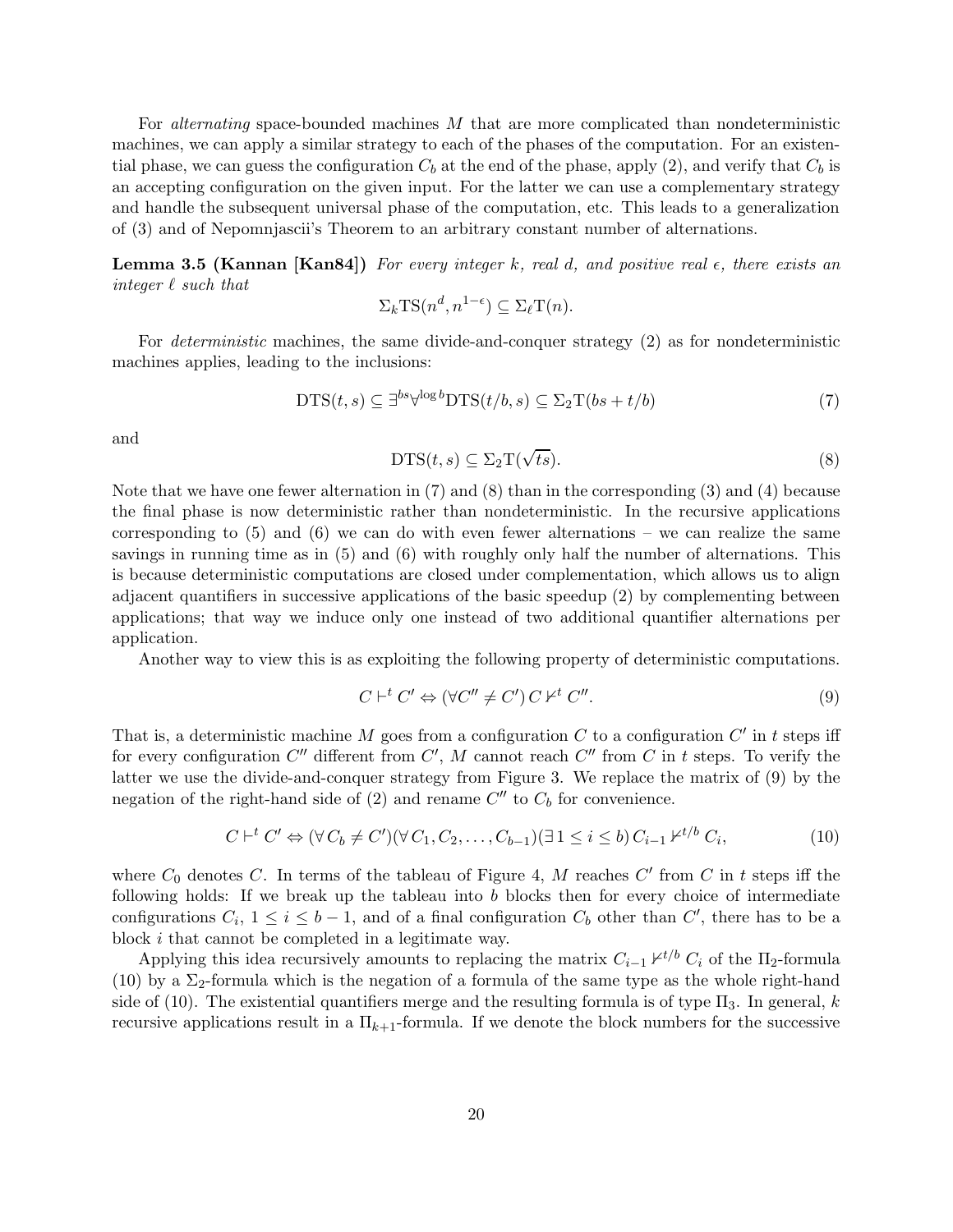

Figure 4: Saving alternations

recursive applications by  $b_1, b_2, \ldots, b_k$ , we conclude in a similar way as in (5) that

$$
DTS(t,s) \subseteq \forall^{b_1 s} \exists^{\log b_1} \exists^{b_2 s} \forall^{\log b_2} \dots Q^{\log b_{k-1}} Q^{b_k s} \overline{Q}^{\log b_k} DTS(t/\prod_i b_i, s)
$$
(11)

$$
\subseteq \Pi_{k+1} \mathcal{T}\left( (\sum_i b_i) s + t/(\prod_i b_i) \right), \tag{12}
$$

where  $Q = \forall$  for odd k,  $Q = \exists$  for even k, and  $\overline{Q}$  denotes the complementary quantifier of Q. By picking the block numbers in a way to minimize the running time in (12), we obtain

$$
DTS(t,s) \subseteq \Pi_{k+1} T((ts^k)^{1/(k+1)}).
$$
\n(13)

As promised, we realize the same speed-up as in (5) and (6) with only about half as many alternations.

### 3.3 Eliminating Alternations

The other tool we use to derive more unlikely inclusions of complexity classes from our hypothesis consists of the opposite of what we just did – eliminating alternations at a moderate cost in running time.

In general, we only know how to remove an alternation at an exponential cost in running time. However, a hypothesis like  $NT(n) \subseteq \text{coNT}(n^c)$  for a small real  $c \ge 1$  means that we can efficiently simulate nondeterminism conondeterministically and thus eliminate alternations at a moderate expense.

**Proposition 3.6** Let k be a positive integer,  $c \geq 1$  be a real, and t be a function. If

$$
NT(n) \subseteq coNT(n^c)
$$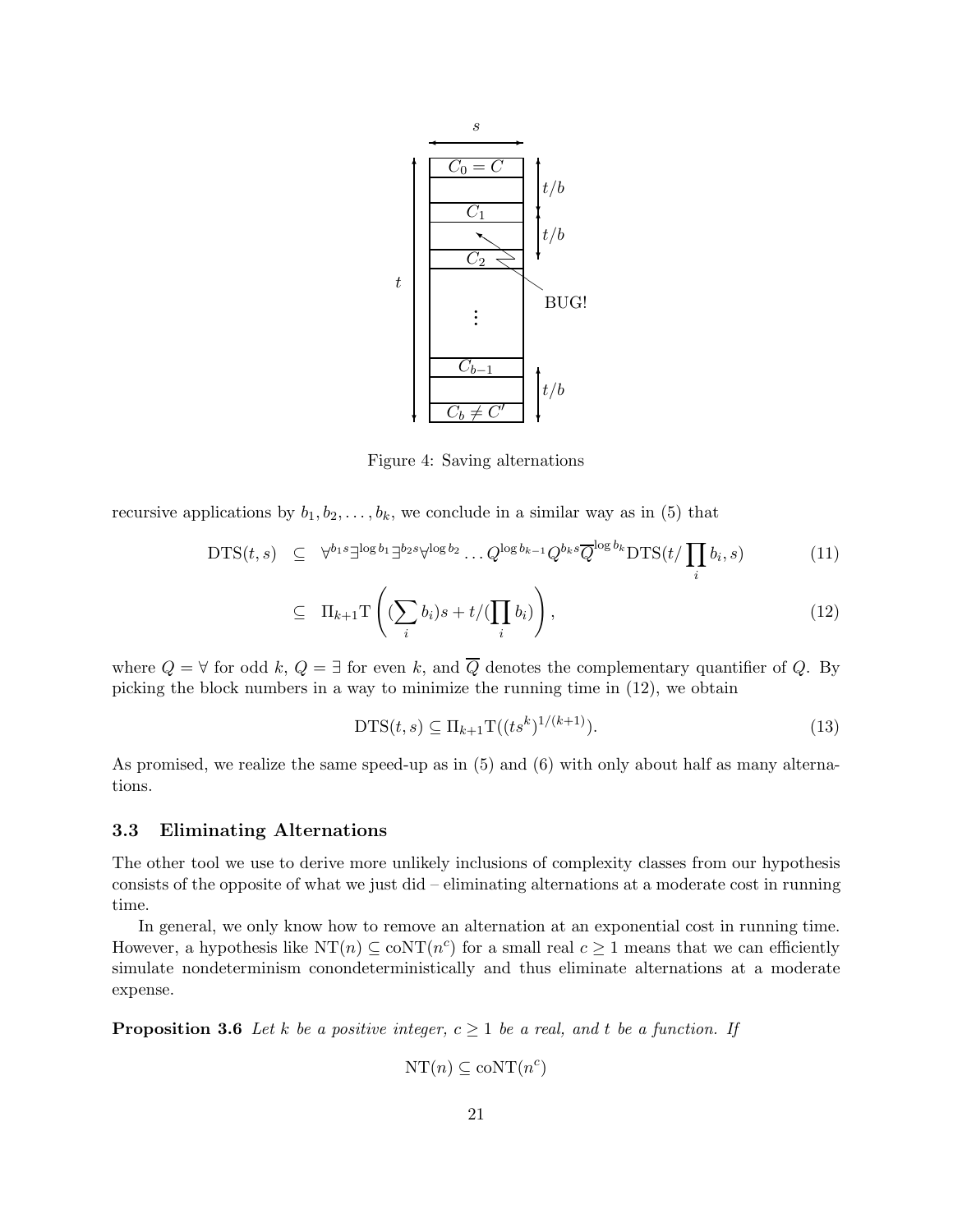then

$$
\Sigma_{k+1} \mathcal{T}(t) \subseteq \Sigma_k \mathcal{T}((t+n)^c). \tag{14}
$$

*Proof:* We give the proof for  $k = 1$ . Consider a  $\Sigma_2$ -machine running in time t on an input x of length n. Its acceptance criterion can be written as

$$
(\exists y_1 \in \{0,1\}^t) \underbrace{(\forall y_2 \in \{0,1\}^t) R(x, y_1, y_2)}_{(*)},
$$
\n(15)

where R denotes a predicate computable in deterministic linear time. Part  $(*)$  of (15) defines a conondeterministic computation on input x and  $y_1$ . The running time is  $O(t) = O(t + n)$ , which is linear in the length of the combined input  $\langle x, y_1 \rangle$ . Therefore, our hypothesis implies that we can transform (\*) into a nondeterministic computation on input x and  $y_1$  taking time  $O((t + n)^c)$ . All together,  $(15)$  then describes a nondeterministic computation on input x of time complexity  $O(t + (t + n)^c) = O((t + n)^c)$  $\Box$ 

We point out that the term  $n$  in the right-hand side of  $(14)$  is necessary, i.e., for sublinear t we can only guarantee a running time of  $n^c$  rather than  $t^c$ . Although for sublinear t every computation path of  $(*)$  in the proof of Proposition 3.6 can only access t bits of the input x, which bits are accessed depends on the computation path, so all of  $x$  needs to be input to the conondeterministic computation (∗). For our applications, a situation in which we apply Proposition 3.6 with sublinear t is suboptimal. The alternations we spent to reduce the running time below linear are wasted since we would have achieved the same running time after the application of Proposition 3.6 if we had not spent those alternations. For running times that are at least linear, the hypothesis allows us to eliminate one alternation at the cost of raising the running time to the power c.

### 3.4 A Concrete Example

In this section we give a concrete instantiation of the paradigm of indirect diagonalization we presented at the beginning of Section 3. So far we have seen techniques to trade alternations for time and to trade time for alternations. What remains is to combine them in the right way so as to reduce the resources enough and get a contradiction with a direct diagonalization result.

Our example is due to Kannan [Kan84], who used the paradigm avant la lettre to investigate the relationship between deterministic time  $O(t)$  and nondeterministic time  $O(t)$  for various time bounds t. In the case of linear time bounds he showed that  $NT(n) \nsubseteq DTS(n, n^e)$  for every real  $e < 1$ . We cast his argument in our indirect diagonalization paradigm and slowly go through the steps, providing more details than we will in our later applications.

Step 1 We assume by way of contradiction that

$$
NT(n) \subseteq DTS(n, n^e). \tag{16}
$$

**Step 2** Consider the class  $DTS(t, t^e)$  for some polynomial  $t \geq n$  to be determined. By first speeding up as in (8) and then removing an alternation as in (14) with  $k = 1$  and  $c = 1$ , we obtain the following unlikely inclusion:

$$
DTS(t, t^e) \subseteq \Sigma_2 T(t^{(1+e)/2}) \subseteq NT(t^{(1+e)/2}). \tag{17}
$$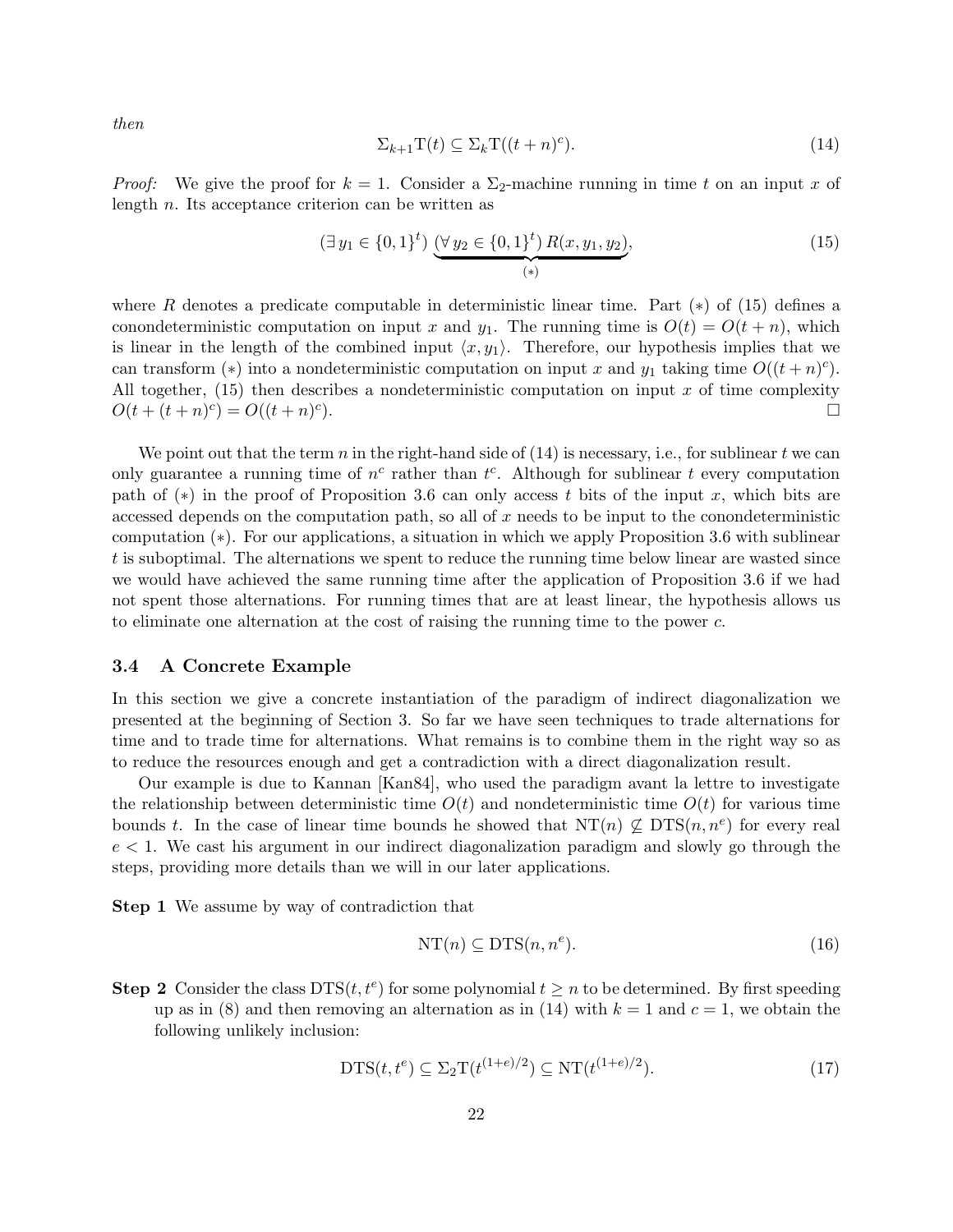We can apply (14) with  $k = 1$  and  $c = 1$  because the hypothesis implies that  $NT(n) \subseteq DT(n)$ ; the application is valid provided that  $t^{(1+e)/2}(n) \geq n$ .

**Step 3** We can pad the hypothesis  $(16)$  to time t as given by Proposition 2.2. Combined with the closure of DTS under complementation and with (17) we obtain

$$
NT(t) \subseteq DTS(t, t^e) = \text{coDTS}(t, t^e) \subseteq \text{coNT}(t^{(1+e)/2}).
$$

This contradicts Lemma 3.1 as long as  $1 > (1+e)/2$ , i.e., for  $e < 1$ .

Setting  $t(n) = n^2$  satisfies all the conditions we needed. We conclude that  $NT(n) \nsubseteq DTS(n, n^e)$  for reals  $e < 1$ .

In step 3 we used the closure under complementation of deterministic computations. We made that step explicit in the sequence of inclusions; from now on we will do it implicitly.

Separations of the form  $NT(n) \nsubseteq DTS(n, n^e)$  are not strong enough for Corollary 2.4 to give us lower bounds for satisfiability. Kannan used the separations to derive other results about the relationship between  $DT(t)$  and  $NT(t)$  for nonlinear t. We do not state these results. Instead, we move on and see how we can use the same paradigm to derive lower bounds for  $NT(n)$  that are strong enough to imply lower bounds for satisfiability.

# 4 Deterministic Algorithms

In this section we discuss lower bounds on deterministic machines. We first derive the results for nondeterministic linear time, implying lower bounds for satisfiability, and then cover closely related classes and corresponding problems.

### 4.1 Satisfiability

Our goal is to prove statements of the form

$$
NT(n) \nsubseteq \text{coNT}(n^c) \cap DTS(n^d, n^e)
$$
\n(18)

for reals  $d \geq c > 1$  and  $e > 0$ . Following the paradigm of indirect diagonalization from Section 3, we assume the opposite, i.e., that

$$
NT(n) \subseteq \text{coNT}(n^c) \cap DTS(n^d, n^e),\tag{19}
$$

and derive a contradiction. Note that the hypothesis really states two inclusions. We refer to them as the first and the second hypothesis.

Fortnow's argument relies on Nepomnjascii's Theorem (Lemma 3.4). His original proof follows the more general scheme outlined at the beginning of Section 3 – he shows that the hypotheses lead to speedups within some higher level of the polynomial-time hierarchy. We recast his argument to fit the scheme of deriving speedups within the first level. It goes as follows: use the second hypothesis to put NT(t) for some super-linear t in  $DTS(n^{O(1)}, n^{1-\epsilon})$  for some positive real  $\epsilon$ , then apply Nepomnjascii's Theorem to obtain a simulation somewhere in the linear-time hierarchy, and finally use the first hypothesis to eliminate all the induced alternations and return to the first level of the polynomial-time hierarchy. Eliminating alternations costs raising the running time to the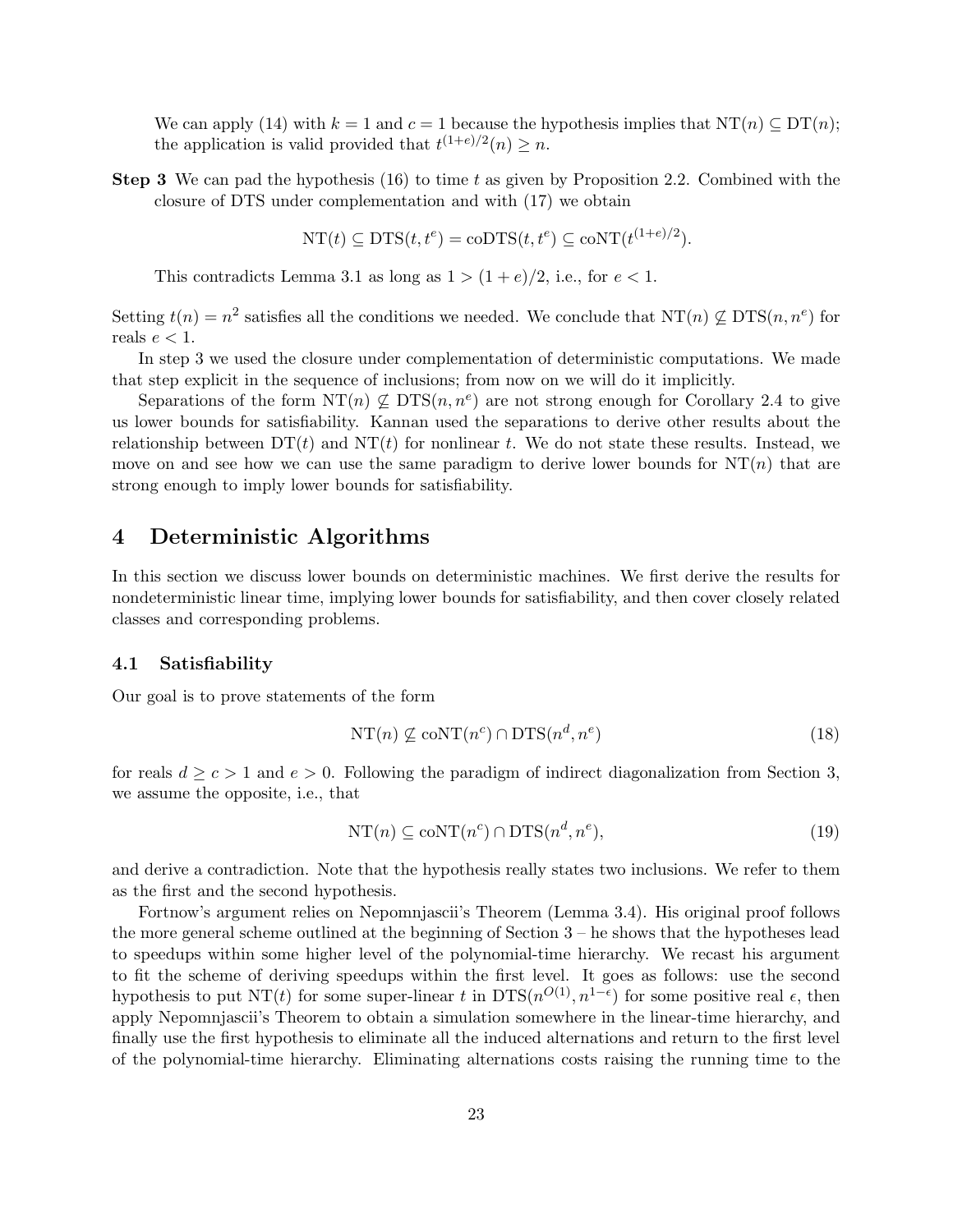power c per alternation. For small enough c this process results in a net speedup of computations in the first level of the polynomial-time hierarchy, which is impossible in general.

In order to put  $NT(t)$  in  $DTS(n^{O(1)}, n^{1-\epsilon})$  by padding the second hypothesis, we need  $t^e \leq n^{1-\epsilon}$ . Since we want t to be super-linear, we set  $t = n^{(1-\epsilon)/e}$  and require  $e < 1 - \epsilon$ . We have

|  | [ hypothesis 2 ]                                                                                                                                                      |
|--|-----------------------------------------------------------------------------------------------------------------------------------------------------------------------|
|  | [simplification]                                                                                                                                                      |
|  | [Nepomnjascii's Theorem]                                                                                                                                              |
|  | [hypothesis 1 and Proposition 3.6]                                                                                                                                    |
|  | $NT(t) \subseteq DTS(t^d, t^e)$<br>$\subset \text{coDTS}(n^{d(1-\epsilon)/e}, n^{1-\epsilon})$<br>$\subseteq \Pi_k \mathrm{T}(n)$<br>$\subseteq$ coNT $(n^{c^{k-1}})$ |

where k depends on d, e, and  $\epsilon$ . No matter what k is, there are values of  $c > 1$  such that  $c^{k-1}$  <  $(1 - \epsilon)/e$ . For such values we obtain a contradiction with Lemma 3.1. We conclude that for every real d and  $e < 1$  there exists a real  $c > 1$  such that (18) holds. In particular, for every real  $e < 1$  we have the time-space lower bound  $NT(n) \nsubseteq \text{DTS}(n^{1+o(1)}, n^e)$ .

The application of Nepomnjascii's Theorem is equivalent to multiple applications of the basic divide-and-conquer-strategy (2). The result of Kannan's we discussed in Section 3.4 involved one application in a setting with  $d = 1$ . Lipton and Viglas analyzed what a single application gives for larger values of d. The optimal form for one application is given by  $(8)$ . Thus, for sufficiently large polynomials t we can derive

> $NT(t) \subseteq DTS(t^d, t^e)$  [ hypothesis 2 ]  $\subseteq \Pi_2 T(t^{(d+e)/2})$  [(8)]  $\subseteq$  coNT( $t^{c(d+e)/2}$ ) [ hypothesis 1 and Proposition 3.6 ]

We obtain a contradiction with Lemma 3.1 as long as  $c(d+e) < 2$ . We conclude that for all reals c and d such that  $cd < 2$ , there exists a positive real e such that (18) holds. In particular, we obtain the following time-space lower bound for subpolynomial space:  $NT(n) \nsubseteq DTs(n^{\sqrt{2}-o(1)})$ .

At first sight, it may seem that one can easily improve the time lower bound for subpolynomialspace algorithms from  $n^{\sqrt{2}-o(1)}$  to  $n^{2-o(1)}$  by applying the optimal divide-and-conquer strategy recursively as in (12). In fact, there have been some unsubstantiated claims to that effect in the literature. The – fallacious – reasoning is the following. For subpolynomial space bounds, (8) allows us to realize a square-root speedup at the cost of introducing two alternations. We can apply this strategy  $\ell$  times recursively and exploit the closure under complementation of deterministic computations to align adjacent quantifiers, as we did at the end of Section 3.2. This way,  $\ell+1$  quantifiers are sufficient to reduce a  $DTs(t)$ -computation to a  $DTs(t^{1/2^{\ell}+o(1)})$ -computation. Eliminating all but one quantifier block using Proposition 3.6 leads to the conclusion that for sufficiently large polynomial t,  $NT(t) \subseteq \text{coNT}(t^{c^{\ell}d/2^{\ell}+o(1)})$ . For  $c = d$  we obtain a contradiction with Lemma 3.1 as long as  $d < 2$  and  $\ell$  is sufficiently large. However, this reasoning is flawed because the input to the recursive levels does not only consist of the original input x of length n but also of the configurations and blocks guessed at previous levels. As a function of that input size, the running time of the computation on which we apply Proposition 3.6 for the complementation becomes sublinear. In that case the cost of alternation elimination becomes more than a power  $c$  as a function of the running time. As a result, the net effect of introducing one more level of recursion and eliminating it again is not as good as a factor of  $c/2$  in the exponent of the running time. This issue of input size is a recurring theme and a bottleneck in all of the subsequent arguments. It is not obvious whether a quadratic time lower bound for subpolynomial-space deterministic algorithms can be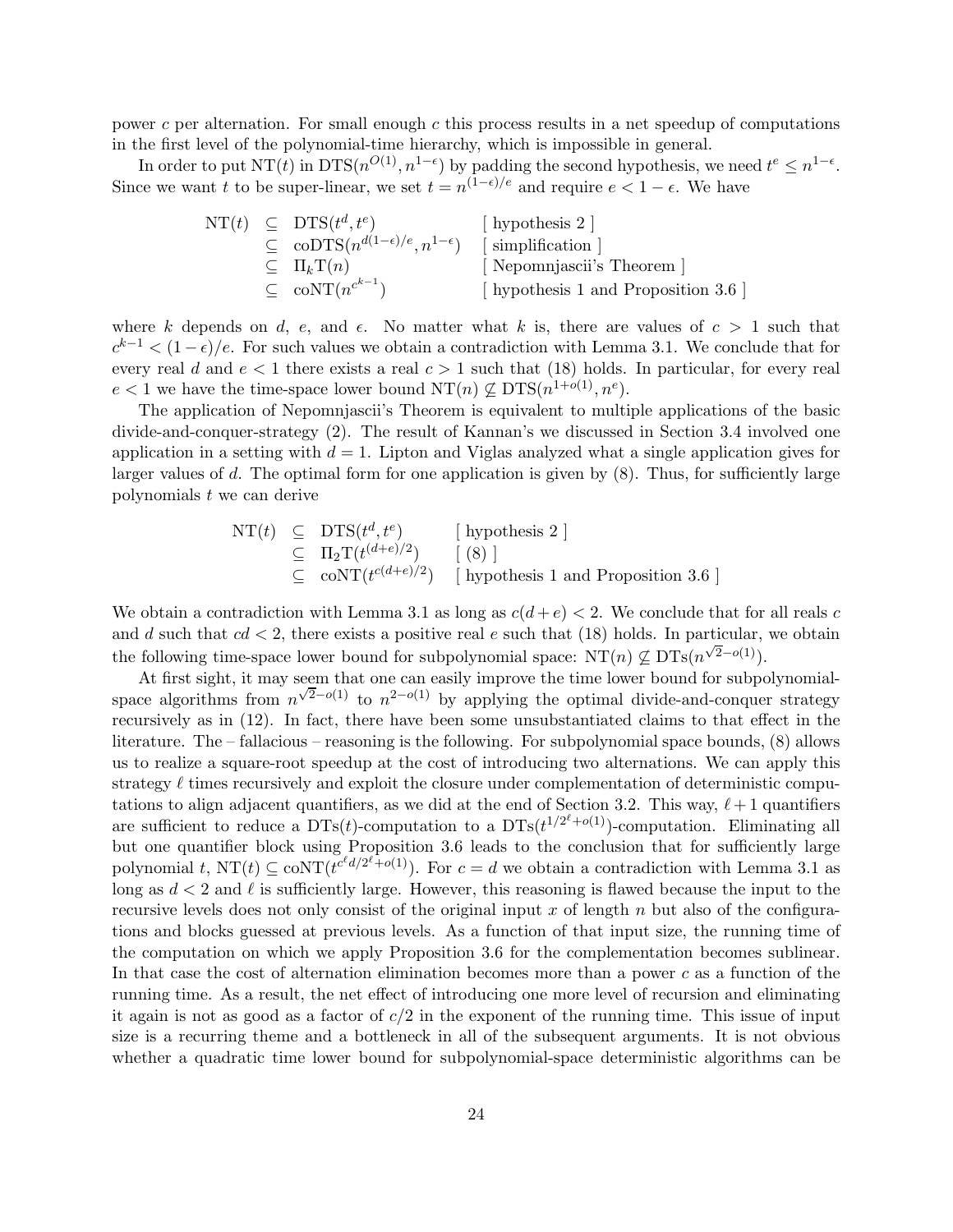reached using the ingredients from Section 3 alone. It does seem like a quadratic bound is the best we can hope for given the optimality of (8).

Fortnow and Van Melkebeek analyzed how to pick the block sizes in  $\ell$  recursive applications of the divide-and-conquer strategy so as to optimize the speedup of deterministic space-bounded computations on nondeterministic machines that results after eliminating all the alternations using Proposition 3.6. We give their analysis in the case of subpolynomial space bounds.

### Lemma 4.1 (Fortnow-Van Melkebeek [FvM00, FLvMV05]) If

 $NT(n) \subseteq \text{coNT}(n^c)$ 

for some real c, then for every nonnegative integer  $\ell$  and for every sufficiently large polynomial t,

$$
\mathrm{DTs}(t) \subseteq \mathrm{NT}(t^{\alpha_{\ell}+o(1)}),
$$

where

$$
\begin{array}{rcl}\n\alpha_0 &=& 1 \\
\alpha_{\ell+1} &=& \alpha_{\ell}/(1+\alpha_{\ell}).\n\end{array} \tag{20}
$$

*Proof:* We give a proof by induction. The base case  $\ell = 0$  holds trivially. For the induction step  $\ell \to \ell + 1$  we have for every real  $\alpha \in (0,1)$  and sufficiently large polynomial t

$$
\begin{array}{rcl}\n\text{DTs}(t) & \subseteq & \exists^{t^{\alpha+o(1)}} \forall^{\log t} \underbrace{\text{DTs}(t^{1-\alpha})}_{(*)} & \qquad [\text{ (7) with } b = t^{\alpha} \text{ ]} \\
& \subseteq & \exists^{t^{\alpha+o(1)}} \underbrace{\forall^{\log t} \text{coNT}(t^{(1-\alpha)\alpha_{\ell}+o(1)})}_{(**)} & \qquad [\text{ induction hypothesis} \text{ ]} \\
& \subseteq & \exists^{t^{\alpha+o(1)}} \underbrace{\text{NT}((t^{\alpha+o(1)} + t^{(1-\alpha)\alpha_{\ell}+o(1)})^c)}_{(**)} & \qquad [\text{ hypothesis 1} \text{ ]} \\
& \subseteq & \text{NT}((t^{\alpha} + t^{(1-\alpha)\alpha_{\ell}})^{c+o(1)}) & \qquad [\text{ simplification using } c \ge 1 \text{ ]}\n\end{array}
$$

Note that the input to (\*) is only of length  $n + t^{o(1)}$  since the computation only needs access to the original input x and two configurations. For the induction hypothesis to apply to  $(*)$ ,  $t^{1-\alpha}$  has to satisfy the "sufficiently large polynomial" condition at level  $\ell$ , which will be the case for yet larger polynomials t (depending on the choice of  $\alpha$ ). The input to the computation (\*\*) consists of the original input x and the guess bits of the first existential phase, so it is of length  $n + t^{\alpha+o(1)}$ . This is why, for sufficiently large  $t$ , there is no extra term in the application of the induction hypothesis but there is an extra term of  $t^{\alpha}$  in the application of the hypothesis of the lemma.

The final running time is optimized up to subpolynomial factors by equating the exponents of both terms, i.e., by setting  $\alpha = (1 - \alpha)\alpha_{\ell}$ , which leads to the recurrence (20) for  $\alpha_{\ell+1}$ .

We will encounter a fair number of recurrences of the type given by (20). The following facts are useful in studying their convergence behavior.

**Proposition 4.2** Let a, b, and  $\xi_0$  be positive reals. The sequence defined by

$$
\xi_{\ell+1} = a\xi_{\ell}/(1+b\xi_{\ell})
$$

for nonnegative integers  $\ell$  converges monotonically, namely to 0 if  $a \leq 1$  and to  $(a-1)/b$  if  $a \geq 1$ . The sequence is decreasing iff  $\xi_0 > (a-1)/b$ .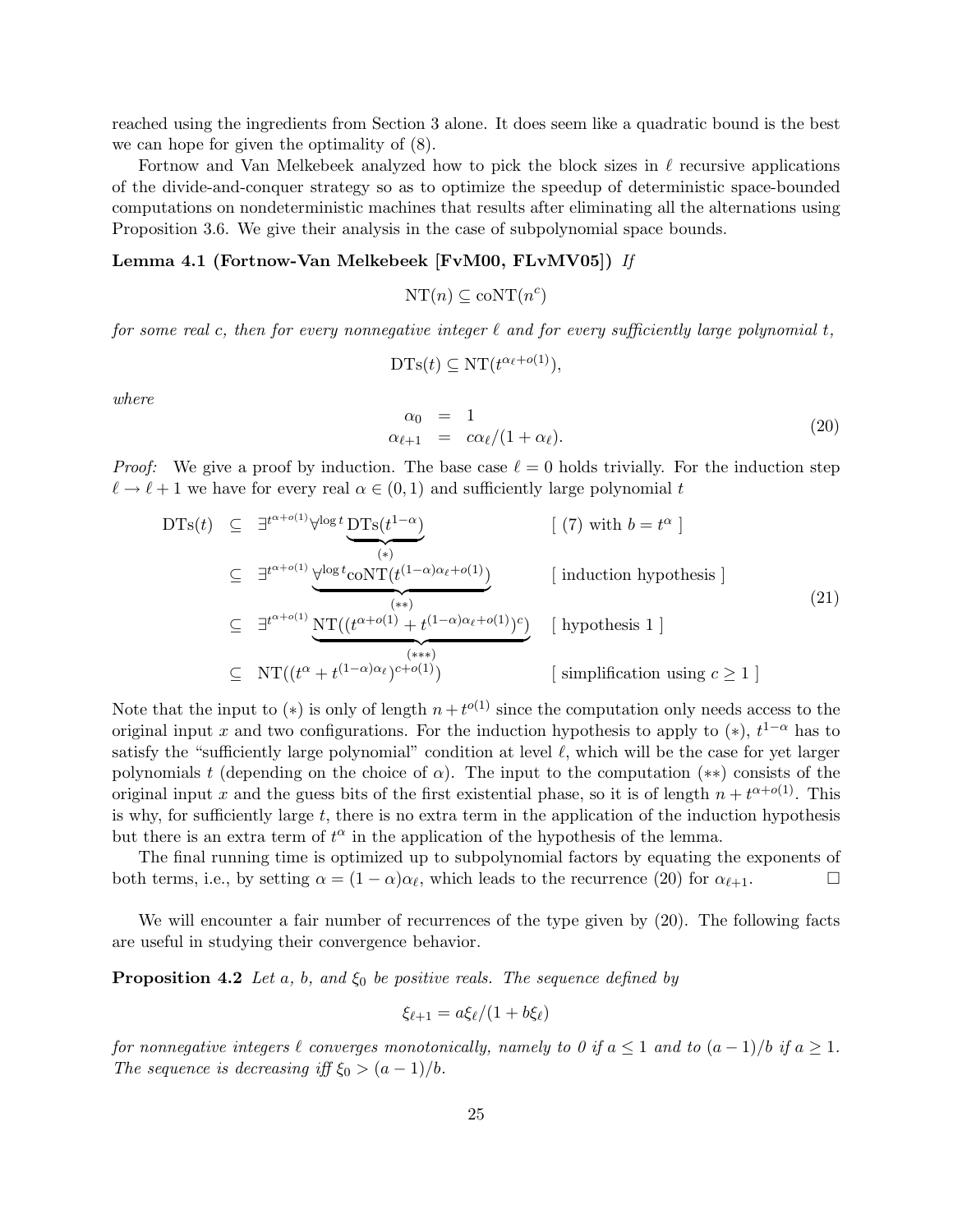*Proof:* Since the transformation  $\xi \to a\xi/(1 + b\xi)$  on the reals is increasing, the sequence  $\xi_{\ell}$  is monotone. Combined with the continuity of the transformation, this means the sequence has to converge to a fixed point of the function. The fixed points are 0 and  $(a-1)/b$ . The first one is attractive iff  $a \le 1$ . The sequence if decreasing iff  $\xi_0$  is larger than the limit point. attractive iff  $a \leq 1$ . The sequence if decreasing iff  $\xi_0$  is larger than the limit point.

Note that the mere monotonicity of the sequence implies that the smallest real the sequence can get close to is the minimum of the start value  $\xi_0$  and the limit value  $\xi_\infty$ . That value can be written as  $min(\xi_0, max(0, (a-1)/b))$ . For the particular sequence (20) Proposition 4.2 tells us that the sequence converges to  $\alpha_{\infty} = c - 1$ , and decreases monotonically for  $c < 2$ .

Given the speedup lemma, we can finish the argument in the same way as before. Starting from hypothesis (19) with  $e = o(1)$ , we have for sufficiently large polynomials t that

$$
NT(t) \subseteq DTs(t^d) \qquad \text{[ hypothesis 2]}
$$
  

$$
\subseteq \text{coNT}(t^{d\alpha_{\ell}}) \qquad \text{[ Lemma 4.1]}
$$
 (22)

which contradicts Lemma 3.1 if  $d\alpha_{\ell} < 1$ . By the monotonicity of the sequence  $\alpha_{\ell}$ , we only need to check  $\ell = 0$  and  $\ell \to \infty$ . The first case only leads to a contradiction for  $d < 1$ . The second case contradicts Lemma 3.1 as long as  $d\alpha_{\infty} = (c-1)d < 1$ . Thus, we have derived the first part of the Master Theorem for deterministic algorithms (Theorem 1.3) in the case of subpolynomial space bounds. In particular, we can conclude that  $NT(n) \not\subseteq DTs(n^{\phi - o(1)})$ , since  $d(d-1) = 1$  defines the golden ratio  $\phi$ . A more careful analysis of our argument proves the first part of Theorem 1.3 in full generality. This result also captures Fortnow's  $NT(n) \nsubseteq \text{coNT}(n^{1+o(1)}) \cap \text{DTS}(n^{O(1)}, n^{1-\epsilon})$ , as the condition  $(c-1)d < 1$  allows us to let d grow unboundedly for  $c = 1 + o(1)$ , in which case we can let e grow to 1.

Before moving on, let us make a few observations about the proof of Lemma 4.1. Recall from our discussion in Section 3.3 that it never makes sense for us to eliminate an alternation using Proposition 3.6 in a situation where the running time is sublinear. The proof of Lemma 4.1 exactly balances the input to (∗∗) and the running time. This suggests that if we somehow did not have to take the entire input into account, we could do better. In fact, the proof makes our earlier point about input size issues very explicit. If we could ignore the  $t^{\alpha+o(1)}$  guess bits as input to (\*\*), we could set  $\alpha_{\ell+1}$  as the solution  $\alpha$  to  $\alpha = (1 - \alpha)\alpha_{\ell}c$ , which would result in a limit of  $1 - 1/c$  and a contradiction with Lemma 3.1 for  $(c-1)d < c$ . The latter condition reduces to  $d < 2$  for  $c = d$ .

For future reference we also point out the following failed approach for improving Lemma 4.1. Consider the second to last line of (21) in the proof of Lemma 4.1. We could first apply the second hypothesis to (∗∗∗), transforming (∗∗∗) into a DTs-computation at the cost of raising the running time to the power  $d$ , and then apply the induction hypothesis to speed up the DTs-computation on a nondeterministic machine. The latter makes sense since the induction hypothesis gives us the best way we have found so far to speed up DTs-computations on nondeterministic machines. The resulting computation is of the same form as (∗∗∗) but hopefully has a smaller exponent for the second term of the running time. That would push the optimum for  $\alpha$  to smaller values and thereby achieve a smaller final running time. Unfortunately, this application of the induction hypothesis is invalid. The induction hypothesis only applies when the running time of the computation is a sufficiently large polynomial in the input length. The largeness condition becomes more stringent when  $\ell$  grows; a closer analysis shows that the polynomial needs to be of degree  $\Omega(c^{\ell})$  at level l. The running time of (\*\*\*) is a relatively small polynomial in  $t^{\alpha}$ . Since the  $t^{\alpha}$  guess bits are part of the input to  $(***)$ , this means that, although t is a large polynomial, the running time of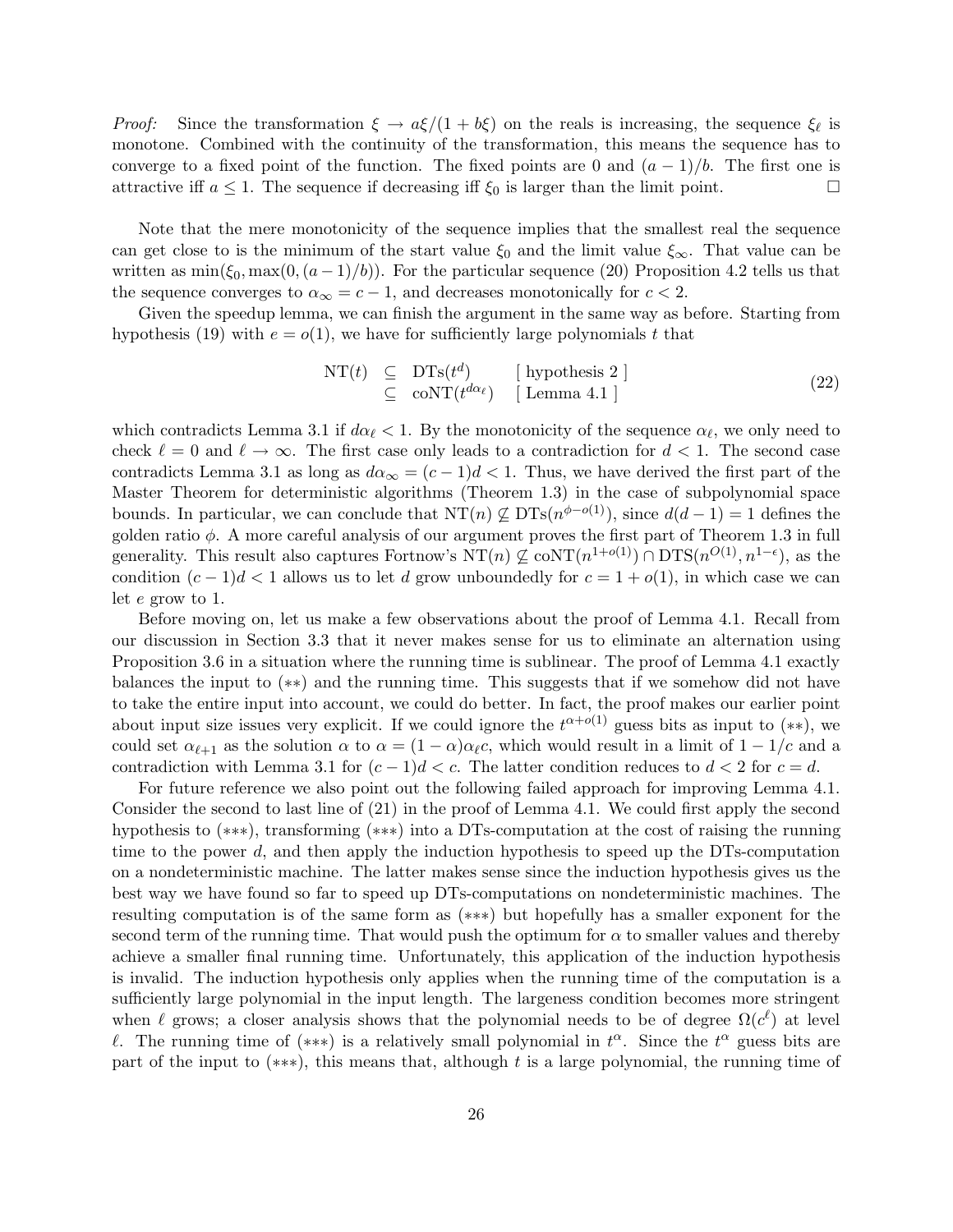(∗∗∗) is only a polynomial of relatively small degree in the length of the input to that part of the computation. Thus, we cannot apply the induction hypothesis as we envisioned. The underlying idea will be useful in another context, though, namely for the lower bounds on nondeterministic machines in Section 5.

In the current context, we can improve the indirect diagonalization strategy in a different way. Lemma 4.1 optimizes the following alternation trading process: introduce alternations to speed up the computation by applying the divide-and-conquer strategy  $(7) \ell$  times recursively; next eliminate the induced alternations one by one by successively applying the first hypothesis and Proposition 3.6 to the last quantifier block and then merging that block with the previous block. The latter phase of alternation elimination is rather blunt. It it oblivious to the special structure of the computation (11). We can take more of the structure into account by extending our view during the alternation elimination phase from just the last block to the last two blocks. In other words, we iteratively complement the last two quantifier blocks and merge the second-to-last quantifier with the previous one.

The Π2-computations we need to complement during the process all have the property that the final nondeterministic stage only needs access to a small part of the input to the  $\Pi_2$ -computation. The complementary property holds for  $\Sigma_2$ . Consider the case of odd k in (11). Recall that each of the universal quantifier blocks in (11) are of the form  $\forall^{\log b_i} \forall^{b_{i+1}s}$ . They get as input the global input  $x$  and the configurations guessed during stage  $i$ . Of those configurations only two are passed on from the  $\forall^{\log b_i}$ -part to the  $\forall^{b_{i+1}s}$ -part and thus to the subsequent  $\exists^{\log b_{i+1}}$ -part. In particular, the above property holds for the first  $\Pi_2$ -computation we need to complement, the one at the far right end of (11). Moreover, if we replace that  $\Pi_2$ -computation by a generic  $\Sigma_2$ -computation and merge the now-aligned existential quantifiers, the resulting  $\Sigma_2$ -computation at the end again has the above property. Thus, the above property is maintained during the process of successive complementations within the second level.

Using our hypotheses, we can efficiently complement  $\Pi_2$ -computations by first turning them into space-bounded deterministic computations and then speeding those up on  $\Sigma_2$ -machines using (8). More precisely, we have that

$$
\Pi_2 T(\tau) \subseteq \text{coNT}((\tau + \mu)^c) \subseteq \text{DTs}(( (\tau + \mu)^c + \nu)^d) \subseteq \Sigma_2 T(((\tau + \mu)^c + \nu)^{d/2 + o(1)}),\tag{23}
$$

where  $\tau$  denotes a possibly sublinear running time,  $\nu$  denotes the size of the input to the  $\Pi_{2}$ computation, and  $\mu$  the size of the part of that input that is input to the final nondeterministic computation of the  $\Pi_2$ -computation. For generic  $\Pi_2$ -computations,  $\mu = \nu$  and it does not make sense for us to consider sublinear running times  $\tau$  as it would mean that we wasted some alternations – see the discussion after Proposition 3.6 in Section 3.3. However, the  $\Pi_2$ -computations we need to complement have the property that  $\mu \ll \nu$ . In that case, it does make sense to consider sublinear  $\tau$ . In fact, due to the binding nature of the input size issue, we can take advantage of sublinear  $\tau$ . The following lemma shows how.

The lemma can be viewed as a counterpart to Lemma 4.1 but where we eliminate alternations by complementing computations within the second rather than the first level of the polynomial-time hierarchy. The lemma analyzes how to optimally select the parameters in the process of speeding up DTs-computations using (11) and subsequently removing alternations by complementing within the second level so as to achieve the smallest running time for the final simulation. Note that the process ends at the second level of the polynomial-time hierarchy rather than the first one as in Lemma 4.1 since the smallest number of quantifier blocks we can reduce to by complementing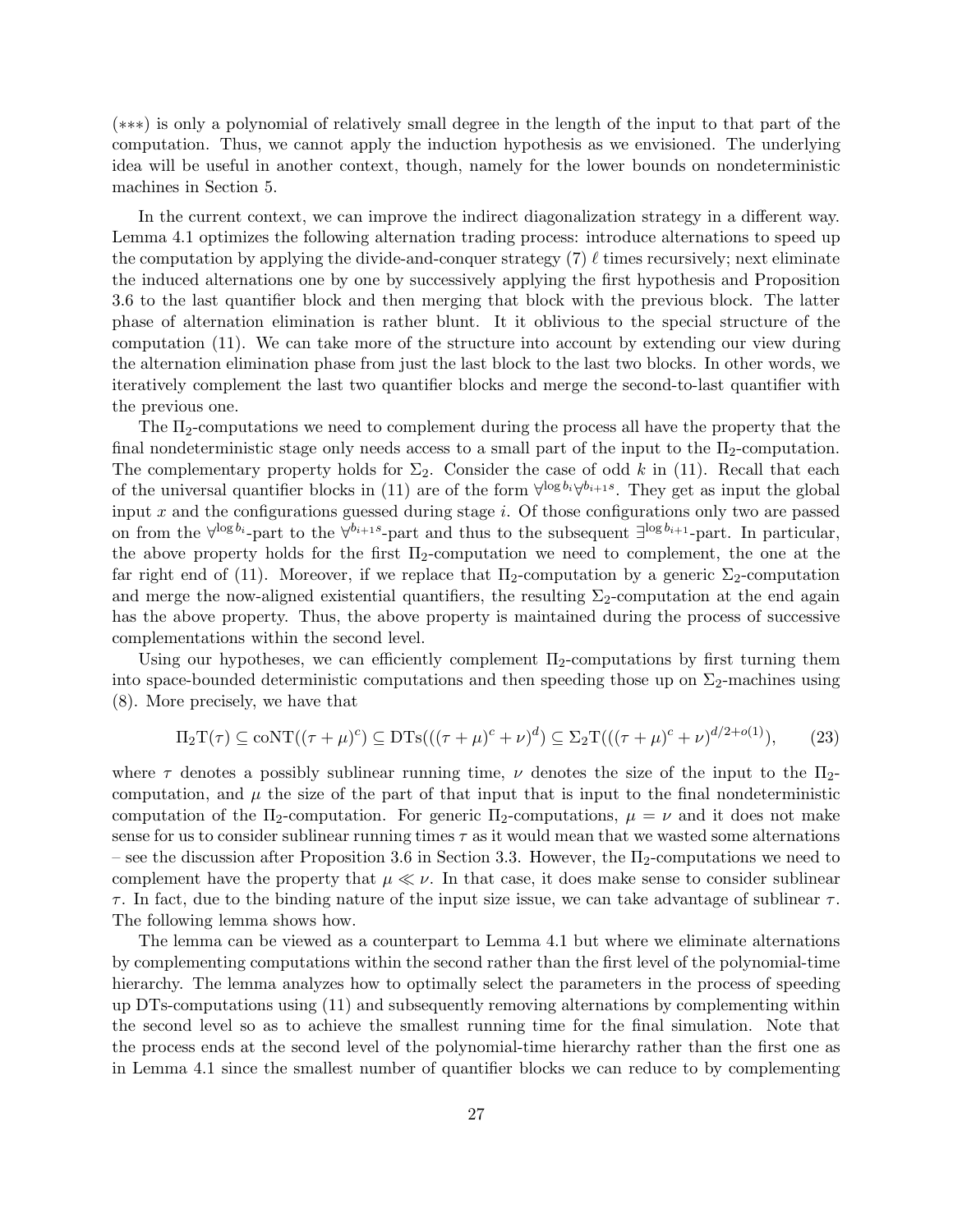within the second level is two. For future use, we parameterize the lemma with the efficiency of the speedup of deterministic sublinear-space computations in the second level of the polynomial-time hierarchy. The simulation (8) corresponds to  $\sigma = 1/2 + o(1)$  in the lemma.

### Lemma 4.3 (follows from [Wil07b]) If

$$
NT(n) \subseteq \text{coNT}(n^c) \cap DTs(n^d)
$$

for some reals c and d, and if

$$
DTs(t) \subseteq \Sigma_2 T(t^{\sigma} + n)
$$
\n(24)

for some real  $\sigma \leq 1/d$  and all functions t, then for every nonnegative integer  $\ell$  and for every sufficiently large polynomial t,

$$
DTs(t) \subseteq \Sigma_2 T(t^{\beta_{\ell} + o(1)}),
$$

where

$$
\begin{array}{rcl}\n\beta_0 & = & \sigma \\
\beta_{\ell+1} & = & cd\sigma\beta_{\ell}/(1+cd\sigma\beta_{\ell}).\n\end{array} \tag{25}
$$

*Proof:* The proof is again by induction. The base case follows from  $(24)$ . For the induction step  $\ell \to \ell + 1$  we have for every real  $\beta \in (0,1)$  and sufficiently large polynomial t

$$
DTs(t) \subseteq \exists^{t^{\beta+o(1)}}\forall^{\log t} \underbrace{\text{DTs}(t^{1-\beta})}_{(*)} \qquad \text{[ (7) with } b = t^{\beta} \text{]}
$$
\n
$$
\subseteq \exists^{t^{\beta+o(1)}}\forall^{\log t} \underbrace{\text{DTs}(t^{(1-\beta)\beta_{\ell}+o(1)})}_{(**)}
$$
\n
$$
\subseteq \exists^{t^{\beta+o(1)}}\underbrace{\text{Var}(t^{(1-\beta)\beta_{\ell}+o(1)})}_{(***)} \qquad \text{[ hypothesis 1 and Prop. 3.6 ]}
$$
\n
$$
\subseteq \exists^{t^{\beta+o(1)}}\underbrace{\text{DTs}((t^{\beta+o(1)}+t^{(1-\beta)\beta_{\ell}c+o(1)})^d)}_{(****}
$$
\n
$$
\subseteq \exists^{t^{\beta+o(1)}}\sum_{2}T((t^{\beta+o(1)}+t^{(1-\beta)\beta_{\ell}c+o(1)})^{d\sigma}+t^{\beta+o(1)}) \qquad \text{[ (24) ]}
$$
\n
$$
\subseteq \sum_{2}T(t^{(1-\beta)\beta_{\ell}cd\sigma+o(1)}+t^{\beta+o(1)}) \qquad \text{[ simplification using } d\sigma \leq 1 \text{]}
$$
\n
$$
(26)
$$

Note that the input to (\*) and (\*\*) is only of length  $n+t^{o(1)}$ , which is less than  $t^{1-\beta}$  or even  $t^{(1-\beta)\beta_\ell}$ for sufficiently large polynomials t. The input size to (\*\*\*) and (\*\*\*\*) equals  $n+t^{\beta+o(1)} = O(t^{\beta+o(1)})$ for sufficiently large polynomials t.

The final running time is optimized up to subpolynomial factors by setting  $\beta = (1 - \beta)\beta_{\ell}cd\sigma$ ,<br>ich leads to the recurrence (25) for  $\beta_{\ell+1}$ . which leads to the recurrence (25) for  $\beta_{\ell+1}$ .

Let us connect the proof of the lemma with the discussion before. The net effect from the second to the fifth line in (26) is to transform the  $\Pi_2$ -computation described by  $\forall^{\log t}(**)$  on the second line into an equivalent  $\Sigma_2$ -computation on the fifth line. The computation  $\forall^{\log t}(*)$  is exactly of the type we described before the lemma: it has a running time  $\tau = t^{(1-\beta)\beta_{\ell}+o(1)}$  that is sublinear in the size of its input,  $\nu = n + t^{\beta+o(1)}$ , but the effective input to the final nondeterministic phase is only  $\mu = \tau \ll \nu$ . Note also that  $\mu = \tau$  means that the input size and running time are balanced in the application of Proposition 3.6, just as that was the case in the proof of Lemma 4.1.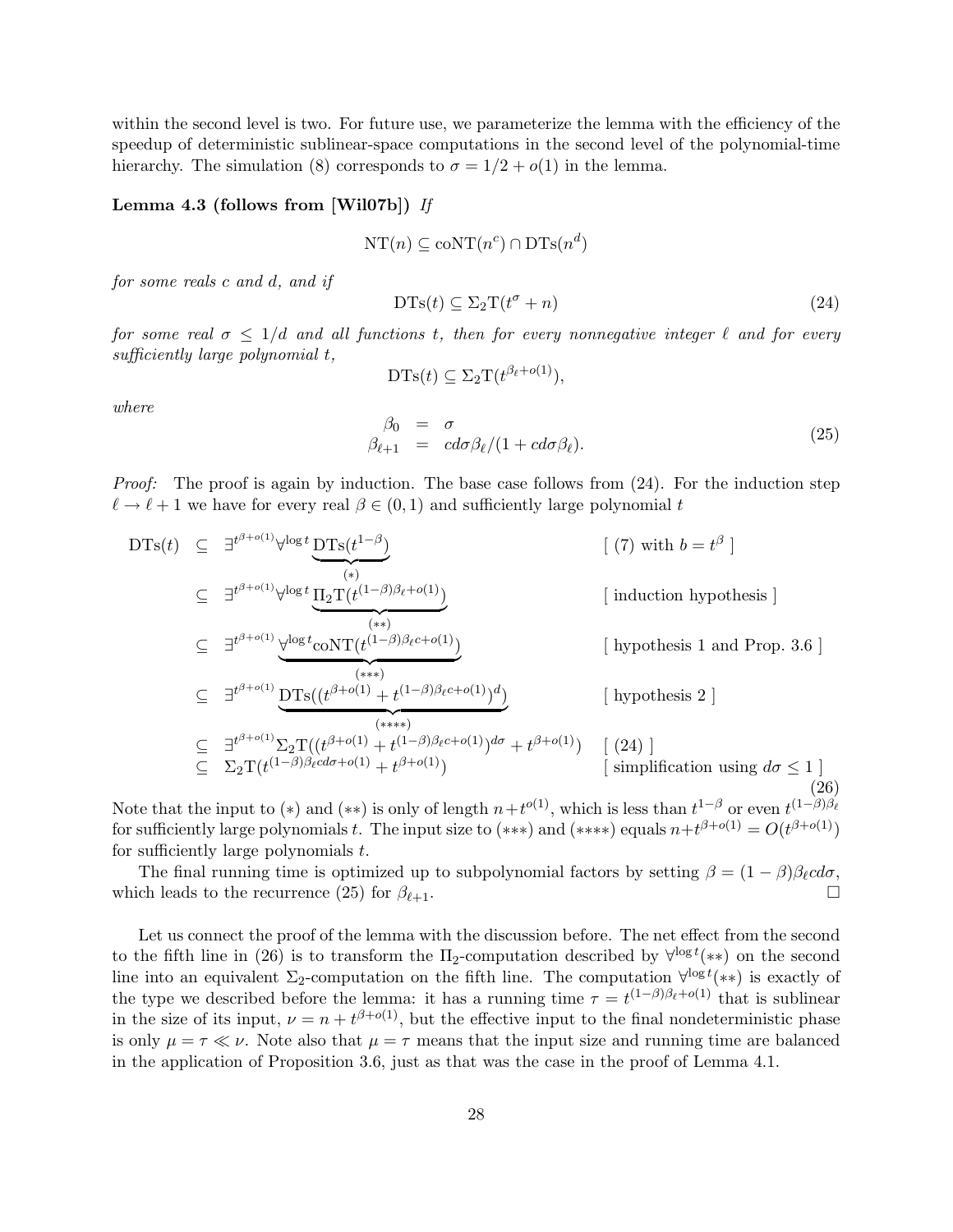We can wrap up the argument in a similar way as before. For sufficiently large polynomials  $t$ we have

$$
\begin{array}{rcl}\n\text{NT}(t) & \subseteq & \text{DTs}(t^d) & \text{[ hypothesis 2]} \\
& \subseteq & \text{II}_2 \text{T}(t^{d\beta_{\ell} + o(1)}) & \text{[ Lemma 4.3]} \\
& \subseteq & \text{coNT}(t^{d\beta_{\ell}c + o(1)}) & \text{[ hypothesis 1]}\n\end{array}
$$

which contradicts Lemma 3.1 if  $cd\beta_\ell < 1$  for some nonnegative integer  $\ell$ . By Proposition 4.2, the only values we need to check are  $\ell = 0$  and  $\ell \to \infty$ . The former leads to the simple condition that  $cd\sigma < 1$  (since we do not need the condition  $d\sigma \leq 1$  of Lemma 4.3 at the start). For the latter case, we need the additional condition that  $d\sigma \leq 1$ . By Proposition 4.2,  $\beta_{\infty} = 0$  if  $c d\sigma < 1$ and  $\beta_{\infty} = 1 - 1/(cd\sigma)$  otherwise. The second possibility results in the conditions  $d\sigma \leq 1$  and  $cd < 1 + 1/\sigma$ . As we can assume  $c \ge 1$ , the condition  $cd\sigma < 1$  implies  $d\sigma \le 1$  and  $cd < 1 + 1/\sigma$ , so we can forget about  $cd\sigma < 1$ . In summary, we obtain a contradiction if  $d\sigma \leq 1$  and  $cd < 1 + 1/\sigma$ .

Let us now see what we get when we plug in the general speedup  $(8)$  into Lemma 4.3, i.e., if we set  $\sigma = 1/2 + o(1)$  in (24). We obtain a contradiction if  $d \leq 2$  and  $cd < 3$ . In particular, we obtain a time lower bound of  $n^{\sqrt{3}-o(1)}$  for every subpolynomial-space algorithm solving satisfiability, which beats the golden ratio result.

We can do even better. Williams showed that the speedup  $(8)$ , which holds unconditionally, can be improved under the hypothesis that  $NT(n) \subseteq DTs(n^d)$  for values of  $d < 2$ : instead of the square-root speedup of (8) we can realize a  $(d/(d-1))$ st root, which is better for  $d < 2$  since  $d/(d-1) > 2.$ 

Lemma 4.4 (Williams [Wil $05$ ]) If

$$
NT(n) \subseteq DTs(n^d)
$$

for some real d, then for every time bound t

$$
DTs(t) \subseteq \Sigma_2 T(t^{(d-1)/d + o(1)} + n).
$$

Proof: We prove by induction that

$$
\mathrm{DTs}(t) \subseteq \Sigma_2 \mathrm{T}(t^{\gamma_\ell + o(1)} + n)
$$

for every nonnegative integer  $\ell$ , where

$$
\begin{array}{rcl}\n\gamma_0 & = & 1/2 \\
\gamma_{\ell+1} & = & d\gamma_{\ell}/(1 + d\gamma_{\ell}).\n\end{array}\n\tag{27}
$$

The proof is by induction on  $\ell$ . The base case  $\ell = 0$  holds because of (8). By Proposition 4.2 the sequence defined by (27) is nondecreasing for  $d \geq 2$ , so the base case trivially implies the remaining cases for  $d \geq 2$ . In the rest of the proof we only consider  $d < 2$ . For the induction step  $\ell \to \ell + 1$ we have for every real  $\gamma \in (0,1)$ 

$$
\begin{array}{rcl}\n\text{DTs}(t) & \subseteq & \exists^{t^{\gamma+o(1)}} \underbrace{\forall^{\log t} \text{DTs}(t^{1-\gamma})}_{(*)} & \left[ \begin{array}{c} (7) \text{ with } b = t^{\gamma} \end{array} \right] \\
& \subseteq & \exists^{t^{\gamma+o(1)}} \underbrace{\text{DTs}((n+t^{\gamma+o(1)}+t^{1-\gamma})^d)}_{(**)} & \left[ \begin{array}{c} \text{hypothesis of the lemma} \end{array} \right] \\
& \subseteq & \exists^{t^{\gamma+o(1)}} \sum_{2} \text{T}((n+t^{\gamma}+t^{1-\gamma})^{d\gamma_{\ell}+o(1)} + n + t^{\gamma+o(1)}) & \left[ \begin{array}{c} \text{induction hypothesis} \end{array} \right] \\
& \subseteq & \sum_{2} \text{T}(t^{\gamma+o(1)}+t^{(1-\gamma)d\gamma_{\ell}+o(1)}+n) & \left[ \begin{array}{c} \text{induction hypothesis} \end{array} \right] \\
& \text{simpification using } d\gamma_{\ell} < 1 \end{array}
$$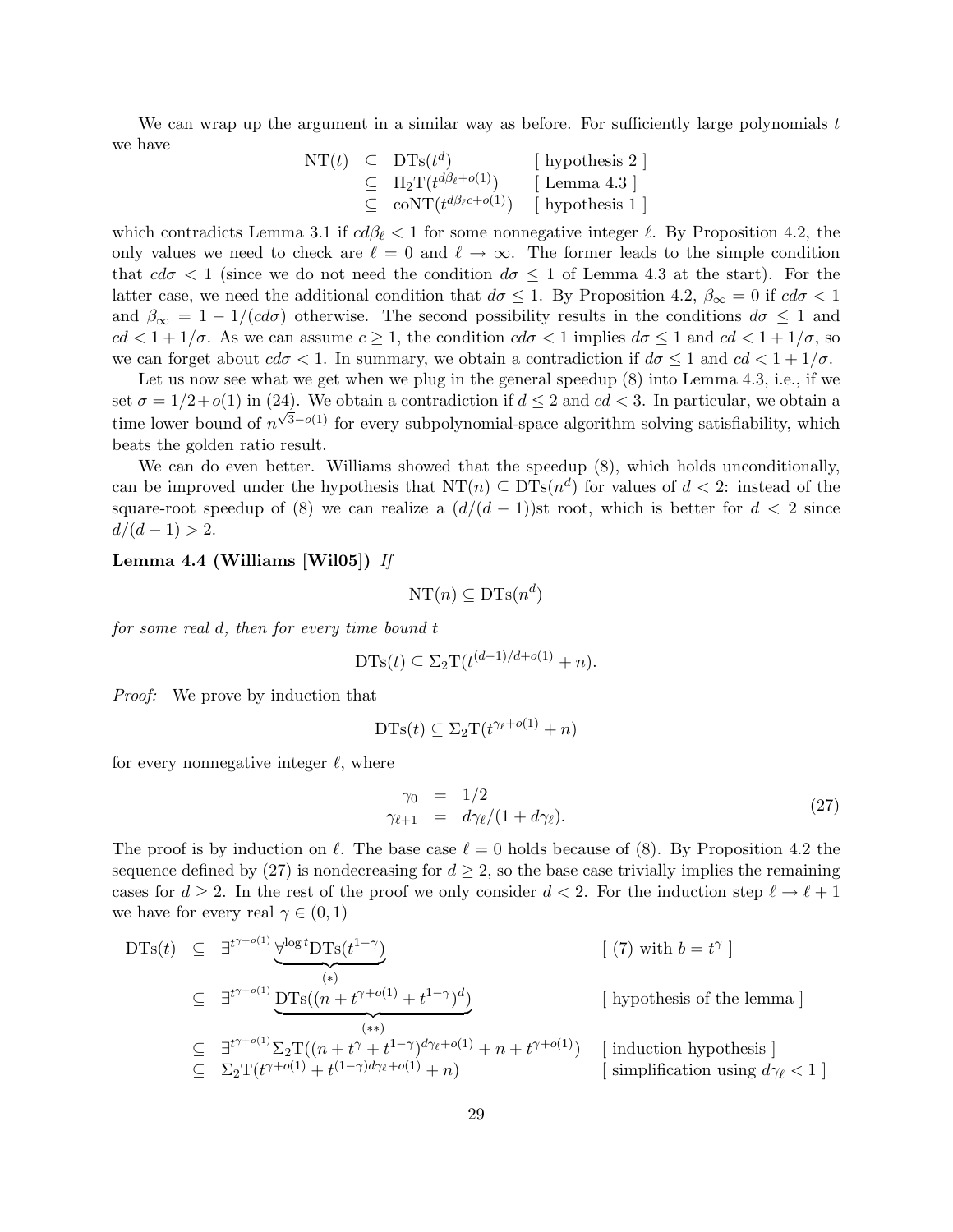Note that (\*) represents a conondeterministic computation on an input of size  $n+t^{\gamma+o(1)}$  that runs in time  $t^{1-\gamma}$ , and that  $(**)$  has the same input.

The final running time is optimized up to subpolynomial factors by equating the exponents of the two terms involving  $\gamma$ , i.e., by setting  $\gamma = (1 - \gamma)d\gamma_{\ell}$ , which leads to the recurrence (27) for  $\gamma_{\ell+1}$ .

The sequence given by (27) decreases monotonically to  $\gamma_{\infty} = 1 - 1/d$ . It follows that the condition  $d\gamma_\ell < 1$  is met for every  $\ell$ . By exploiting the uniformity of the construction we can let  $\ell$  grow slowly with the input size  $n$  at the cost of an additional small factor in the running time. Since  $t$ is at least logarithmic, we can absorb the latter factor in a term of the form  $t^{o(1)}$ , which gives the  $r$ esult.

By virtue of Lemma 4.4, we can now apply Lemma 4.3 and the subsequent analysis with  $\sigma = (d-1)/d + o(1)$ . We obtain a contradiction if  $d \leq 2$  and  $cd \leq 1 + d/(d-1)$ . The condition  $c(d-1)$  < 1 together with  $c \leq d$  implies that  $(c-1)d < 1$  so it does not lead to new results. The latter condition is equivalent to  $cd(d-1) - 2d + 1 < 0$  and coincides with the second condition in the Master Theorem for deterministic algorithms (Theorem 1.3). Note that we do not have to worry about the fact that we have the additional condition  $d \leq 2$  here since we know that the first condition in the Master Theorem is binding for  $d > 2$ . In particular, we obtain a time lower bound of  $n^{2\cos(\pi/7)-o(1)}$  for every subpolynomial-space algorithm solving satisfiability. A more careful analysis finishes the proof of Theorem 1.3 in full force. This marks the end of the story on lower bounds for satisfiability on deterministic machines so far...

#### 4.2 Related Problems

We now discuss how the arguments of the previous section can be extended to  $\Sigma_k$ SAT for every integer  $k > 1$  and to the problem of counting the number of satisfying assignments modulo a fixed integer. We point out that Fortnow and Van Melkebeek [FvM00, FLvMV05] used the same ideas to obtain lower bounds for classes of the form  $NTS(n, s)$  for sublinear s. We will not cover those results here as there are no natural computational problems known that correspond exactly to those classes.

We first consider  $\Sigma_k$ SAT. We would like to rule out hypotheses of the form

$$
\Sigma_k \mathrm{T}(n) \subseteq \Pi_k \mathrm{T}(n^c) \cap \mathrm{DTS}(n^d, n^e)
$$

for certain values of c, d, and  $e > 0$ . We start with some simple observations. First, Lemma 3.1 shows that  $c \ge 1$  and therefore also  $d \ge 1$ . The second hypothesis combined with (13) implies

$$
\Sigma_k \mathcal{T}(n) \subseteq \text{DTS}(n^d, n^e) \subseteq \Pi_k \mathcal{T}(n^{(d+(k-1)e)/k}),
$$

so we can assume without loss of generality that  $c \leq (d + (k-1)e)/k$ . Combined with Lemma 3.1 we have ruled out values such that  $d + (k - 1)e < k$ . In the case of subpolynomial space bounds, which we focus on next, this means we can assume that  $1 \leq c \leq d/k$ , which implies  $d \geq k$ .

The statement and proof of Lemma 4.1 carry over verbatim if we replace the machine type N by  $\Sigma_k$ . As before, we can rule out values for which  $(c-1)d < 1$ . Taking into account that  $c \leq d/k$ , this leads to the time-space lower bound  $\Sigma_k \text{T}(n) \not\subseteq \text{DTs}(n^d)$  for every real d such that  $d(d-k) < k$ . Note that the solution to  $d(d-k) = k$  lies somewhere between k and  $k+1$  and differs from  $k+1$ by  $O(1/k)$ .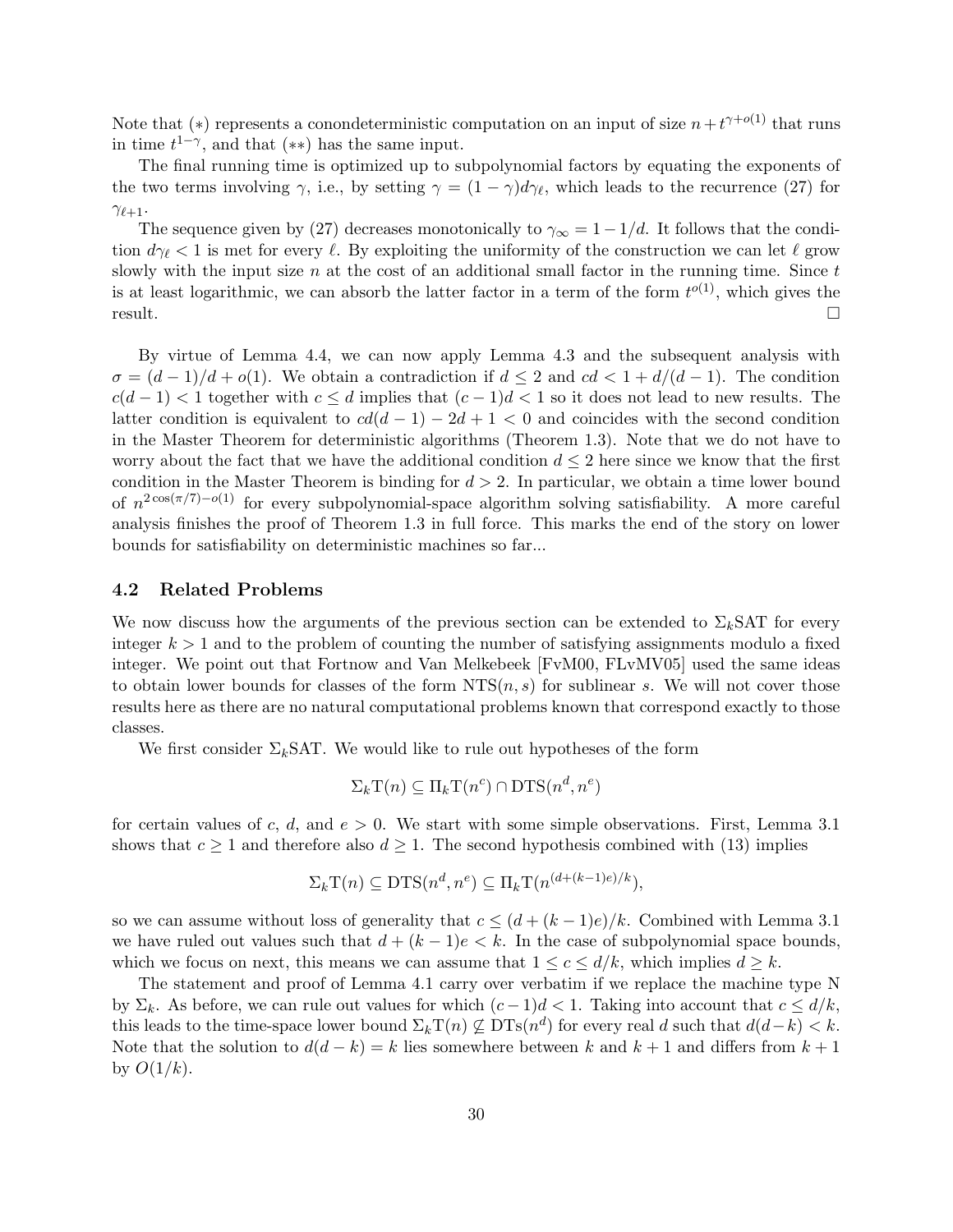Lemma 4.3 also remains valid modulo the substitution of N by  $\Sigma_k$ , of  $\Sigma_2$  by  $\Sigma_{k+1}$ , and of  $\Pi_2$ by  $\Pi_{k+1}$ . Under the hypothesis that  $\Sigma_k \Gamma(n) \subseteq DTs(n^d)$  for some real d, the generalization of Lemma 4.4 shows that for every time bound t,  $DTs(t) \subseteq \sum_{k+1} T(t^{(d-k)/d+o(1)} + n)$ . We obtain a contradiction with Lemma 3.1 if  $d \leq k+1$  and  $cd < 1+d/(d-k)$ . The latter condition is equivalent to  $cd(d-k) - 2d + k < 0$  and is weaker than the condition  $(c-1)d < 1$  iff  $d < k+1$ . As for a pure time lower bound for subpolynomial space algorithms, the solution to  $d^2(d-k) - 2d + k = 0$  also lies somewhere between k and  $k + 1$  and converges to  $k + 1$  for large k, but does so more quickly than the solution to  $d(d-k) = k$ .

A more careful analysis leads to the following generalization of the Master Theorem for deterministic machines.

Theorem 4.5 (follows from [FvM00, FLvMV05, Wil07b]) For every positive integer k and for all reals c and d such that  $(c-1)d < 1$  or  $cd(d-k) - 2d + k < 0$ , there exists a positive real e such that  $\Sigma_k$ SAT cannot be solved by both

- (i) a  $\Pi_k$ -machine with random access that runs in time  $n^c$  and
- (ii) a deterministic random-access machine that runs in time  $n^d$  and space  $n^e$ .

Moreover, the constant e approaches 1 from below when c approaches 1 from above and d is fixed.

Recall that a machine of type (ii) implies the existence of a machine of type (i) with  $c = (d + (k 1)e)/k.$ 

Williams considered the problem of counting the number of satisfying assignments modulo some integer  $m > 1$ . The language Mod<sub>m</sub>SAT consists of all Boolean formulas for which the number of satisfying assignments is divisible by m. By the first part of Toda's Theorem [Tod91],  $Mod<sub>m</sub>SAT$ is hard for the polynomial-time hierarchy under randomized reductions but it is consistent with current knowledge that the deterministic complexities of  $\text{Mod}_m\text{SAT}$  and of  $\Sigma_k\text{SAT}$  would be incomparable for all integers  $m > 1$  and  $k > 0$ . In the other direction, we definitely do not expect lower bound statements for satisfiability to immediately imply similar statements for  $Mod<sub>m</sub>SAT$  in general. Nevertheless, Williams showed that the lower bounds from the previous section do carry over.

We can define a model of computation that has the same tight connection to  $Mod<sub>m</sub>SAT$  as nondeterministic computations have to satisfiability. The class  $Mod<sub>m</sub> TS(t, s)$  denotes all languages L for with there exists a nondeterministic machine M that runs in time  $O(t)$  and space  $O(s)$ such that a string x belongs to L iff the number of accepting computations of M on input x is divisible by m. The classes  $Mod<sub>m</sub>T(t)$  and  $Mod<sub>m</sub>Ts(t)$  are defined analogously. Lemma 2.3 holds for  $Mod<sub>m</sub>T(n)$  and  $Mod<sub>m</sub>SAT$  instead of  $\Sigma<sub>k</sub>T(n)$  and  $\Sigma<sub>k</sub>SAT$ , as does Corollary 2.4.

Williams argued that all of the lower bound proofs in Section 4.1 carry through if we replace nondeterministic computations by  $Mod_p$ -computations and conondeterministic computations by  $Mod<sub>q</sub>$ -computations where p and q are any two distinct primes. He shows that hypotheses like

$$
\begin{cases} \text{Mod}_p \text{T}(n) \subseteq \text{Mod}_q \text{T}(n^c) \cap \text{DTS}(n^d, n^e) \\ \text{Mod}_q \text{T}(n) \subseteq \text{Mod}_p \text{T}(n^c) \cap \text{DTS}(n^d, n^e) \end{cases}
$$

lead to a contradiction for the same settings of the reals  $c, d$ , and  $e$  as in the proof of Theorem 1.3. The critical ingredient in the translation argument is the equivalent of (7). It leads to the following time-space lower bound.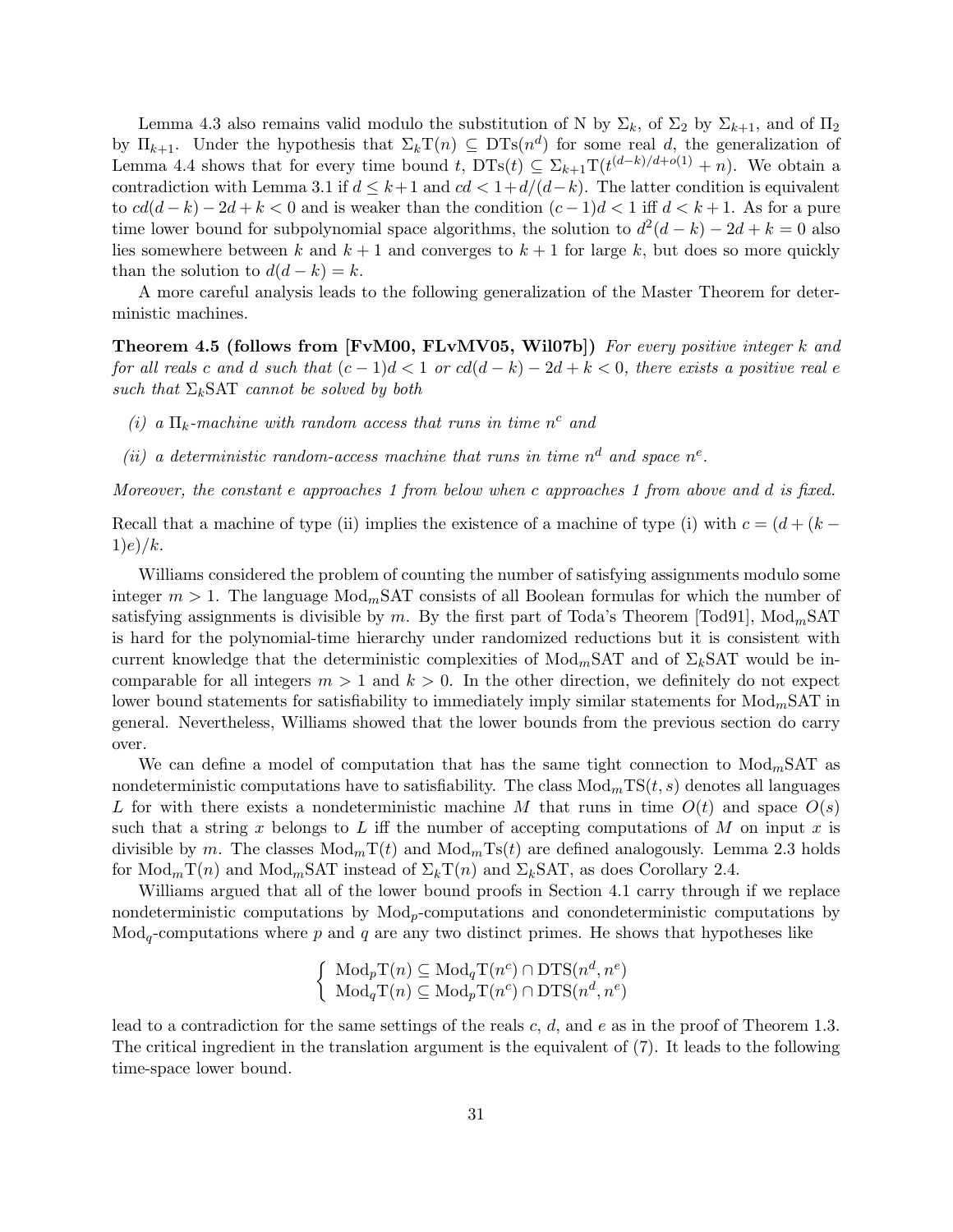**Theorem 4.6 (Williams [Wil07b])** For every real  $d < 2\cos(\pi/7)$  there exists a positive real e such that for every prime p except possibly one,  $Mod_pSAT$  cannot be solved by a deterministic random-access machine that runs in time  $n^d$  and space  $n^e$ . Moreover, the constant e approaches 1 from below when d approaches 1 from above.

Since  $\text{Mod}_p$ -computations trivially reduce to  $\text{Mod}_m$ -computations for every positive integer m that is a multiple of  $p$ , we can conclude the same lower bounds as in Theorem 4.6 for every integer  $m > 1$  except possibly the powers of a single prime.

# 5 Nondeterministic Algorithms

In this section we discuss how the lower bound arguments from Section 4.1 for deterministic machines can be adapted to conondeterministic machines, resulting in the lower bounds for tautologies on nondeterministic machines as stated in Theorem 1.5.

Following the paradigm of indirect diagonalization, we start from a hypothesis of the form

$$
coNT(n) \subseteq NT(n^c) \cap NTS(n^d, n^e)
$$
\n(28)

for certain reals  $c, d$ , and  $e$ . We aim to derive a contradiction with a direct diagonalization result like Lemma 3.1 by speeding up nondeterministic space-bounded computations with more alternations and eliminating the extra alternations using Proposition 3.6.

For starters, Lemma 3.1 immediately implies that  $c \geq 1$  and that  $d \geq 1$ . We can also assume without loss of generality that  $c \leq d$ .

Speeding up nondeterministic space-bounded computations takes more alternations than deterministic ones. Recall that the closure under complementation of deterministic computations allowed us to realize the same speedup (12) in the deterministic case as (5) in the nondeterministic case with roughly only half the number of alternations. Each alternation we introduce needs to be eliminated later, which we can do using Proposition 3.6 at a cost of raising the running time to the power c. A need for more alternations for the same speedup results in weaker lower bounds in the end.

In the range of space bounds close to linear, the effect is not very noticeable – it is hidden in the statement of Theorems 1.3 and 1.5. For  $e < 1$  and any positive real  $\epsilon < 1 - e$  the argument of Section 4.1 carries through almost verbatim. Setting  $t = n^{(1-\epsilon)/e}$  we have

$$
NT(t) \subseteq \text{coNTS}(t^d, t^e) \subseteq \text{coNTS}(n^{d(1-\epsilon)/e}, n^{1-\epsilon}) \subseteq \Pi_k T(n) \subseteq \text{coNT}(n^{c^{k-1}})
$$

for some integer k depending on d and  $\epsilon$ . The dependency is worse than in the deterministic case, but we can still conclude that for every real d and  $e < 1$  there is a real  $c > 1$  such that hypothesis (28) fails.

The deterioration in parameters becomes more tangible for smaller space bounds, in particular for subpolynomial ones. Fortnow and Van Melkebeek determined in general how to pick the block sizes in (5) such that if we subsequently eliminate all extra alternations one by one from the back to the front using Proposition 3.6, we end up with a speedup of nondeterministic space-bounded computations on nondeterministic machines that is the best one this process can give. We cover the case of subpolynomial space bounds.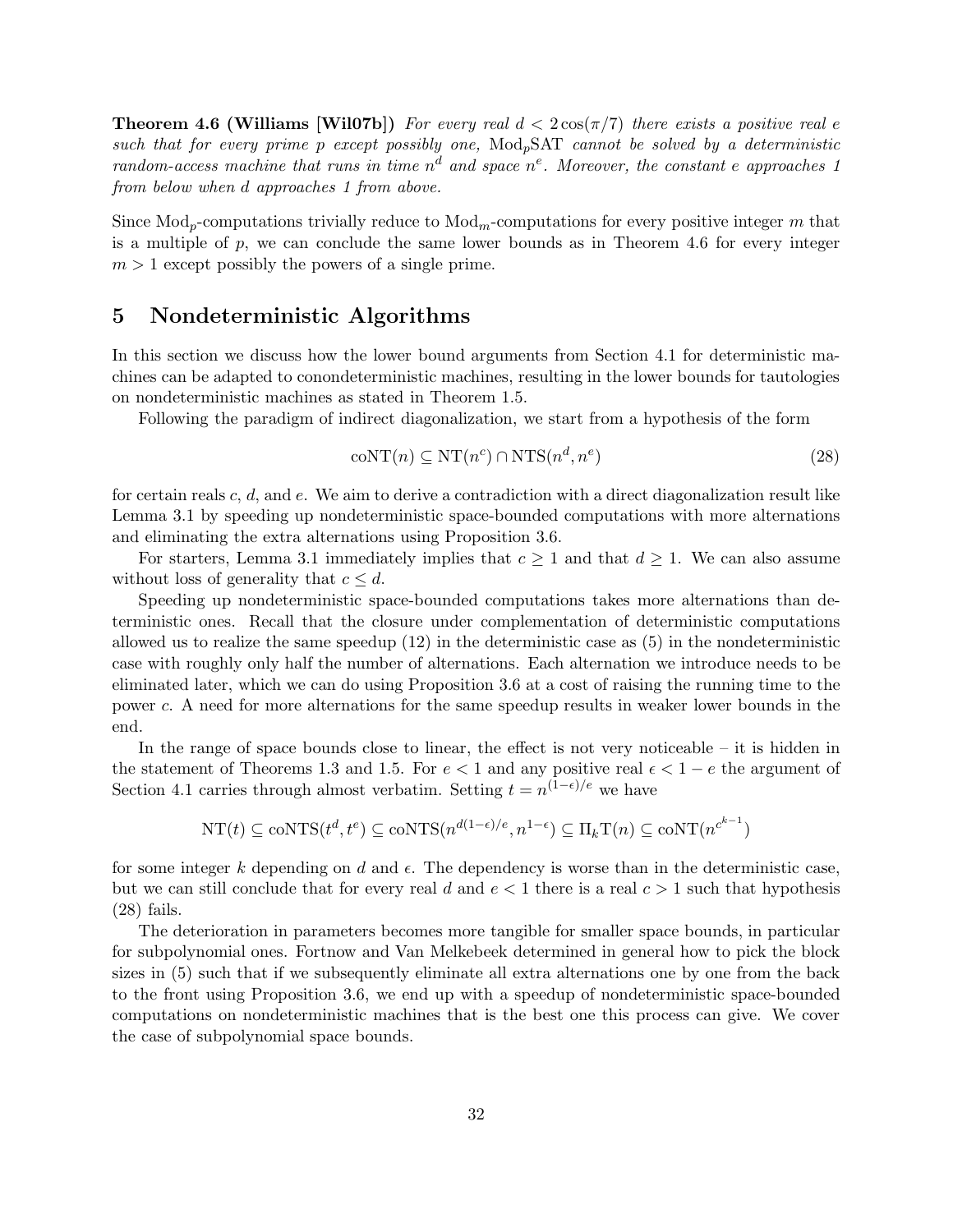### Lemma 5.1 (Fortnow-Van Melkebeek [FvM00, FLvMV05]) If

$$
NT(n) \subseteq coNT(n^c)
$$

for some real c, then for every nonnegative integer  $\ell$  and for every sufficiently large polynomial t,

$$
NTs(t) \subseteq NT(t^{\delta_{\ell} + o(1)}),
$$

where

$$
\begin{array}{rcl}\n\delta_0 & = & 1 \\
\delta_{\ell+1} & = & c^2 \delta_\ell / (1 + c \delta_\ell).\n\end{array} \tag{29}
$$

*Proof:* The proof is again one by induction with a trivial base case. For the induction step  $\ell \to \ell+1$ we have for every real  $\delta \in (0,1)$  and sufficiently large polynomial t

$$
NTs(t) \subseteq \exists^{t^{\delta+o(1)}} \forall^{\log t} \underbrace{NTs(t^{1-\delta})}_{(*)} \qquad \qquad [(3) \text{ with } b = t^{\delta}]
$$
\n
$$
\subseteq \exists^{t^{\delta+o(1)}} \forall^{\log t} \underbrace{NT(t^{(1-\delta)\delta_{\ell}+o(1)})}_{(**)}
$$
\n
$$
\subseteq \exists^{t^{\delta+o(1)}} \underbrace{Var(t^{(1-\delta)\delta_{\ell}+o(1)})}_{(**)}
$$
\n
$$
\subseteq \exists^{t^{\delta+o(1)}} \text{NT}((t^{\delta+o(1)} + t^{(1-\delta)\delta_{\ell}c+o(1)})^c) \quad \text{[hypothesis of the lemma]}
$$
\n
$$
\subseteq NT((t^{\delta} + t^{(1-\delta)\delta_{\ell}c})^{c+\delta(1)})
$$
\n
$$
\subseteq \text{N}T((t^{\delta} + t^{(1-\delta)\delta_{\ell}c})^{c+\delta(1)})
$$
\n
$$
\subseteq \text{isimpification using } c \ge 1
$$
\n
$$
\subseteq 1
$$

Note that the input to (\*) and to (\*\*) is only of length  $n+t^{o(1)}=O(n)$ ; the input to the computation (∗∗∗) consists of the original input x and the guess bits of the first existential phase, so it is of length  $n + t^{\delta + o(1)}$ .

The final running time is optimized up to subpolynomial factors by equating  $\delta$  and  $(1 - \delta)\delta_{\ell}c$ ,<br>ich results in the recurrence (29). which results in the recurrence  $(29)$ .

We conclude that for sufficiently large polynomials  $t$ 

$$
NT(t) \subseteq \text{coNTs}(t^d) \quad \text{[ hypothesis 2]}
$$
  

$$
\subseteq \text{coNT}(t^{d\delta_{\ell}}) \quad \text{[ Lemma 5.1]}
$$
 (31)

which contradicts Lemma 3.1 if  $d\delta_{\ell} < 1$ . By Proposition 4.2 the sequence defined by (29) converges monotonically to  $\delta_{\infty} = c - 1/c$ , and is decreasing for  $c < \phi$ . By the monotonicity, we only need to check  $\ell = 0$  and  $\ell \to \infty$ . The initial value only leads to a contradiction for  $d < 1$ ; the limit leads to one for  $(c^2 - 1)d < c$ . By setting  $c = d$ , we obtain a time lower bound of  $n^{\sqrt{2}-o(1)}$ for subpolynomial-space nondeterministic algorithms for  $\text{coNT}(n)$ . Recall that the corresponding argument in the deterministic setting yields an exponent of  $\phi$  rather than  $\sqrt{2}$ .

We point out that we could also have derived a contradiction for the same setting of the parameters from the hypothesis

$$
NT(n) \subseteq \text{coNT}(n^c) \cap NTS(n^d, n^e). \tag{32}
$$

rather than from hypothesis (28). Lemma 5.1 only needs the first part of the hypothesis (28), which is equivalent to the first part of hypothesis (32). The argument similar to (31) now leads to a contradiction with the nondeterministic time hierarchy (Lemma 3.2) rather than with Lemma 3.1. As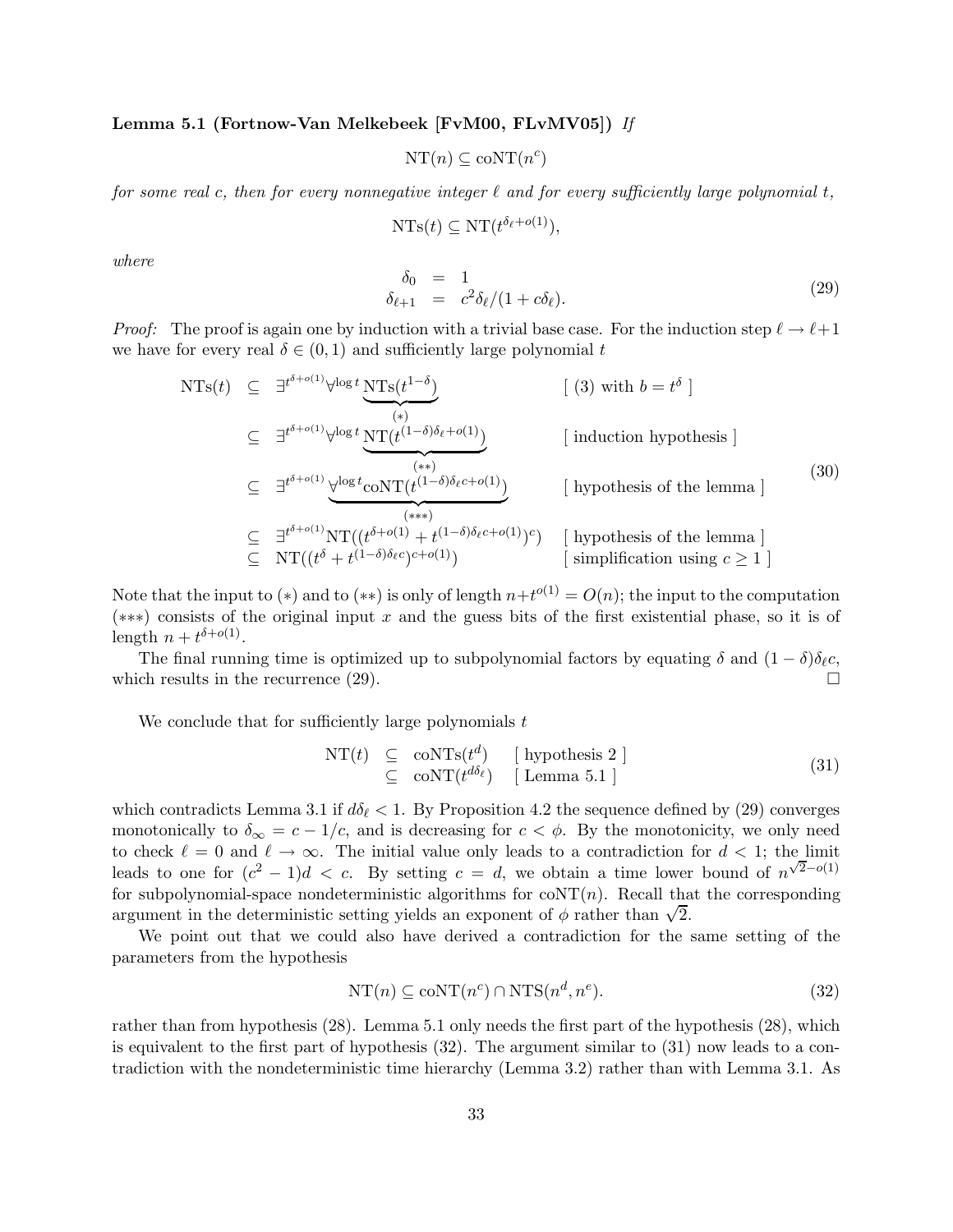a result, in the part of the Master Theorem for nondeterministic algorithms involving the condition  $(c<sup>2</sup> - 1)d < 1$ , the machine (ii) can also be conondeterministic rather than nondeterministic.

Lemma 5.1 optimizes an alternation trading process that acts in a rather myopic way during the alteration elimination phase. It only looks at the last quantifier block, complements it using Proposition 3.6, merges it with the previous quantifier block, and repeats. In doing so, it only relies on the first part of the hypothesis, the part involving time-efficient complementations of  $\Sigma_1$ machines. In the deterministic setting of Section 4.1 we saw how we could do better by expanding our view during the alternation elimination phase from the last block to the last two blocks, and exploiting the second part of the hypothesis. We currently do not know of a fruitful analogue to that strategy in the nondeterministic setting. However, Diehl, Van Melkebeek, and Williams showed how we can use the second part of the hypothesis to our advantage while still just looking at the last quantifier block during each step of the alternation removal phase. They managed to get the idea to work which we briefly mentioned as a failed attempt in the deterministic setting, namely that of getting more mileage out of the induction hypothesis by applying it for a second time after making the computations space-bounded again using the second hypothesis. They achieve speedups of nondeterministic space-bounded computations on nondeterministic machines that are better than those provided by Lemma 5.1 for relatively small values of d.

### Lemma 5.2 (Diehl-Van Melkebeek-Williams [DvMW07]) If

$$
coNT(n) \subseteq NT(n^c) \cap NTs(n^d)
$$

for some reals c and d then for every nonnegative integer  $\ell$  and for every sufficiently large polynomial t,

$$
NTs(t) \subseteq NT(t^{\epsilon_{\ell} + o(1)}),
$$

where

$$
\epsilon_0 = 1 \n\epsilon_{\ell+1} = c d \epsilon_{\ell}^2 / (1 + d \epsilon_{\ell}^2).
$$
\n(33)

*Proof:* As usual, the proof is by induction on  $\ell$  and has a trivial base case. For the induction step  $\ell \to \ell + 1$  we have for every real  $\epsilon \in (0,1)$  and sufficiently large polynomial t

$$
NTs(t) \subseteq \exists^{t^{\epsilon+o(1)}} \forall^{\log t} \underbrace{NTs(t^{1-\epsilon})}_{(*)} \qquad \qquad [(3) \text{ with } b = t^{\epsilon}]
$$
\n
$$
\subseteq \exists^{t^{\epsilon+o(1)}} \forall^{\log t} \underbrace{NT(t^{(1-\epsilon)\epsilon_{\ell}+o(1)})}_{(**)}
$$
\n
$$
\subseteq \exists^{t^{\epsilon+o(1)}} \forall^{\log t} \underbrace{covTs(t^{(1-\epsilon)\epsilon_{\ell}d+o(1)})}_{(***)} \qquad \qquad [ \text{hypothesis 2 of the lemma } ]
$$
\n
$$
\subseteq \exists^{t^{\epsilon+o(1)}} \underbrace{\forall^{\log t} covT(t^{(1-\epsilon)\epsilon_{\ell}d\epsilon_{\ell}+o(1)})}_{(***)}
$$
\n
$$
\subseteq \exists^{t^{\epsilon+o(1)}} \text{NT}((t^{\epsilon+o(1)} + t^{(1-\epsilon)\epsilon_{\ell}d\epsilon_{\ell}+o(1)})^c) \qquad \qquad [ \text{hypothesis 1 of the lemma } ]
$$
\n
$$
\subseteq NT((t^{\epsilon} + t^{(1-\epsilon)\epsilon_{\ell}d}c^{(1-\epsilon)(1)}) \qquad \qquad [ \text{simplification using } c \ge 1 ]
$$

Note that for all of  $(*)$ ,  $(**)$ , and  $(***)$ , the input to the computation is only of length  $n + t^{o(1)} =$  $O(n)$ . In particular, this means that by picking t to be a sufficiently large polynomial, we can make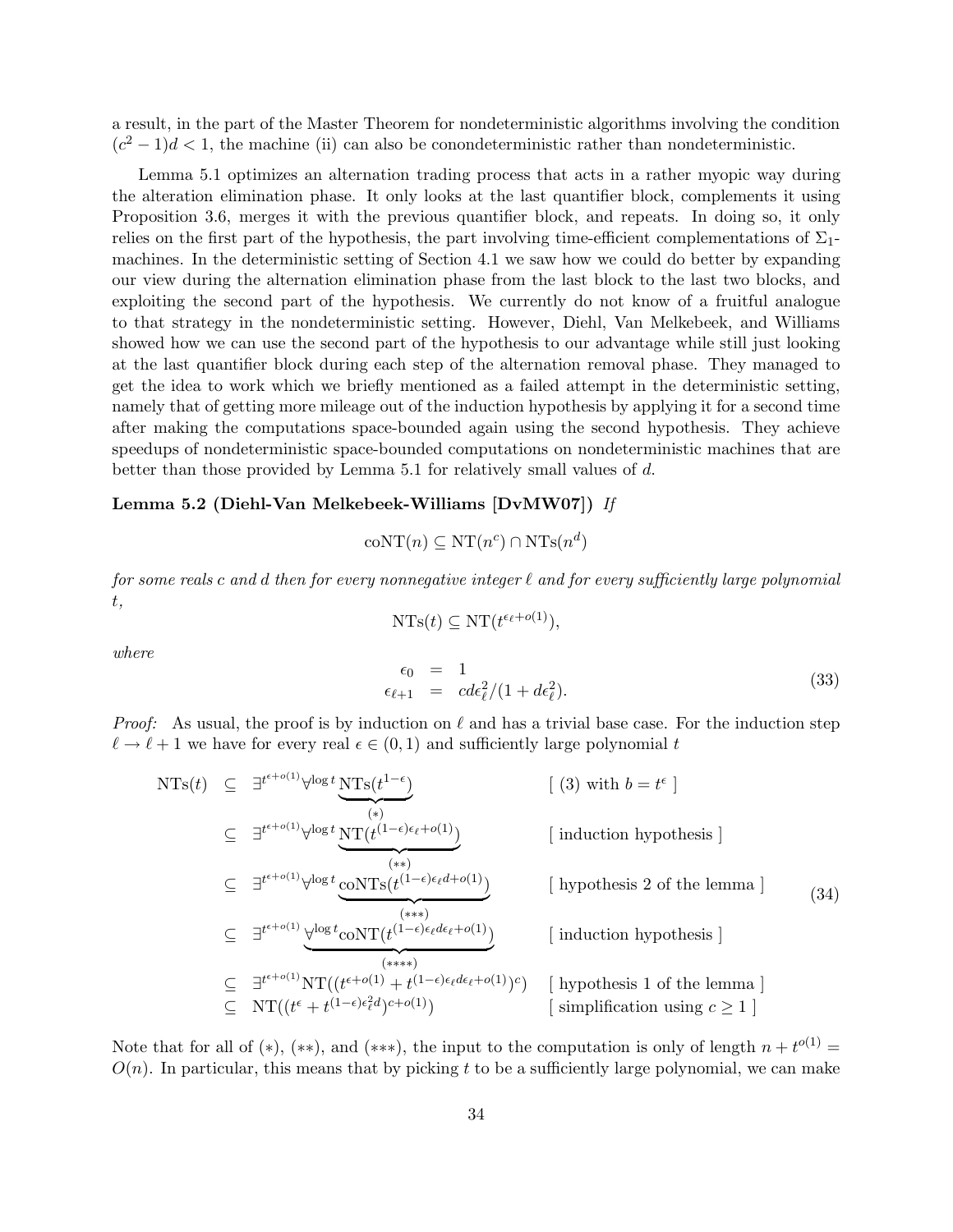sure that both (∗) and (\*\*\*) are valid applications of the induction hypothesis. The input to (\*\*\*\*) consists of the original input  $x$  and the guess bits of the first existential phase, so it is of length  $n + t^{\epsilon+o(1)}.$ 

The final running time is optimized up to subpolynomial factors by equating  $\epsilon$  and  $(1 - \epsilon)\epsilon_{\ell}^2 d$ , which results in the recurrence  $(33)$ .

We point out that the second application of the induction hypothesis causes the alternation introducing and eliminating process to become considerably more complicated than the ones we have seen before. The process no longer consists of two separate phases where the first one introduces all alternations and the second one removes them by successively complementing the last block or the last two blocks of quantifiers. We also note that applying the induction hypothesis more than twice does not seem to work for the same reason why a second application in the deterministic case does not work.

Due to the extra application of the induction hypothesis, the transformation underlying the recurrence (33) is now a rational function of degree two rather than one. Proposition 4.2 only deals with transformations of degree one but some of the argumentation still applies. Since the transformation  $\xi \to cd\xi^2/(1 + d\xi^2)$  over the reals is increasing, the sequence  $\epsilon_{\ell}$  is monotone. The sequence is decreasing iff  $\epsilon_1 < \epsilon_0$ , which is equivalent to  $(c-1)d < 1$ . A simple calculation shows that the transformation  $\xi \to cd\xi^2/(1 + d\xi^2)$  has 0 as its only fixed point for values of c and d such that  $c^2d < 4$ . In that case, the sequence  $\epsilon_{\ell}$  decreases monotonically to zero. We conclude that for sufficiently large polynomials  $t$ 

$$
NT(t) \subseteq \text{co}NTs(t^d) \subseteq \text{co}NT(t^{d\epsilon_\ell}),
$$

which contradicts Lemma 3.1 for  $c^2d < 4$  and sufficiently large  $\ell$ . Setting  $c = d$ , we get a time lower bound of  $n^{\sqrt[3]{4}-o(1)}$  for subpolynomial-space nondeterministic algorithms for coNT(*n*). In the case where  $c^2d \geq 4$ , the analysis becomes more involved [DvMW07] but it turns out that  $d\epsilon_{\ell} \geq 1$ for every  $\ell$ , so we do not obtain a contradiction.

Modulo a slightly closer analysis, the above arguments give us all the ingredients of the Master Theorem for nondeterministic algorithms (Theorem 1.5) and present the state-of-the-art on lower bounds for tautologies on nondeterministic machines.

# 6 Somewhat-Nonuniform Algorithms

This section investigates what the paradigm of indirect diagonalization from Section 3 can say about lower bounds for satisfiability in nonuniform models. We revisit the results from previous sections and show that, modulo some loss in parameters, certain uniformity requirements can be dropped or relaxed significantly. We will not succeed in obtaining lower bounds on fully nonuniform circuits but will obtain interesting lower bounds for specific types with relatively weak uniformity conditions.

Recall that the hypotheses we tried to rule out in the previous sections consist of two parts: that nondeterministic linear time can be simulated on conondeterministic machines in time  $n^c$ , and on deterministic or conondeterministic or nondeterministic machines that run in time  $n^d$  and space  $n<sup>e</sup>$ . We used the first hypothesis for only one goal, namely reducing the number of alternations in alternating computations at a small cost in running time.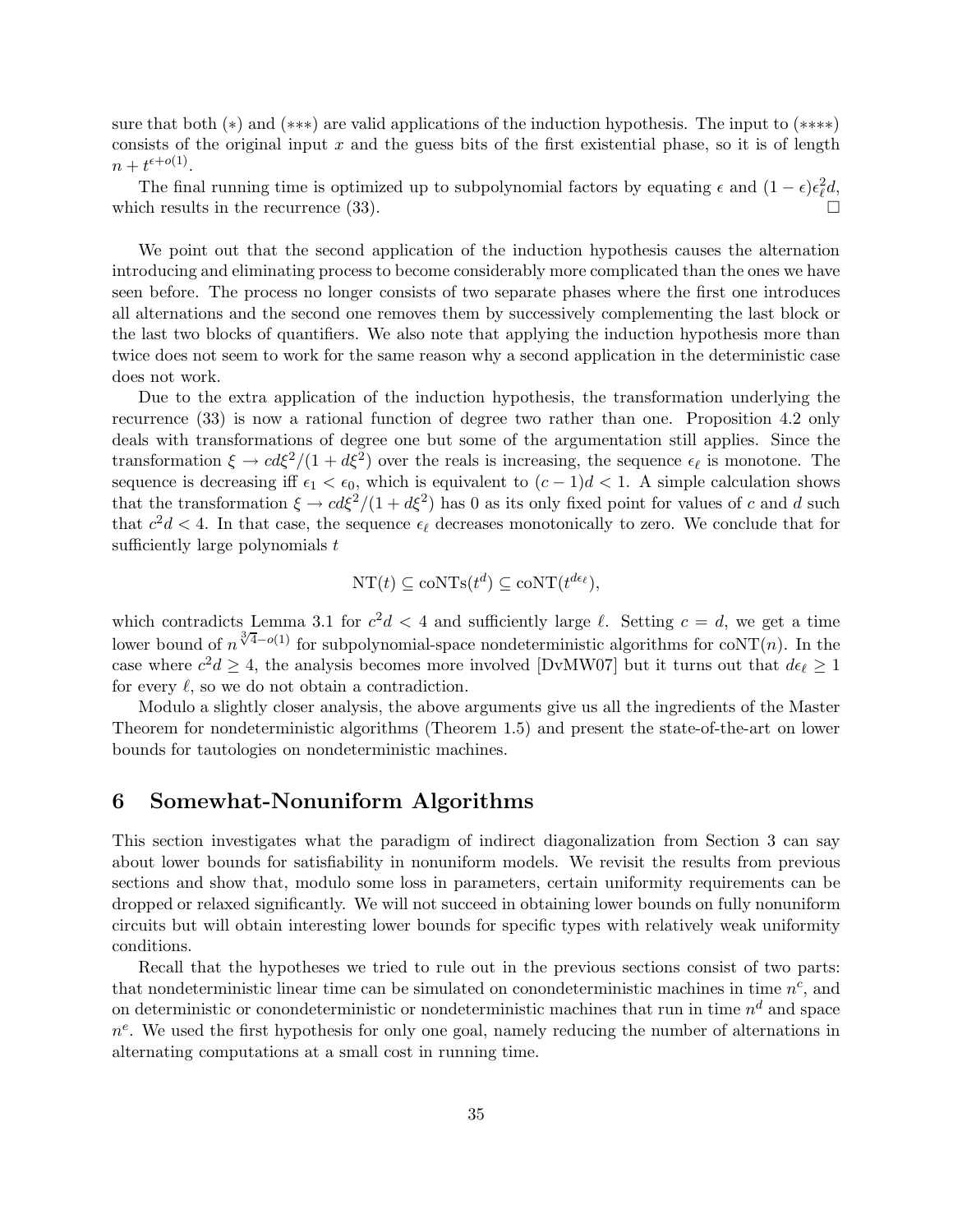Karp and Lipton [KL82] showed that if satisfiability has polynomial-size circuits then the polynomial-time hierarchy collapses to the second level. Here is a more quantitative statement.

#### Lemma 6.1 (Karp-Lipton [KL82]) If

 $NT(n) \subseteq SIZE(n^c)$ 

for some real c then

$$
\Sigma_2 T(n) \subseteq \Pi_2 T(n^{c+o(1)}).
$$

*Proof:* It is a bit easier to think about the lemma as transforming a linear-time  $\Pi_2$ -machine M into an equivalent  $\Sigma_2$ -machine N that runs in time  $n^{c+o(1)}$ . Let M' denote the nondeterministic machine induced by the existential and final deterministic phase of M. The  $\Sigma_2$ -machine N uses its existential phase to guess a circuit C of size  $n^c$  that purportedly solves the following problem: given a configuration of  $M'$  on inputs of size n, can  $M'$  reach an accepting halting configuration from there. N checks the validity of the circuit by verifying the following for every instance  $y$  of size  $m = O(n)$ : If the configuration y is halting then C accepts iff y is accepting; otherwise, C accepts y iff it accepts at least one of the configurations that can be reached in a single step from y. The machine  $N$  can guess the instance  $y$  during its universal phase and perform the check during its final deterministic phase in time  $n^{c+o(1)}$ . During its universal phase, N also makes the universal guesses M makes during its first phase. During its final deterministic phase,  $N$  uses the circuit  $C$ to simulate the computation of  $M$  during its existential and final deterministic phase. The latter takes time  $n^{c+o(1)}$ .

As we described in Section 4.1, we can use an efficient complementation within the second level of the polynomial-time hierarchy to transform any alternating machine into an equivalent  $\Sigma_2$ -machine at a small cost in running time. Plugging in this component as a substitute for the efficient complementation within the first level, we obtain the following analogue to Lemma 4.1.

#### Lemma  $6.2$  If

$$
NT(n) \subseteq SIZE(n^c)
$$

for some real c, then for every nonnegative integer  $\ell$  and for every sufficiently large polynomial t,

$$
\mathrm{DTs}(t) \subseteq \Sigma_2 \mathrm{T}(t^{\zeta_{\ell} + o(1)}),
$$

where

$$
\begin{array}{rcl}\n\zeta_0 & = & 1/2 \\
\zeta_{\ell+1} & = & c\zeta_{\ell}/(1 + c\zeta_{\ell}).\n\end{array} \tag{35}
$$

*Proof:* The base case  $\ell = 0$  of the induction proof holds by virtue of (8). For the induction step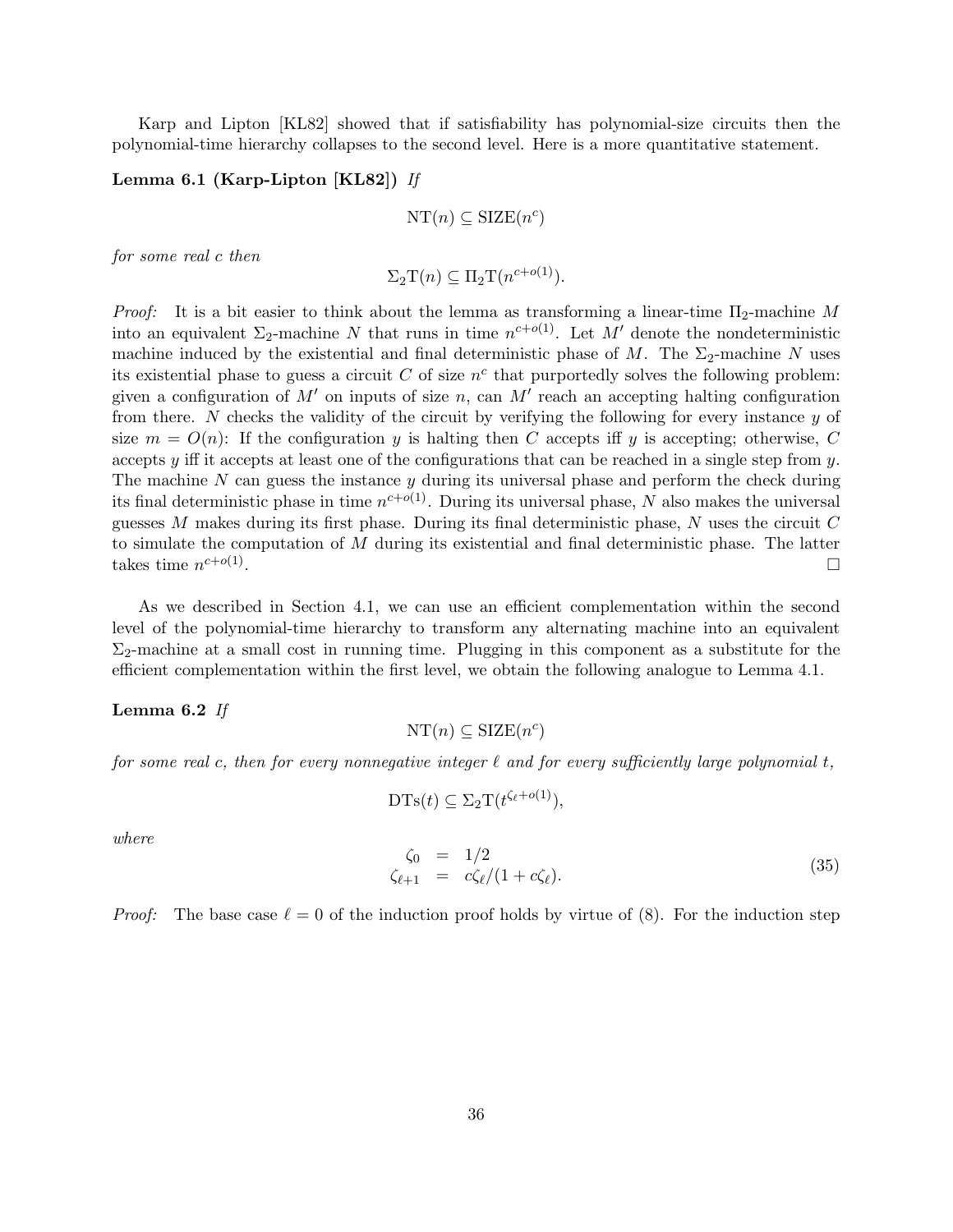$\ell \to \ell + 1$  we have for every real  $\zeta \in (0,1)$  and sufficiently large polynomial t

$$
DTs(t) \subseteq \exists^{t^{\zeta + o(1)}} \forall^{\log t} \underbrace{\text{DTs}(t^{1-\zeta})}_{(*)} \qquad \qquad [\text{(7) with } b = t^{\zeta} ]
$$
\n
$$
\subseteq \exists^{t^{\zeta + o(1)}} \forall^{\log t} \underbrace{\text{U}_2 T(t^{(1-\zeta)\zeta_{\ell}+o(1)})}_{(**)} \qquad \qquad [\text{induction hypothesis}]
$$
\n
$$
\subseteq \exists^{t^{\zeta + o(1)}} \forall^{\log t} \underbrace{\Sigma_2 T(t^{(1-\zeta)\zeta_{\ell}c+o(1)})}_{(**)} \text{coNT}(t^{(1-\zeta)\zeta_{\ell}c+o(1)}) \qquad \qquad [\text{expanding notation}]
$$
\n
$$
\subseteq \exists^{t^{\zeta + o(1)}} \exists^{t^{(1-\zeta)\zeta_{\ell}c+o(1)}} \forall^{\log t} \text{coNT}(t^{(1-\zeta)\zeta_{\ell}c+o(1)}) \qquad \qquad [\text{independence}]
$$
\n
$$
\subseteq \Sigma_2 T(t^{\zeta + o(1)} + t^{(1-\zeta)\zeta_{\ell}c+o(1)}) \qquad \qquad [\text{independence}]
$$
\n
$$
\subseteq \text{Simplify} \qquad \qquad [\text{independence}]
$$
\n
$$
\subseteq \Sigma_2 T(t^{\zeta + o(1)} + t^{(1-\zeta)\zeta_{\ell}c+o(1)}) \qquad \qquad [\text{independence}]
$$

Note that the input to (\*) is only of length  $n + t^{o(1)} = O(n)$  so the term  $t^{\zeta + o(1)}$  does not appear in the running time of the  $\Pi_2$ -computation on the next line. The same holds for  $(**)$  because we do not take up the  $\forall^{\log t}$ -part in the transformation. Not taking up those universal guesses fails to reduce the number of alternations in the next line. However, the guesses represented by  $\exists^{t \zeta_{\ell}(1-\zeta)c+o(1)}$  in (\*\*\*) essentially correspond to a circuit for satisfiability on inputs of size  $m = t^{\zeta_{\ell}(1-\zeta)+o(1)}$ , which can be made independently of the choices in the preceding  $\forall^{\log t}$ -quantifier. Thus, the  $\exists^{t \zeta_{\ell}(1-\zeta)c+o(1)}$ phase can be moved in front of the  $\forall^{\log t}$ -phase.

The final running time is optimized up to subpolynomial factors by equating  $\zeta$  and  $(1 - \zeta)\zeta_{\ell}c$ , which yields the recurrence  $(35)$ .

By Proposition 4.2 the sequence (35) converges monotonically to  $\zeta_{\infty} = 1 - 1/c$  for  $c \ge 1$ ; the sequence is decreasing iff  $c < 2$ .

In order to continue the argument along the lines of (22) in Section 4.1, we need a second hypothesis that allows us to efficiently simulate  $\Sigma_2$ -computations (rather than  $\Sigma_1$ -computations as in Section 4.1) by deterministic machines that run in a small amount of space. If we assume  $\Sigma_2\mathcal{T}(n) \subseteq \text{DTs}(n^d)$  as the second hypothesis, we can continue as follows: for every nonnegative integer  $\ell$  and every sufficiently large polynomial  $t$ ,

$$
\Sigma_2 \mathrm{T}(t) \subseteq \mathrm{DTs}(t^d) \subseteq \Pi_2 \mathrm{T}(t^{d\zeta_{\ell} + o(1)}).
$$

We obtain a contradiction with Lemma 3.1 for  $k = 2$  if  $d\zeta_0 < 1$  or  $d\zeta_\infty < 1$ , i.e., if  $d < 2$  or  $(c-1)d < c$ . Since the existence of a DTs $(n^d)$ -algorithm for  $\Sigma_2$ SAT implies that satisfiability has circuits of size  $n^{d+o(1)}$ , we can assume that  $c \leq d$ . In that case  $d < 2$  implies  $(c-1)d < c$ , so we can forget about the first condition.

We point out that the results of Section 4.2 allow us to directly obtain a somewhat weaker result without going through Lemma 6.2. By Lemma 6.1, our hypotheses imply

$$
\Sigma_2 \mathrm{T}(n) \subseteq \Pi_2 \mathrm{T}(n^{c+o(1)}) \cap \mathrm{DTs}(n^d).
$$

This is all we need to apply the generalization of the lower bound arguments for  $NT(n)$  from Section 4.1 to  $\Sigma_2T(n)$ . In particular, the first part of Theorem 4.5 for  $k = 2$  implies that we get a contradiction for  $(c-1)d < 1$ . In our setting, we managed to relax the latter condition to  $(c-1)d < c$  using Lemma 6.2. The improvement is due to our exploiting the obliviousness of the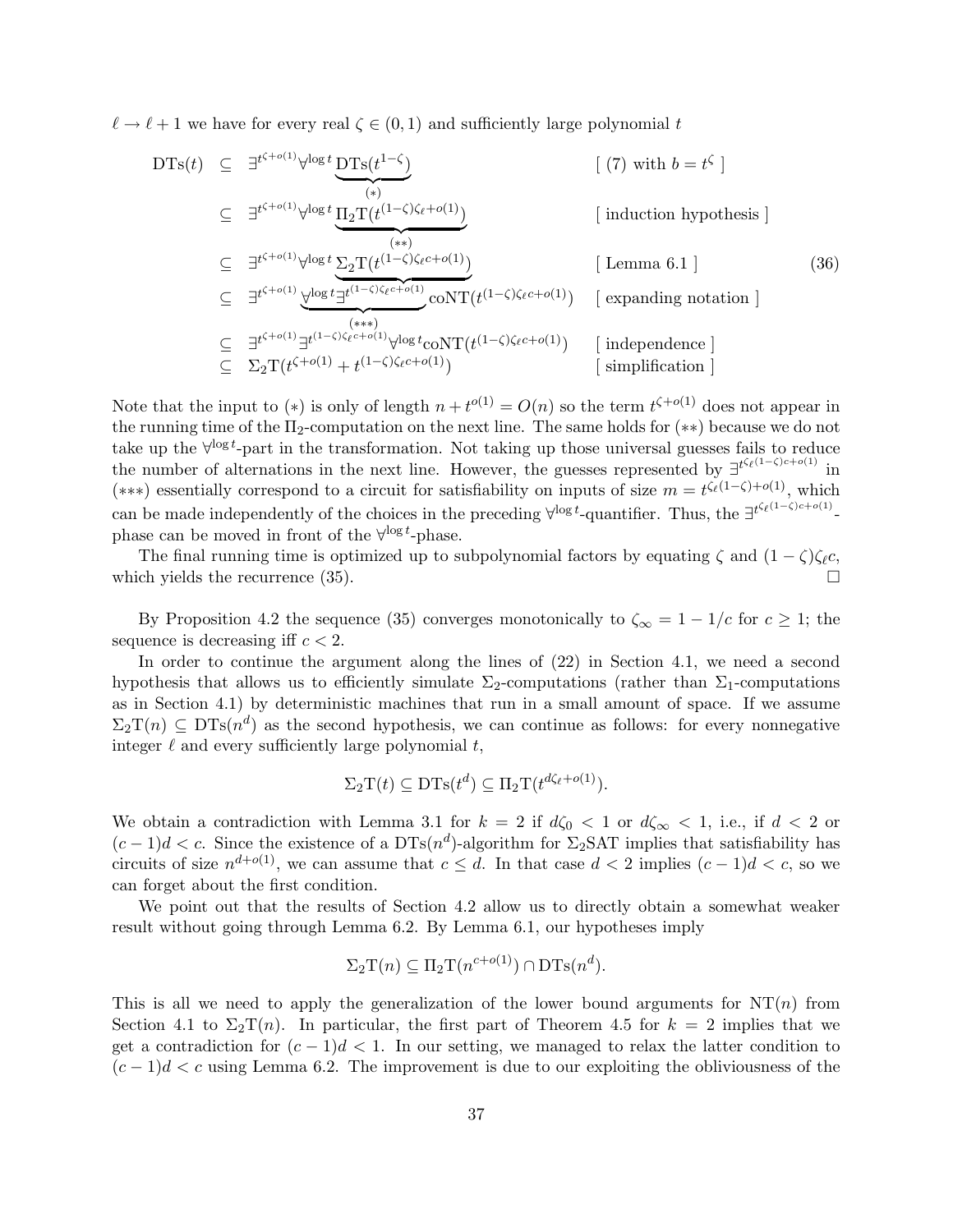circuit we guess in the Karp-Lipton argument in the proof of Lemma 6.2. This allows us to shield part of the input to the  $\Pi_2$ -computation we need to complement in the third line of (36). We do not know of a way to exploit the obliviousness of the circuit in the context of Lemma 4.3, whose generalization yielded the second part of Theorem 4.5. We can still directly apply the second part of Theorem 4.5 for  $k = 2$ , though. All combined, we obtain the following counterpart to the Master Theorem for deterministic algorithms.

**Theorem 6.3** For all reals c and d such that  $(c-1)d < c$  or  $cd(d-2) - 2d + 2 < 0$ , there exists a positive real e such that at least one of the following fails:

(i) satisfiability has circuits of size  $n^c$  and

(ii)  $\Sigma_2$ SAT has a deterministic random-access machine that runs in time  $n^d$  and space  $n^e$ .

Moreover, the constant e approaches 1 from below when c approaches 1 from above and d is fixed.

Note the differences with Theorem 1.3: part (i) refers to circuits rather than conondeterministic machines, and part (ii) describes a machine for  $\Sigma_2$ SAT rather than for satisfiability. The true nonuniform equivalent of (i) in Theorem 1.3 uses conondeterministic rather than standard deterministic circuits. If we assume that satisfiability has small conondeterministic circuits, we can transform any alternating machine into an equivalent  $\Sigma_3$ -machine at a small cost in running time. This follows from an extension of the Karp-Lipton argument to conondeterministic circuits. Yap [Yap83] showed that if satisfiability has conondeterministic circuits of polynomial size then the polynomial-time hierarchy collapses to the third level. The proof is the same as the one for Lemma 6.1 except that the validity check for the circuit now takes an extra alternation. The argument yields the following quantitative statement similar to Lemma 6.1.

### Lemma 6.4 (Yap [Yap83]) If

 $NT(n) \subseteq \text{coNSIZE}(n^c)$ 

for some real c then

$$
\Sigma_3 T(n) \subseteq \Pi_3 T(n^{c+o(1)}).
$$

The resulting equivalent of Lemma 6.2 has the same parameters but uses the hypothesis  $NT(n) \subseteq \text{coNSIZE}(n^c)$ , yields simulations of DTs on  $\Sigma_3$ -machines, and can start with  $\zeta_0 = 1/3$ . We can also apply Theorem 4.5 with  $k = 3$ . The resulting equivalent to Theorem 6.3 reads as follows.

**Theorem 6.5** For all reals c and d such that  $(c-1)d < c$  or  $cd(d-3) - 2d + 3 < 0$ , there exists a positive real e such that at least one of the following fails:

- (i) satisfiability has conondeterministic circuits of size  $n^c$  and
- (ii)  $\Sigma_3$ SAT has a deterministic random-access machine that runs in time  $n^d$  and space  $n^e$ .

Moreover, the constant e approaches 1 from below when c approaches 1 from above and d is fixed.

Theorems 6.3 and 6.5 do not only involve satisfiability but also  $\Sigma_2$ SAT or  $\Sigma_3$ SAT. We can deduce from Theorems 6.3 and 6.5 results that only refer to satisfiability. First, we can immediately replace (ii) by a more efficient algorithm for satisfiability, namely a  $\text{DTS}(n^{\sqrt{d}}, n^{e/\sqrt{d}})$ -algorithm in the case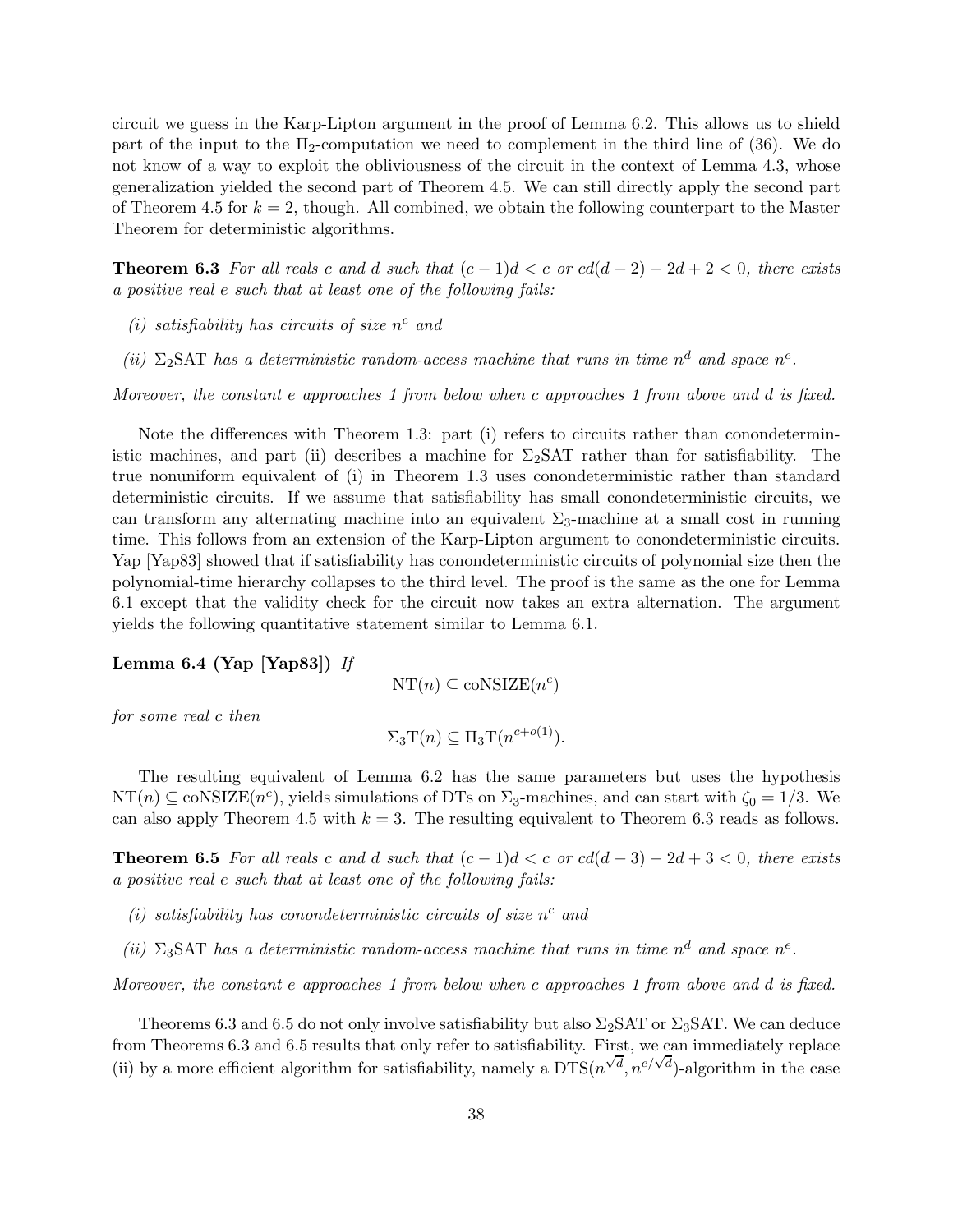of Theorem 6.3 and a  $DTS(n^{\sqrt[3]{d}}, n^{e/d^{2/3}})$ -algorithm in the case of Theorem 6.5. Alternatively, we can impose uniformity conditions on the circuits for satisfiability from part (i). If the uniformity conditions are sufficiently strong, we can trivially drop part (ii) all together; if they are weaker, the fact of having small fairly uniform circuits for satisfiability can still help us to relax the conditions on the fully uniform algorithm for satisfiability in part (ii). This is what happens in the proof of Theorem 1.6, which corresponds to a generalization to alternating machines of Theorem 6.5 for deterministic machines and a similar statement for nondeterministic machines corresponding to the results from Section 5 (which we will not elaborate on). Theorem 1.6 only refers to the setting with small values of c, though. This is because in that setting we know how to handle large values of  $d$ and the value of d ultimately figures in the bound on the running time of the uniformity algorithm for the circuits. Since we are shooting for as weak and natural uniformity conditions as possible, we would like to accommodate arbitrarily large polynomial running times for the uniformity algorithm, which forces us to the setting with small values of c.

We now show how to argue Theorem 1.6. The proof has some similarity with Fortnow's original proof of Theorem 1.1, which goes as follows. First, if  $NT(n) \subseteq \text{coNT}(n^{1+o(1)})$  then the  $n^{1+o(1)}$ -time hierarchy collapses to the first level, so for every time bound  $t \geq n$ ,

$$
\bigcup_{a \ge 1} \sum_{a} T(t^{1+o(1)}) = NT(t^{1+o(1)}). \tag{37}
$$

Second, if  $NT(n) \subseteq DTS(n^d, n^e)$  for some real  $e < 1$  then we can pick a positive real  $\epsilon < 1 - e$  such that  $t = n^{(1-\epsilon)/e}$  is a super-linear polynomial and by Lemma 3.4

$$
NT(t) \subseteq DTS(n^{d(1-\epsilon)/e}, n^{1-\epsilon}) \subseteq \Pi_k T(n)
$$

for some integer k depending on d, e, and  $\epsilon$ . Therefore, picking  $a = k$  in (37) we obtain that  $\Sigma_k \mathrm{T}(n^{(1-\epsilon)/e}) \subseteq \Pi_k \mathrm{T}(n^{1+o(1)})$ , which contradicts Lemma 3.1 as  $(1-\epsilon)/e > 1$ .

In our current setting, the hypothesis  $NT(n) \subseteq \text{coNSIZE}(n^{1+o(1)})$  and repeated applications of Lemma 6.4 imply a collapse of the  $n^{1+o(1)}$ -time hierarchy to the third level, so for every time bound  $t \geq n$  we have

$$
\bigcup_{a \ge 1} \sum_{a} T(t^{1+o(1)}) = \sum_{3} T(t^{1+o(1)}).
$$
\n(38)

If our second hypothesis were  $\Sigma_3T(n) \subseteq DTS(n^d, n^e)$  for some real  $e < 1$ , we could finish the argument exactly as before. However, we only have  $NT(n) \subseteq DTS(n^d, n^e)$  to work with. In the above results for NP-uniform circuits, we managed to bridge the gap by efficient simulations of  $\Sigma_3$ -computations by nondeterministic computations. We do not know of such simulations in the case of  $\Sigma_k TS(n^{O(1)}, n^{1-\epsilon})$ -uniformity. However, we can directly show how to simulate  $\Sigma_3T(t)$  for small but super-linear polynomials in some fixed level of the  $n^{1+o(1)}$ -time hierarchy, and that is all we need to finish the argument.

Consider the following attempt to obtain an efficient nondeterministic simulation of  $\Sigma_3T(t)$ . By hypothesis, we know that there exists a conondeterministic circuit C of size  $t^{1+o(1)}$  that decides the final nondeterministic phase of the  $\Sigma_3T(t)$ -computation. The circuit C may be difficult to compute but once we have our hands on it, we can transform the  $\Sigma_3T(t)$ -computation into an equivalent  $\Sigma_2 T(t^{1+o(1)})$ -computation. We can repeat this process using a circuit C' to reduce the  $\Sigma_2 T(t^{1+o(1)})$ -computation further down to a  $NT(t^{1+o(1)})$ -computation. Once we are there, we can run our  $\Sigma_k \text{TS}(n^d, n^e)$ -algorithm for NT $(n)$  to arrive at a situation where Lemma 3.5 applies, so we end up in some fixed level of the linear-time hierarchy. The only pieces of information we are missing to execute the above plan are the descriptions of the circuits  $C$  and  $C'$ . We can simply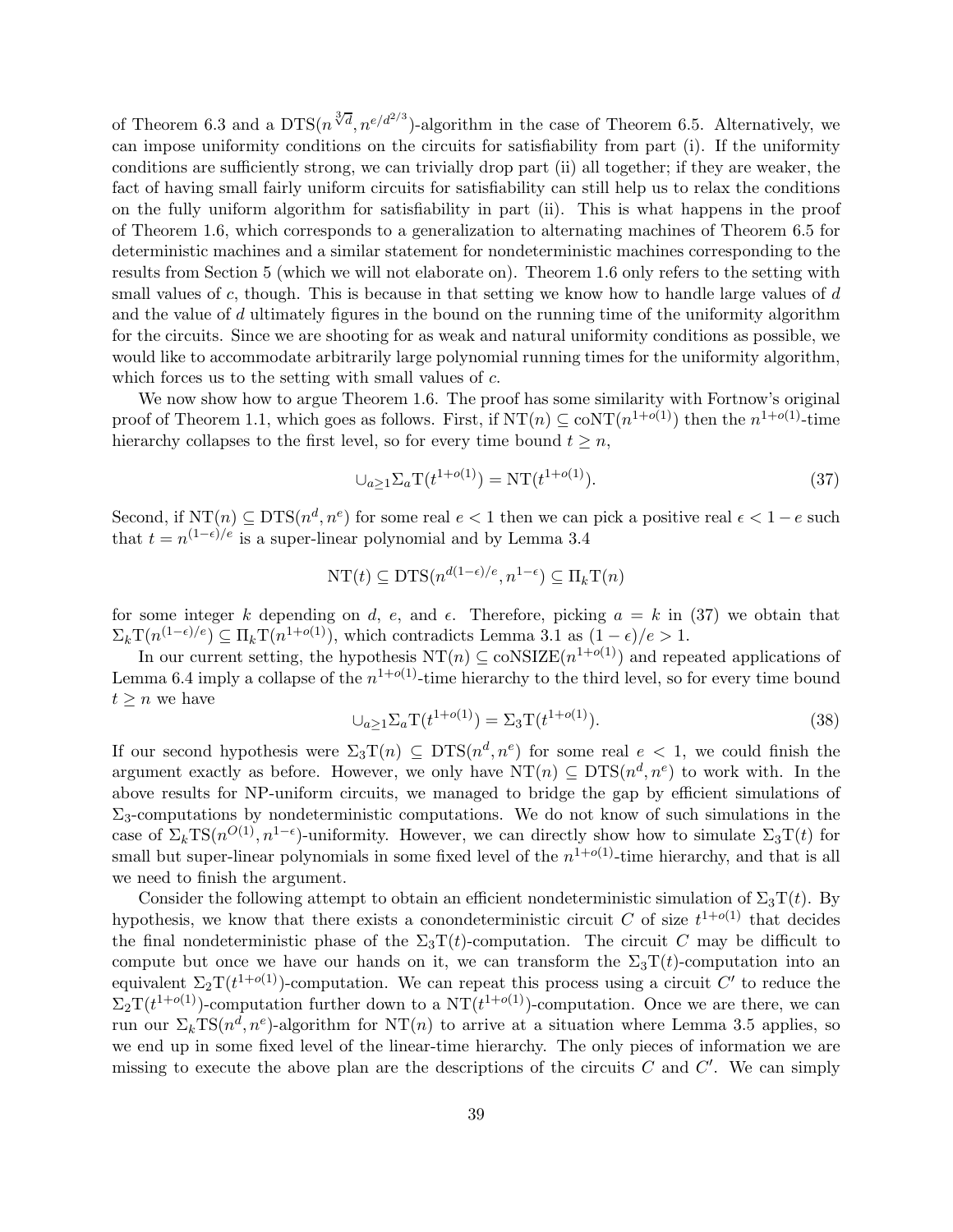consider those as additional inputs to the above process and generate the bits of the description as needed by the process, using the uniformity of the circuits.

More precisely, for every language  $L \in \Sigma_3 T(t)$  there exists a language  $L'$  in nondeterministic quasi-linear time such that

$$
x \in L \Leftrightarrow \langle x, C, C' \rangle \in L',
$$

where C and C' are the above circuits. By our second hypothesis there exists a  $\Sigma_k$ -machine M that decides whether  $\langle x, C, C' \rangle \in L'$  in time  $N^d$  and space  $N^e$ , where  $N = |\langle x, C, C' \rangle| = t^{1+o(1)}$ . In order to decide L on input x, we run M on input  $\langle x, C, C' \rangle$ ; each time M needs to access a bit of  $C$  or of  $C'$ , we run the uniformity algorithm for the circuit to determine that bit on the fly.

If the circuits are NTS $(n^d, n^e)$ -uniform, the resulting algorithm for L is  $\Sigma_k \text{TS}(t^{2d+o(1)}, t^{e+o(1)})$ . By Lemma 3.5, for polynomials t of degree less than  $(1 - \epsilon)/e$ , this puts L in some fixed level of the linear-time hierarchy, which leads to a contradiction with Lemma 3.1 since we also have (38).

If the uniformity algorithm is an alternating machine, the above simulation has a super-constant number of alternations and we do not know how to obtain a simulation in  $\Sigma_{\ell}TS(n^{O(1)}, n^{1-\epsilon})$  for some fixed  $\ell$  and positive real  $\epsilon$ , but we still obtain a simulation in a fixed level of the linear-time hierarchy. We can view our algorithm for  $L$  as an oracle computation, where  $M$  makes oracle queries to the uniformity oracle for the circuits C and C'. For  $t = n^{(1-\epsilon)/e}$ , both the base computation and the oracle computations lie in  $\Sigma_k TS(n^{(1-\epsilon)/e \cdot d + o(1)}, n^{1-\epsilon})$ , so by Lemma 3.5 in  $\Sigma_{\ell} T(n)$ , where  $\ell$  is an integer which only depends on  $k, d, e$ , and  $\epsilon$ . The following standard fact then shows that the overall computation lies in  $\Sigma_{2\ell} T(n^{1+o(1)})$ . In fact, in our context we can shave off one alternation but we will not worry about that. For completeness we include a proof of the fact.

**Proposition 6.6** For all integers  $\ell \geq 1$  and  $m \geq 0$ ,

$$
\Sigma_{\ell} \mathrm{T}(n)^{\Sigma_m \mathrm{T}(n)} \subseteq \Sigma_{\ell+m} \mathrm{T}(n).
$$

*Proof:* It suffices to provide a relativizable proof for  $\ell = 1$  and arbitrary nonnegative integer m, since we can then argue by induction on  $\ell$  that

$$
\Sigma_{\ell+1} \mathrm{T}(n)^{\Sigma_m \mathrm{T}(n)} \subseteq \mathrm{NT}(n)^{\Sigma_{\ell} \mathrm{T}(n)^{\Sigma_m \mathrm{T}(n)}} \oplus \Sigma_m \mathrm{T}(n) \subseteq \mathrm{NT}(n)^{\Sigma_{\ell+m} \mathrm{T}(n)}
$$

,

where ⊕ denotes disjoint union.

Consider an NT(n)-machine M that makes oracle queries to a  $\Sigma_m T(n)$ -machine O. We construct an equivalent  $\Sigma_{m+1}T(n)$ -machine N as follows.

N starts out in an existential phase and runs M up to the point where M is about to output its decision b. Each time  $M$  makes an oracle query  $q$ ,  $N$  makes a guess  $a$  for the answer, stores the pair  $\langle q, a \rangle$  on a separate tape, and continues the simulation of M assuming the oracle answer a. When M is finished, N rejects outright if  $b = 0$ . Otherwise, N wants to accept iff all guesses for the answers to the queries were correct. It verifies the query-answer pairs in the following fashion. For all the queries q that were answered positively, it runs  $O$  on input q. For the other queries, it runs  $\overline{O}$  on input q, where  $\overline{O}$  denotes the  $\Sigma_{m+1}\Gamma(n)$ -machine that complements the  $\Sigma_m\Gamma(n)$ -machine O in the trivial way.  $N$  accepts iff all the runs accept.  $N$  executes these runs in parallel, synchronizing the existential and universal phases such that the overall simulation is of type  $\Sigma_{m+1}$ . Since the sum of the lengths of the queries  $M$  makes on a valid computation path is bounded by a linear function and  $O$  runs in linear time, we can clock  $N$  to run in linear time without affecting the strings  $N$  $accepts.$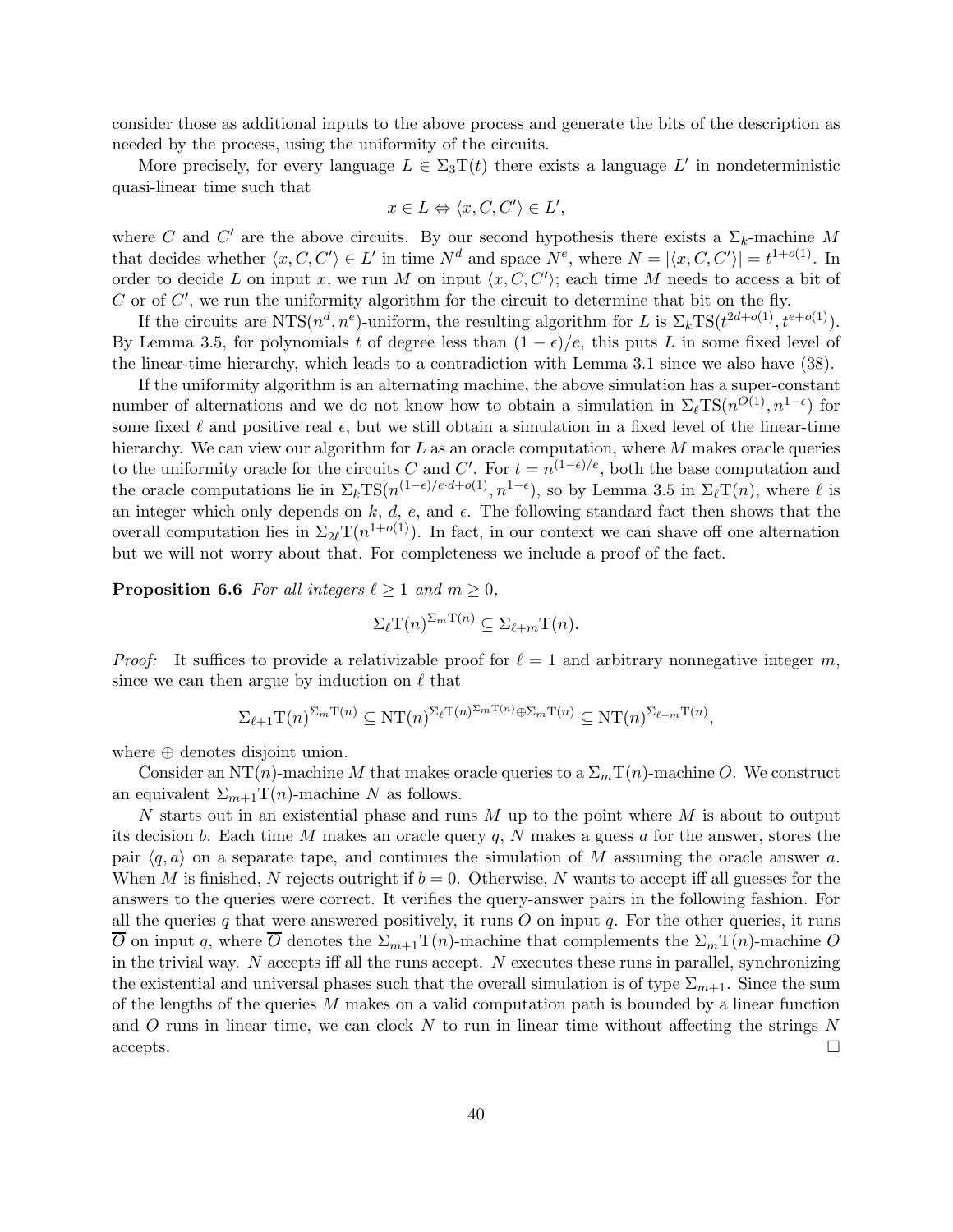We can then finish the indirect diagonalization argument as before. By choosing  $a = 2\ell + 1$  in (38) we have

$$
\Pi_{2\ell} \mathrm{T}(n^{(1-\epsilon)/e}) \subseteq \Sigma_{2\ell+1} \mathrm{T}(n^{(1-\epsilon)/e}) \subseteq \Sigma_3 \mathrm{T}(n^{(1-\epsilon)/e+o(1)}) \subseteq \Sigma_{2\ell} \mathrm{T}(n^{1+o(1)}),
$$

which contradicts Lemma 3.1 since  $(1 - \epsilon)/e > 1$ . This finishes the proof of Theorem 1.6.

We next argue the instantiations of the proof of Theorem 1.6 stated in Corollary 1.7. Circuits of size s and width w can be evaluated simultaneously in time  $s \log^{O(1)} s$  and space  $O(w \log s)$ . SAC<sup>1</sup>-circuits can be evaluated in  $NTS(n^{O(1)}, \log^2 n)$  [Ruz80]. All of these simulations just need access to the input and the description of the circuit. Let us denote the latter circuit by  $C''$ . In the setting of the proof of Theorem 1.6, the input is of the form  $\langle x, C, C' \rangle$  and the circuit  $C''$ is the one from the same family as C and C' but for the input length  $|\langle x, C, C' \rangle|$ . The proof of Theorem 1.6 still works. The only modification is that the base machine M now corresponds to one of the above circuit-simulating algorithms, which all run in the first level of the polynomial-time hierarchy or better using space at most  $n^{1-\epsilon}$ . Apart from x and the descriptions of the circuits C and  $C'$ , the circuit-simulating algorithms also need access to the description of  $C''$ . The bits of those descriptions are again generated on the fly using the uniformity algorithm for the circuit family. A similar application of Proposition 6.6 as in the proof of Theorem 1.6 is the key to complete the proof of Corollary 1.7.

Finally, we mention that there is another direction in which we can make the models to which our lower bound arguments apply a bit more nonuniform – most of the results we covered carry through when we supply the machines with a subpolynomial amount of advice. If our hypothetical machines solving hard problems have advice, we can pass along and collect all the advice strings we need during the various transformations. Since we only apply a constant number of transformations and each one involves at most a polynomial blowup in resources, the total amount of advice remains subpolynomial. In the case where we were aiming for a contradiction with Lemma 3.1, the final line of our proof now becomes of the form

$$
\Sigma_k \mathrm{T}(n^b) \subseteq \Pi_k \mathrm{T}(n^a)/n^{o(1)}
$$

for some positive integer k and reals a and b with  $1 \le a \le b$ . Because the proof of Lemma 3.1 can handle up to  $n$  bits of advice on the smaller time side, we still obtain the contradiction we want. The same holds when we use Lemma 3.3 in Section 8. However, we do not know whether Lemma 3.2 holds with  $n^{o(1)}$  bits of advice on the smaller time side. Of the arguments we present in this survey, only one relies on Lemma 3.2, namely the extension of Theorem 1.5 we mentioned in Section 5 (see (32)). And even there, we could perform another complementation and use Lemma 3.1 instead at the cost of some deterioration in parameters.

# 7 Randomized Algorithms

This section describes the known lower bounds on randomized machines with bounded error. The simplest problems for which we have nontrivial results are  $\Sigma_2$ SAT in the case of two-sided error, and tautologies in the case of one-sided error. We first discuss those results and then mention stronger lower bounds for  $\Sigma_k$ SAT with  $k > 2$ .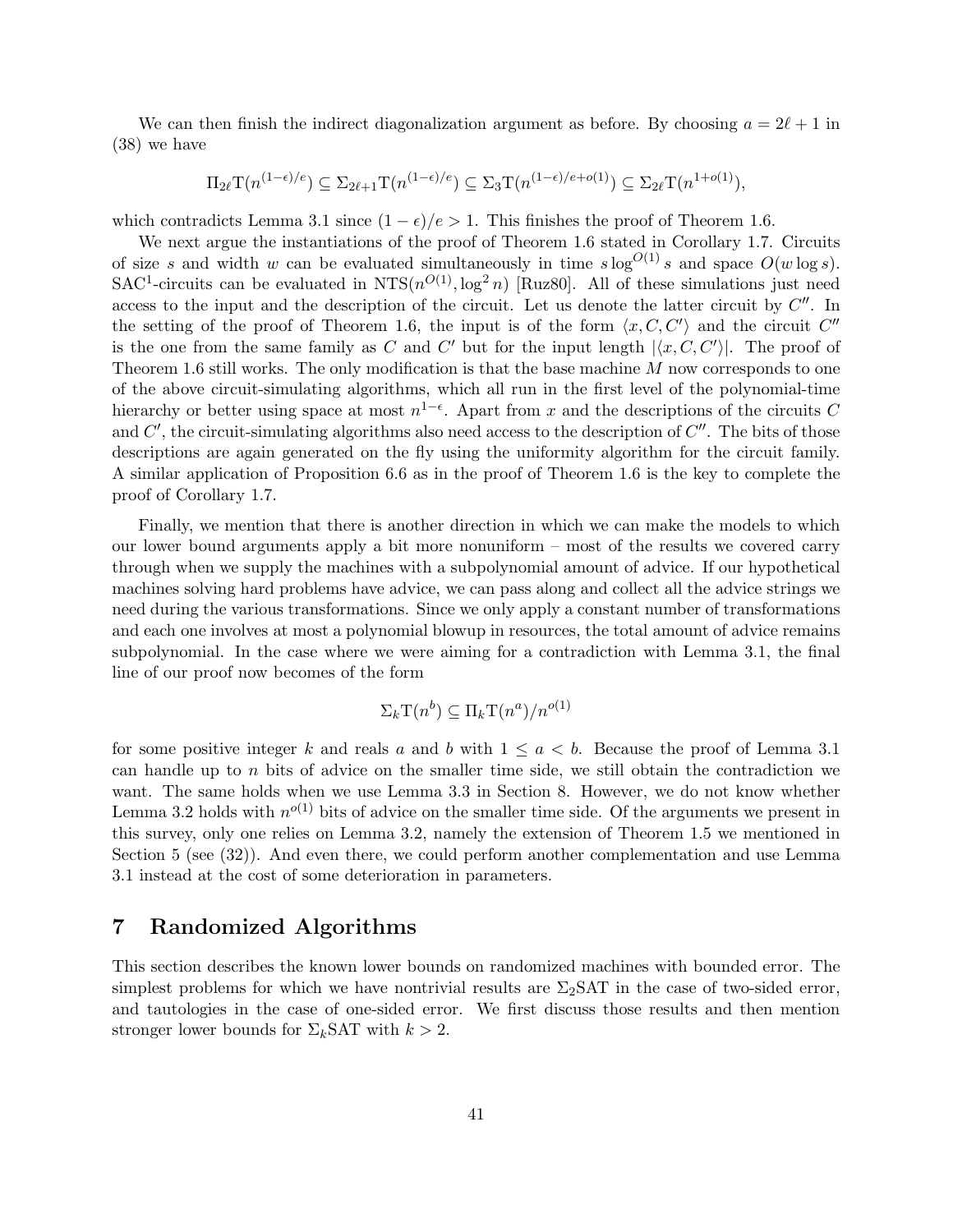### 7.1 Satisfiability and  $\Sigma_2$ SAT

We again follow the paradigm of indirect diagonalization as described in Section 3, using the polynomial-time hierarchy as the substrate for intermediate computations. We can bring the ideas behind the deterministic lower bounds to bear in the randomized setting by exploiting efficient simulations of randomized algorithms on  $\Sigma_2$ -machines. The standard simulations, due to Sipser-Gacs [Sip83] and Lautemann [Lau83], transform a BPTS $(t, s)$ -machine into a  $\Sigma_2$ -machine that runs a  $DTS(t^{O(1)}, s)$ -computation after making its existential and universal guesses. The hope is to apply the unconditional speedups of deterministic space-bounded computations from Section 3.2 to this final deterministic phase and eliminate the induced alternations so as to obtain a net speedup that contradicts Lemma 3.1 or another result of the time hierarchy ilk.

It turns out that we need to modify the standard simulations somewhat in order to obtain lower bounds for  $\Sigma_2$ SAT. Let us start by analyzing the complexity of Lautemann's simulation, paying attention to its dependence on the error bound.

Let M denote a  $BPTS(t, s)$ -machine that uses r random bits and decides a language L with error on both sides bounded by  $\epsilon$ . When  $\epsilon$  is small enough in comparison to r, we can characterize the inputs x that are in the language L defined by  $M$  as those for which we can cover the entire universe of possible random strings of length  $r$  by a small number of shifts of the set of random strings that lead M to accept on input x. Let us denote the number of shifts by  $\sigma$ . If  $x \in L$ , we can guarantee that such shifts exist as long as  $\epsilon^{\sigma} < 1/2^{r}$ . If  $x \notin L$ , no choice of  $\sigma$  shifts can cover the universe of random strings as long as  $\epsilon < 1/\sigma$ . For such  $\epsilon$  and  $\sigma$ , these complementary conditions provide a  $\Sigma_2$ -predicate that defines L.

**Lemma 7.1 (Lautemann [Lau83])** Let L be a language recognized by a randomized machine M that runs in time t, space s, and uses r random bits with error bounded on both sides by  $\epsilon$ . Then for any function  $\sigma$  such that  $\epsilon < 1/\max(2^{r/\sigma}, \sigma)$ , we have that

$$
L \in \exists^{\sigma r} \forall^r \text{DTS}(\sigma t, s + \log \sigma). \tag{39}
$$

In his proof that BPP lies in the second level of the polynomial-time hierarchy, Lautemann starts from an algorithm deciding L with error less than the reciprocal of the number  $r'$  of random bits it uses. Such an error probability can be achieved from a standard randomized algorithm with error bounded by  $1/3$  and using r random bits by taking the majority vote of  $O(\log r)$  independent trials, which results in  $r' = O(r \log r)$ . For  $\epsilon < \frac{1}{r'}$ , choosing  $\sigma = r'$  satisfies the conditions of Lemma 7.1. This shows that a  $BPTS(t, s)$ -computation using r random bits can be simulated in

$$
\exists^{(r \log r)^2} \forall^{r \log r} \text{DTS}(tr(\log r)^2, s). \tag{40}
$$

Once we have transfered the computation to the polynomial-time hierarchy, the idea is to use the techniques from Section 3.2 to speed it up. However, as r can be of the same order as t, the final deterministic phase may take  $\Omega(t^2)$  time. Since the techniques from Section 3.2 can realize a square-root speedup at best, overall we would not gain anything in computation time. Moreover, even if we could speed up the final deterministic phase, the existential and universal phases could still take  $\Omega(t^2)$  time. The solution to both issues is to reduce the number of random bits without increasing the time or space by much. Since we are working in a space-bounded setting, we have good pseudorandom generators at our disposal to do so. We state the properties we need of Nisan's pseudorandom generator [Nis92].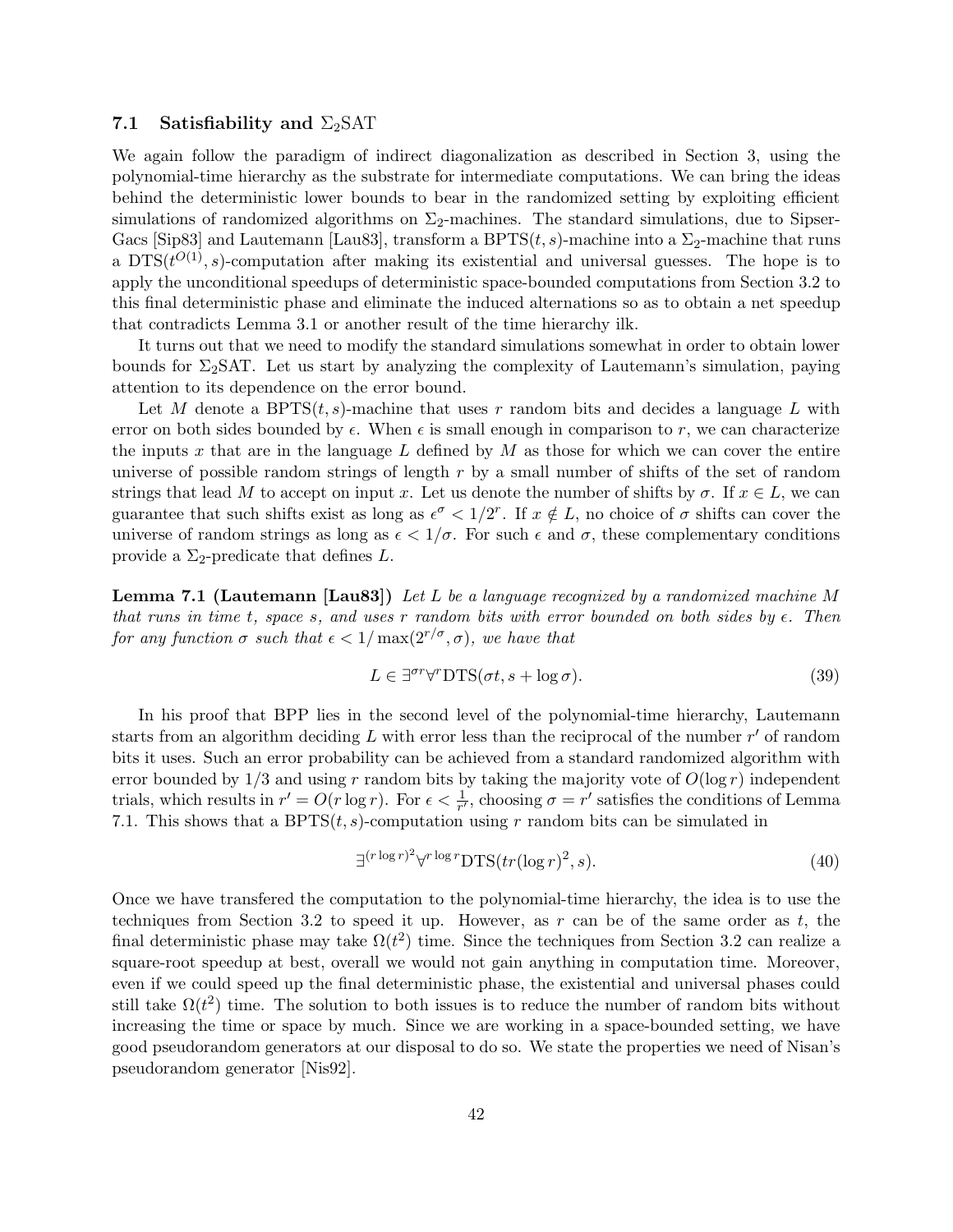Lemma 7.2 (Nisan [Nis92]) Every randomized machine M running in time t and space s with error  $\epsilon$  can be simulated by another randomized machine that runs in time  $O(t \cdot (\log t)^{O(1)})$  and space  $O(s \log t)$  and uses only  $O(s \log t)$  random bits. The error of the simulation is  $\epsilon + 1/2^s$ , and is one-sided if M has one-sided error.

Note that we do not apply Lemma 7.2 to deterministically simulate the randomized machine. Instead, we use it to reduce the randomness required by a  $BPTS(t, s)$ -machine to  $O(s \log t)$ . Combined with (40), we conclude that

$$
BPTS(t,s) \subseteq \exists^{s^2(\log t)^3} \forall^{s(\log t)^2} DTS(ts(\log t)^{O(1)}, s \log t). \tag{41}
$$

Let us illustrate how this simulation leads to a time-space lower bound for  $\Sigma_2\mathrm{T}(n)$ . For simplicity we only consider the range of subpolynomial space. Assume by way of contradiction that

$$
\Sigma_2 \mathrm{T}(n) \subseteq \mathrm{BPTs}(n^d)
$$

for some real d. First notice that the hypothesis combined with (41) and the closure of BPTs under complementation allows us to efficiently complement computations within the second level of the polynomial-time hierarchy. More specifically, we have that

$$
\Sigma_2 T(n) \subseteq BPTs(n^d) \subseteq \Pi_2 T(n^{d+o(1)}).
$$
\n(42)

By Lemma 3.1, this means that  $d$  cannot be less than 1. Moreover, we know that the latter  $\Pi_2$ -computation only guesses  $n^{o(1)}$  bits in its existential and universal phases, and then runs a  $DTs(n^{d+o(1)})$ -computation on an input of size  $n+n^{o(1)}$ . Thus, starting from a  $\Sigma_2T(n^2)$ -computation instead of a  $\Sigma_2 T(n)$ -computation in (42), we can apply the square-root speedup (8) to the final  $DTs(n^{2d+o(1)})$ -phase on the right-hand side of (42) and obtain a simulation which makes one more alternation than we started with but only runs a  $DTs(n^{d+o(1)})$ -computation in its final deterministic phase. To balance the number of alternations, we eliminate one of them. We do so by viewing the part of the simulation after the first universal phase as a  $\Sigma_2 T(n^{d+o(1)})$ -computation on an input of size  $n + n^{o(1)}$  and turn it into an equivalent  $\Pi_2$ -computation using the efficient complementation (42) once more. Merging the resulting adjacent existential stages yields that

$$
\Sigma_2 \mathcal{T}(n^2) \subseteq \Pi_2 \mathcal{T}(n^{d^2+o(1)}). \tag{43}
$$

For  $d < \sqrt{2}$ , this results in a net speedup, which is a contradiction to Lemma 3.1. For values of d in the range  $[\sqrt{2}, 2)$ , the conclusion (43) does not immediately yield a contradiction with Lemma 3.1 but it gives us a complementation of  $\Sigma_2$ -computations that is more efficient than the one given by (42), at least for running times that are quadratic or higher. We then go through the argument again using the more efficient complementation, which allows us to rule out larger values of d and yields an even more efficient complementation for values of  $d$  less than 2, and so on. We analyze this bootstrapping argument in the next lemma.

### Lemma 7.3 (Diehl-Van Melkebeek [DvM06]) If

$$
\Sigma_2 \mathrm{T}(n) \subseteq \mathrm{BPTs}(n^d)
$$

for some real d, then for every nonnegative integer  $\ell$  and every sufficiently large polynomial t

$$
\Sigma_2 T(t) \subseteq \Pi_2 T(t^{\eta_\ell + o(1)}),
$$

where  $\eta_{\ell} = (d/2)^{\ell} d$ .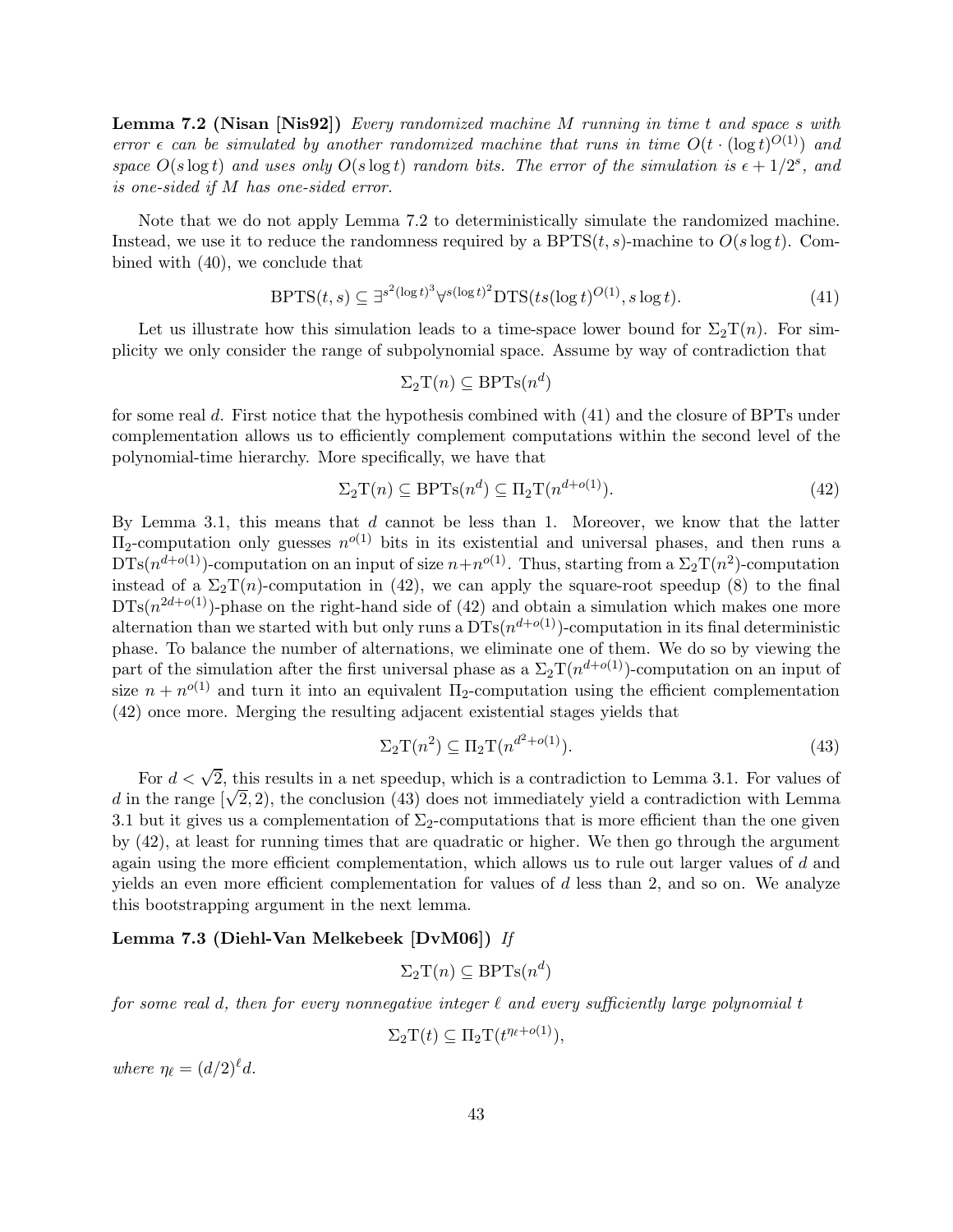*Proof:* Let us consider the induction step  $\ell \to \ell + 1$  first.

$$
\Sigma_2 T(t) \subseteq \text{BPTs}(t^d) \qquad \qquad \text{[ hypothesis of the lemma]}
$$
\n
$$
\subseteq \forall^{t^{o(1)}} \exists^{t^{o(1)}} \text{DTs}(t^{d+o(1)}) \qquad \qquad \text{[ (41)]}
$$
\n
$$
\subseteq \forall^{t^{o(1)}} \exists^{t^{o(1)}} \Sigma_2 T(t^{d/2+o(1)}) \qquad \qquad \text{[ (8)]}
$$
\n
$$
\subseteq \forall^{t^{o(1)}} \Pi_2 T((t^{d/2})^{\eta_t + o(1)}) \qquad \qquad \text{[ induction hypothesis]}
$$
\n
$$
\subseteq \Pi_2 T(t^{d/2 \cdot \eta_t + o(1)}) \qquad \qquad \text{[ simplification]}
$$

Note that the input to (\*) and to (\*\*) is of size  $n+t^{o(1)}=O(n)$ . This justifies setting  $\eta_{\ell+1}=(d/2)\eta_{\ell}$ . The base case follows from the first two lines of the induction step.  $\Box$ 

For values of  $d < 2$ , the sequence  $\eta_{\ell}$  converges to 0, so Lemma 7.3 yields a contradiction with Lemma 3.1 for  $k = 2$ . This establishes Theorem 1.8 for the case of subpolynomial space bounds. The same construction works for space bounds that are a bit larger. In order to show that the constant e in Theorem 1.8 converges to  $1/2$  when d approaches 1, a different simulation than (41) is needed, namely one where the dependence on s of the number of guesses in the initial phase is only linear rather than quadratic. Such a simulation can be obtained using randomness-efficient methods for error reduction. With such methods, the error can be made as small as  $1/2^r$  while using only  $O(r)$  random bits. Specifically, the algorithm runs  $O(r)$  trials which are obtained from the labels of vertices on a random walk of length  $O(r)$  in an easily constructible expander graph, and accepts if a majority of these trials accept. We can use the Gabber-Galil family of expanders [GG81], a construction based on the Margulis family [Mar73], where the vertices are connected via simple affine transformations on the labels. The easy form of the edge relations ensures that the walk is efficiently computable in time  $O(r^2)$  and space  $O(r)$ .

**Lemma 7.4 ([CW89, IZ89])** Let M be a randomized machine with constant error bounded away from  $1/2$  that runs in time t, space s, and uses r random bits. Then M can be simulated by another randomized machine M' that runs in time  $O(rt)$  and space  $O(r+s)$ , while using only  $O(r)$  random bits to achieve error at most  $1/2^r$ .

Once an algorithm has been amplified as in Lemma 7.4, a constant number  $\sigma$  of shifts suffice in Lautemann's theorem (Lemma 7.1). This shows that a  $BPTS(t, s)$ -computation that uses r random bits can be simulated in  $\exists^r \forall^r \text{DTS}(tr, r+s)$ . Combining this simulation with Nisan's pseudorandom generator (Lemma 7.2) shows that

$$
BPTS(t,s) \subseteq \exists^{s \log t} \forall^{s \log t} DTS(ts(\log t)^{O(1)}, s \log t). \tag{44}
$$

Using this simulation instead of (41) in the above argument allows us to establish Theorem 1.8 for space bounds close to  $\sqrt{n}$ .

In the case of randomized algorithms with one-sided error (i.e., there can only be errors on inputs that are in the language), we can establish lower bounds for a problem that is easier than  $\Sigma_2$ SAT, namely tautologies. The results from Section 5 trivially imply such lower bounds, since randomized computations with one-sided error are special cases of nondeterministic computations.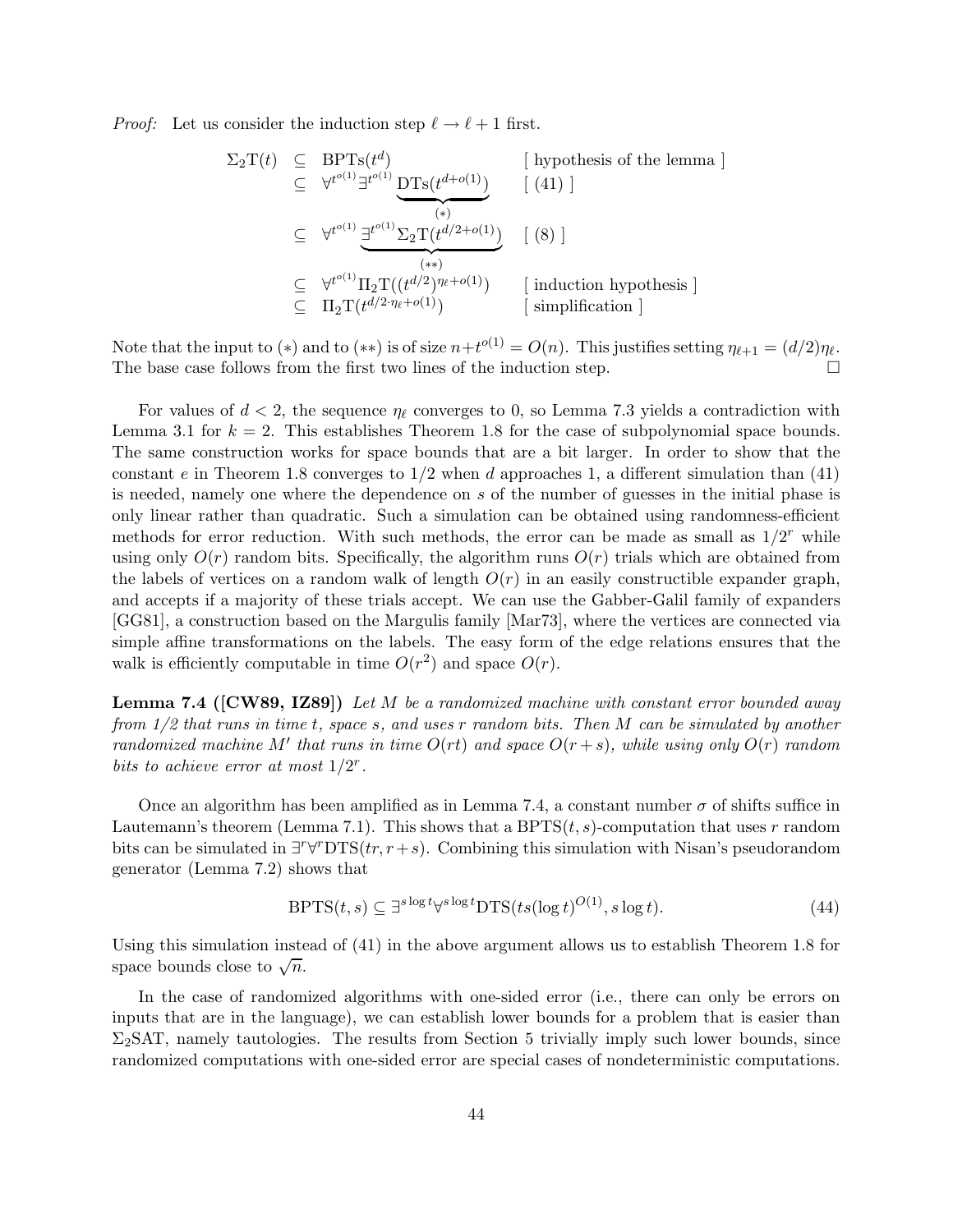In particular, Theorem 1.5 implies a lower bound of  $n^{\sqrt[3]{4}-o(1)}$  for every subpolynomial-space onesided error randomized algorithm for tautologies. But we can do better. In fact, Diehl and Van Melkebeek observed that we can match every deterministic time-space lower bound that carries over to conondeterministic algorithms that guess few bits. The reason we can match such bounds is that we can use Nisan's pseudorandom generator from Lemma 7.2 to transform a one-sided error randomized algorithm for tautologies into an equivalent conondeterministic algorithm that guesses few bits and takes only marginally more time and space. To date, all lower bound arguments for satisfiability on deterministic machines carry over to conondeterministic machines with few guess bits. For example, the arguments from Section 4.1 can be adapted to show that NT(n)  $\mathcal{Q}$  $\forall^{n^{o(1)}}\text{DTs}(n^{2\cos(\pi/7)-o(1)}),$  which implies that  $\text{coNT}(n) \not\subseteq \text{RTs}(n^{2\cos(\pi/7)-o(1)})$ . More generally, we obtain the following.

Theorem 7.5 (follows from [Wil07b, DvM06]) For all reals c and d such that  $(c-1)d < 1$  or  $cd(d-1) - 2d + 1 < 0$ , there exists a positive real e such that tautologies cannot be solved by both

- (i) a randomized random-access machine with one-sided error that runs in time  $n^c$  and
- (ii) a randomized random-access machine with one-sided error that runs in time  $n^d$  and space  $n^e$ .

Moreover, the constant e approaches 1 from below when c approaches 1 from above and d is fixed.

### 7.2 Related Problems

The lower bound argument for  $\Sigma_2$ SAT on randomized machines with two-sided error readily generalizes to  $\Sigma_k$ SAT for values of  $k > 2$ . Under the hypothesis  $\Sigma_k T(n) \subseteq BPTs(n^d)$ , we can apply the bootstrapping strategy from Section 7.1 to show that, for every nonnegative integer  $\ell$  and sufficiently large polynomial  $t, \Sigma_k \mathcal{T}(t) \subseteq \Pi_k \mathcal{T}(t^{\eta'_\ell + o(1)}),$  where  $\eta'_\ell = (d/k)^{\ell} \cdot d/(k-1)$ . This leads to a contradiction with Lemma 3.1 as long as  $d < k$ .

We can handle larger space bounds for  $k > 2$  than for  $k = 2$ . Recall that Theorem 1.8 only worked for space bounds of the form  $n^e$  for  $e < 1/2$ . For  $k > 2$ , we can handle every real  $e < 1$ . The reason is that we can exploit the extra alternation to establish a more time-efficient simulation of  $BPTS(t, s)$ -computations than (41) and (44). More specifically, we add an alternation to the latter  $\Sigma_2$ -simulation and eliminate the time blowup incurred by running the  $O(s \log t)$  trials required by the error reduction of Lemma 7.4. Rather than deterministically simulate all of these trials, we use the power of alternation to efficiently verify that a majority of these trials accept. This leads to the simulation

$$
BPTS(t,s) \subseteq \exists^{s \log t} \forall^{s \log t} \exists^{\log s} DTS(t(\log t)^{O(1)}, s \log t). \tag{45}
$$

As in Section 7.1, this simulation admits a speedup of BPTS on  $\Sigma_3$ -machines as well as an efficient complementation of  $\Sigma_3$ . Under the hypothesis  $\Sigma_k \text{T}(n) \subseteq \text{BPTS}(n^d, n^e)$ , the latter eliminates alternations essentially at the cost of raising the running time to the power of d. For values of d close to 1, this cost is small enough to alleviate the effects of the extra alternation in (45). In this case, the better dependence of the running time of the simulation on the space parameter allows us to derive contradictions for larger values of  $e$  than we can by using  $(44)$ . On the other hand, for larger values of d, the extra alternation in (45) has a greater impact, and eventually prevents us from reaching a contradiction. In this case, switching to the more alternation-efficient simulation given by (44) allows us to do better. All combined we obtain the following statement.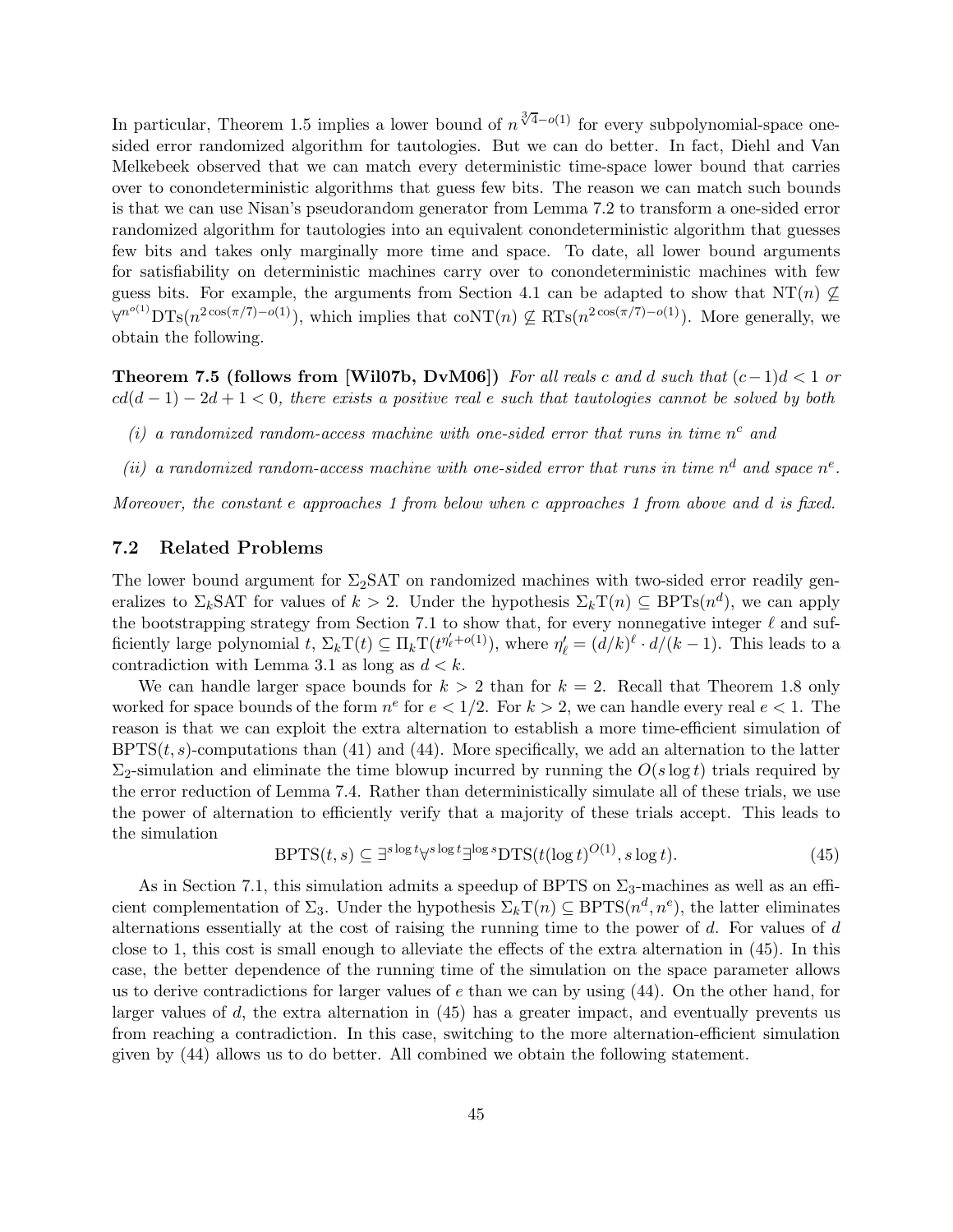**Theorem 7.6 (Diehl-Van Melkebeek [DvM06])** For every integer  $k \geq 3$  and every real  $d < k$ there exists a positive real e such that  $\Sigma_k$ SAT cannot be solved by a randomized random-access machine with two-sided error that runs in time  $n^d$  and space  $n^e$ . Moreover, e approaches 1 from below as d approaches 1 from above.

The simulation (45) also plays a role in an extension of the time-space lower bound for  $\Sigma_3\text{SAT}$ in the range of small time bounds. Viola [Vio07] showed that  $\Sigma_3T(n) \nsubseteq BPTS(n^{1+o(1)}, n^{1-\epsilon})$  also holds in the more powerful model of space-bounded randomized computation where the machine has sequential two-way access to the random bits (and random access to everything else). The proof uses the pseudorandom generator by Impagliazzo et al. [INW94] instead of Nisan's pseudorandom generator. The latter pseudorandom generator critically depends on the one-way access to the random bits; the former one also works in the two-way access model but only in a very limited range. This is why only the result for small time bounds carries over.

Finally, Diehl [Die07] and others observed that the lower bounds for  $\Sigma_2T(n)$  immediately imply somewhat weaker lower bounds for a class that lies between  $NT(n)$  and  $\Sigma_2T(n)$ , namely  $MA_1T(n)$ , which stands for Merlin-Arthur protocols with perfect completeness that run in linear time. Merlin-Arthur protocols [Bab85, BM88] are proof systems for a language L in which Merlin presents a purported proof of membership of the input  $x$  to Arthur, who then verifies the proof using randomness. The requirements for the proof system are: (perfect completeness) for inputs  $x \in L$ , Merlin has to be able to convince Arthur with probability one, and (soundness) for inputs  $x \notin L$ , Arthur can be convinced of membership only with bounded probability, no matter whether Merlin follows the protocol or not. The running time of the protocol is the time Arthur spends in the communication with Merlin and in the verification. We can argue that if  $\Sigma_2 T(n) \nsubseteq BPTs(n^d)$ then  $MA_1T(n) \nsubseteq BPTs(n^{\sqrt{d}-o(1)})$ . The reason is similar as to why in the deterministic setting  $\Sigma_2 T(n) \nsubseteq \text{DTs}(n^d)$  implies  $NT(n) \nsubseteq \text{DTs}(n^{\sqrt{d}-o(1)})$  and is perhaps a bit easier to understand in the contrapositive. Assuming that  $MA_1T(n) \subseteq BPTs(n^d)$ , we have:

$$
\Sigma_2 T(n) \subseteq \exists^n \underbrace{\forall^n DT(n)}_{\subseteq} \text{BPTs}(n^d) \qquad [\text{NT}(n) \subseteq \text{MA}_1 T(n) \text{ and hypothesis}]
$$
  

$$
\subseteq \exists^n \exists^{n^{o(1)}} \underbrace{\text{co} \mathcal{H}^{n^{o(1)}}}_{(*)} \text{DTs}(n^{d+o(1)}) \qquad [\text{ (40)}]
$$
  

$$
\subseteq \text{MA}_1 T(n^{d+o(1)}) \qquad [\text{ rewriting}]
$$
  

$$
\subseteq \text{BPTs}(n^{d^2+o(1)}) \qquad [\text{hypothesis}]
$$

The funny contact -quantifier in (\*) indicates a special property of Lautemann's simulation from Lemma 7.1, namely that for inputs outside of L each choice of shifts can only cover a small fraction of the universe, provided the error bound is small enough. This means that the resulting simulation represents a Merlin-Arthur protocol with perfect completeness.

By Theorem 1.8, we conclude from the above reasoning that  $MA_1T(n) \not\subseteq BPTs(n^{\sqrt{2}-o(1)})$ . In fact, Watson used a direct argument along the lines of Lemma 4.1 to show that  $MA_1T(n) \nsubseteq$  $BPTs(n^{\phi-o(1)})$ . Unfortunately, we do not know of a specific problem that captures the complexity of  $MA_1T(n)$  in a similar way as satisfiability does for  $NT(n)$ , and the result does not seem to yield better lower bounds for natural computational problems. The same applies to the lower bounds which Diehl and Van Melkebeek [DvM06] derive for classes of the form  $\Sigma_k TS(n, s)$  for sublinear s. For that reason we do not cover those results.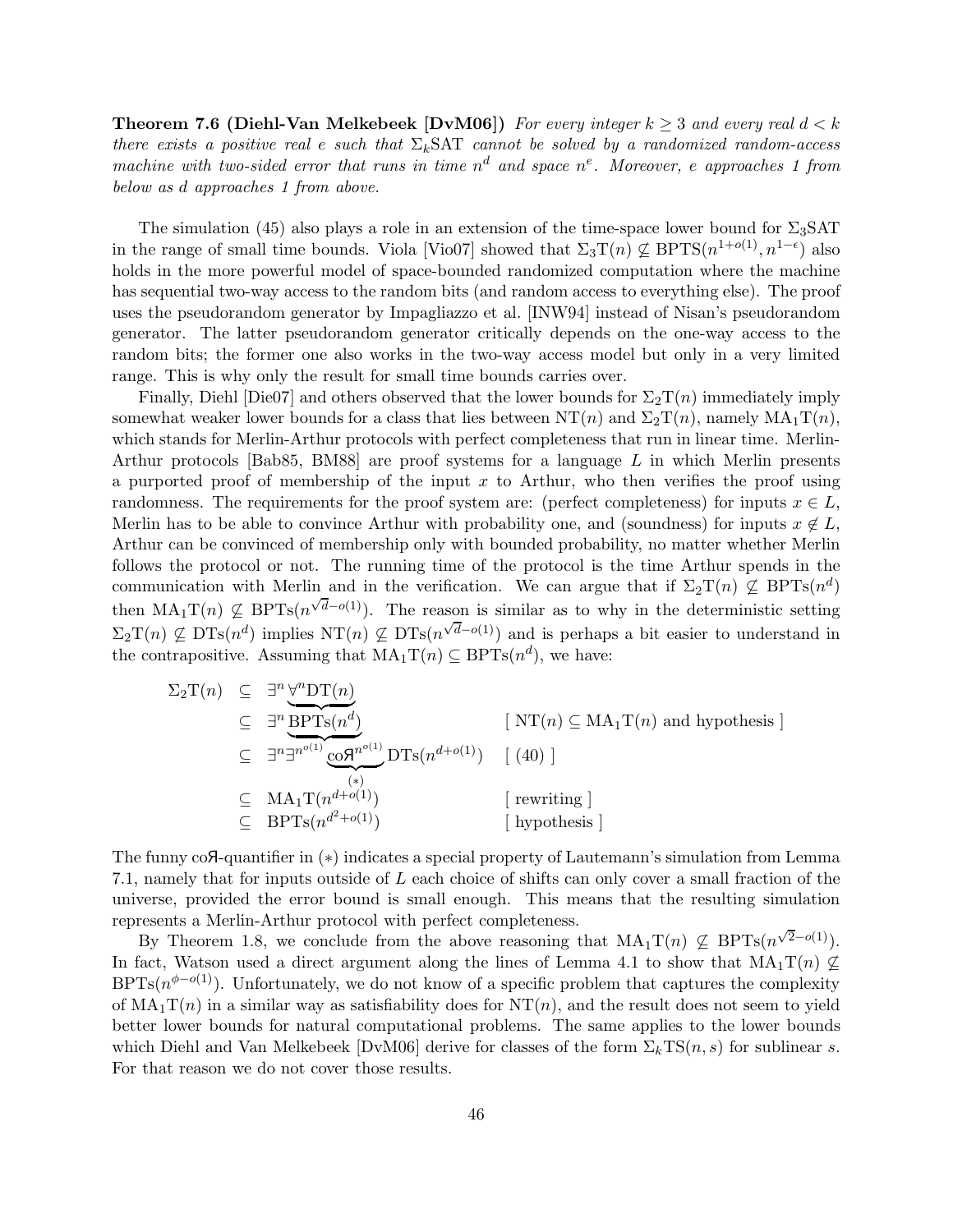# 8 Quantum Algorithms

This section describes the known time and space lower bounds on quantum models, namely for MajMajSAT. They follow from similar lower bounds on randomized machines with unbounded error. We first describe the latter results and then show how they translate to the quantum setting.

### 8.1 Randomized Algorithms with Unbounded Error

Randomized machines with unbounded error do not represent a realistic model of computation but they allow us to capture the complexity of counting problems in a fairly tight way. We can obviously decide languages in PP when given the ability to count NP-witnesses, and the latter is something we can do using binary search when given access to an oracle for PP.

As we mentioned in Section 2.3, MajSAT captures the complexity of the class PP in the same way as satisfiability captures the complexity of NP. MajSAT is complete for quasi-linear time on randomized machines with unbounded error under the very efficient reductions given in Lemma 2.3. As a result, time and space lower bounds for MajSAT and for  $PT(n)$  are equivalent up to polylogarithmic factors.

If we would like to establish lower bounds for  $PT(n)$  following the indirect diagonalization paradigm from Section 3, Toda's Theorem suggests that we should look for another substrate than the polynomial-time hierarchy. Instead, we use the so-called counting hierarchy, which is a hierarchy built on top of PP in the same way as the polynomial-time hierarchy is built on top of NP. Just like the polynomial-time hierarchy has alternate characterizations in terms of  $(\alpha)$  uniform Boolean formulas of polynomial size with existential and universal quantifiers, and  $(\beta)$  uniform constantdepth circuits of exponential size consisting of AND and OR gates, the counting hierarchy can be characterized in terms of  $(\alpha)$  uniform Boolean formulas of polynomial size with majority quantifiers, and  $(\beta)$  uniform constant-depth circuits of exponential size consisting of threshold gates.

Allender et al. developed an analogue of Fortnow's result in the counting hierarchy. Fortnow relies on Nepomnjascii's Theorem to show that, under the hypothesis  $NT(n) \subseteq NTS(n^d, n^e)$  for some reals d and  $e < 1$ , there exists a super-linear polynomial t such that computations in the first level of the polynomial-time hierarchy that run in time  $t$  can be simulated in linear time in some higher level of the polynomial-time hierarchy. He then uses the hypothesis  $NT(n) \subseteq \text{coNT}(n^{1+o(1)})$ to show that the  $n^{1+o(1)}$ -time hierarchy collapses to the first level. All together we obtain a speedup of computations within the first level from time t to time  $n^{1+o(1)}$ , which contradicts the time hierarchy for nondeterministic computations (Lemma 3.2). The critical ingredient in the analogue by Allender et al. is the equivalent of Nepomnjascii's Theorem in the counting hierarchy. They use their equivalent to prove that, under the hypothesis  $PT(n) \subseteq PTS(n^d, n^e)$  for some reals d and  $e < 1$ , there exists a super-linear polynomial t such that computations in the first level of the counting hierarchy that run in time  $t$  can be simulated in linear time in some higher level of the counting hierarchy. They then employ another hypothesis that implies a collapse of the  $n^{1+o(1)}$ -time counting hierarchy to the first level. The net result is again a speedup of computations within the first level of the hierarchy from time t to time  $n^{1+o(1)}$ , which is ruled out by the time hierarchy for randomized machines with unbounded error (Lemma 3.3).

The hypothesis Allender et al. need to collapse the  $n^{1+o(1)}$ -time counting hierarchy to the first level is a bit different than what Fortnow needs for the similar collapse in the polynomial-time hierarchy. This is due to one salient difference between the two hierarchies – whereas complementation within a fixed level of the polynomial-time hierarchy is believed to be difficult, it is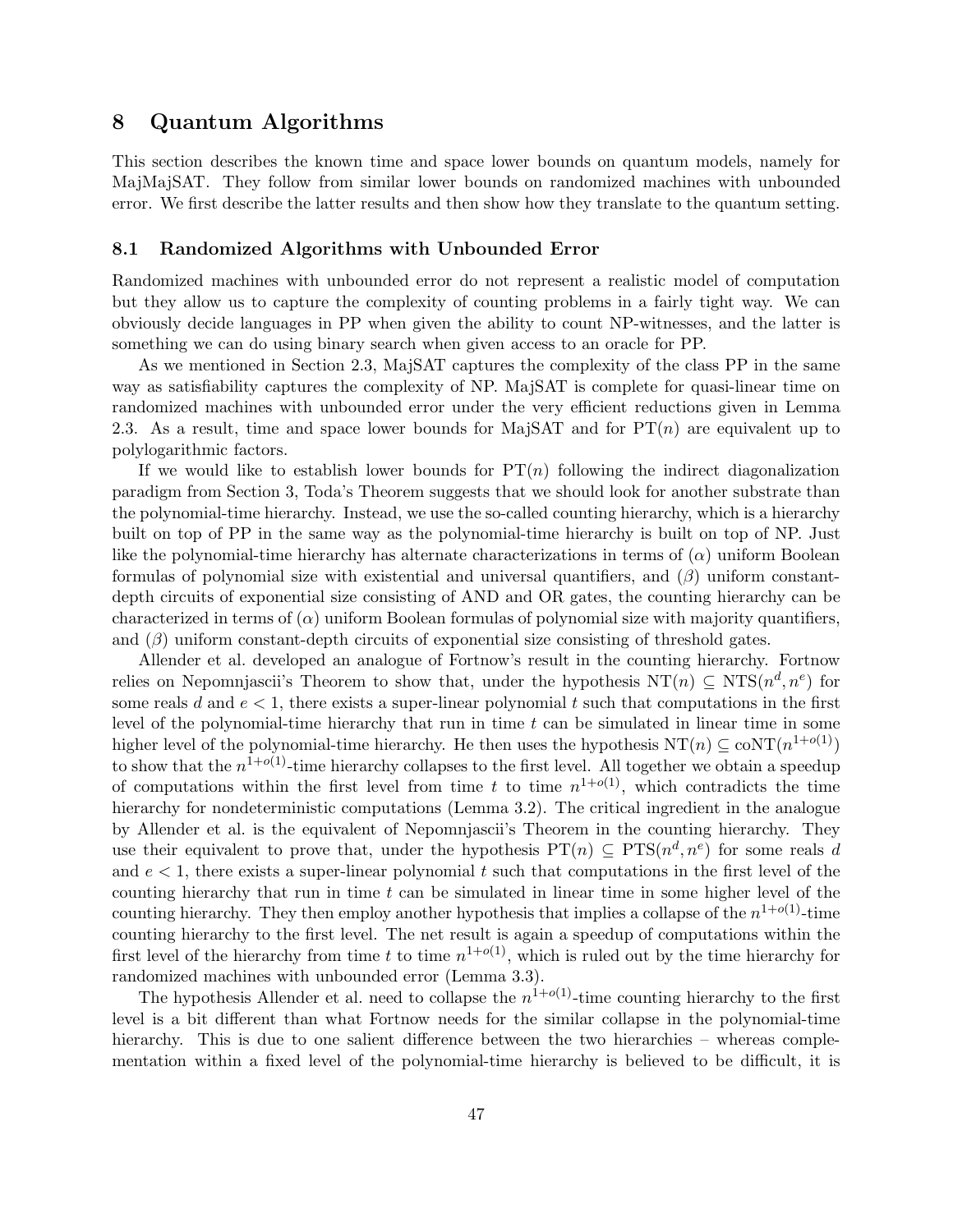trivial in the case of the counting hierarchy. Indeed, even the linear-time levels of the counting hierarchy are closed under complement. Thus, the equivalent of Fortnow's collapse hypothesis in the counting hierarchy, namely  $PT(n) \subseteq coPT(n^{1+o(1)})$  does not buy us anything. Instead, we can use the hypothesis that linear-time computations in the second level of the counting hierarchy can be simulated in  $PT(n^{1+o(1)})$  to collapse the  $n^{1+o(1)}$ -time counting hierarchy. Capitalizing on the completeness under very efficient reductions of MajSAT and MajMajSAT for the first and the second level of the counting hierarchy, respectively, Allender et al. obtain the following more precise statement.

**Theorem 8.1 (Allender et al. [AKR<sup>+</sup>01])** For every real d and positive real  $\epsilon$  there exists a real  $c > 1$  such that it cannot be the case that both

- (i) MajMajSAT has a randomized algorithm with unbounded error that runs in time  $n<sup>c</sup>$  and
- (ii) MajSAT has a randomized algorithm with unbounded error that runs in time  $n^d$  and space  $n^{1-\epsilon}.$

**Corollary 8.2** For every positive real  $\epsilon$  there exists a real  $d > 1$  such that MajMajSAT does not have a randomized algorithm with unbounded error that runs in time  $n^d$  and space  $n^{1-\epsilon}$ .

As usual, we will focus on the less precise version of Theorem 8.1 with  $c = 1 + o(1)$ . Our presentation is somewhat more elementary than the one by Allender et al., who rely on the hardness under very efficient reductions of MajMajSAT for the second level of the counting hierarchy, i.e., for PP<sup>PP</sup>. Although it is straightforward to show that MajMajMajSAT is hard for PP<sup>PP</sup>, it takes more work to show that MajMajSAT is [Tor91]. It turns out that the full power of the hardness result for MajMajSAT is not needed and can be sidestepped by arguing in terms of Boolean formulas with majority quantifiers rather than in terms of relativized randomized computations with unbounded error. That is the approach we will follow.

Before doing so, let us first cast the two steps of Fortnow's argument in terms of manipulating Boolean formulas with existential and universal quantifiers.

1. If satisfiability is in  $\text{coNT}(n^{1+o(1)})$  then we can transform in time  $n^{1+o(1)}$  a Boolean formula  $\varphi(x, y, z)$  into another Boolean formula  $\varphi'(x, y')$  such that for every setting of x,

$$
(\exists y)(\forall z)\varphi(x,y,z)\Leftrightarrow(\exists y')\varphi'(x,y').
$$

2. If  $NT(n) \subseteq NTS(n^d, n^e)$  for some reals d and  $e < 1$ , then for every real  $f < 1/e$  there exists an integer  $\ell$  such that for every language  $L \in \text{NT}(n^f)$  and every input length n, we can generate in time  $n^{1+o(1)}$  a Boolean formula  $\varphi(x, y_1, y_2, \ldots, y_\ell)$  such that for every input x of length n,

$$
x\in L \Leftrightarrow (\exists y_1)(\forall y_2)\ldots(\overline{Q}y_{\ell-1})(Qy_{\ell})\varphi(x,y_1,y_2,\ldots,y_{\ell-1},y_{\ell}),
$$

where Q denotes  $\forall$  if  $\ell$  is even, Q denotes  $\exists$  if  $\ell$  is odd, and  $\overline{Q}$  denotes the complement of Q.

We now lift the above two steps to the counting hierarchy using majority formulas, which we inductively define as follows.

**Definition 8.3** A Boolean formula is a majority formula. If  $\varphi(x, y)$  denotes a majority formula on variables x and y, then  $(Wy)\varphi(x,y)$  is a majority formula on variables x. For any given setting of x,  $(\mathsf{N} y)\varphi(x,y)$  holds if for at least half of the settings of y,  $\varphi(x,y)$  holds.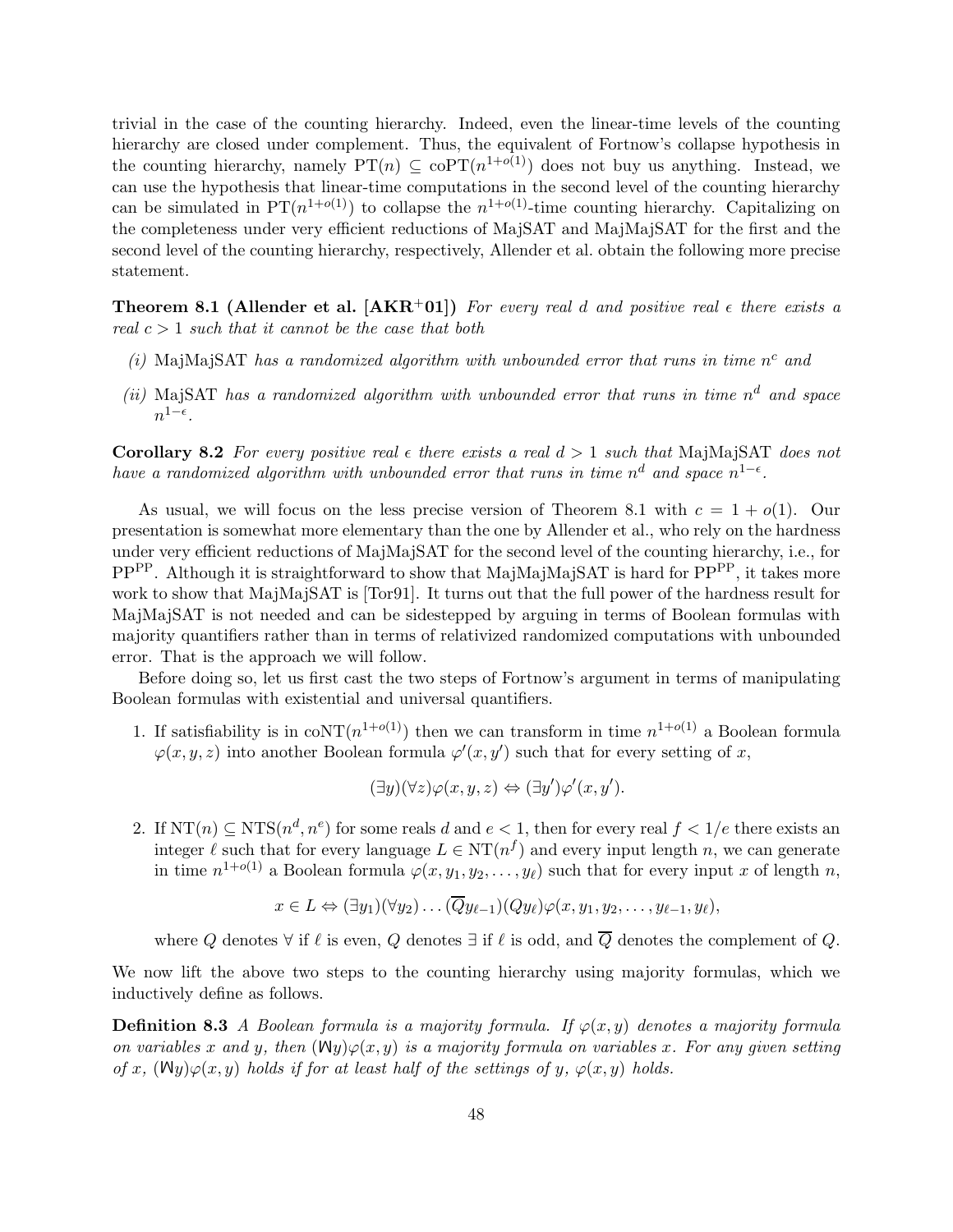We refer to the symbol W introduced in Definition 8.3 as a majority quantifier. It is a mnemonic for "majority" or "most" in the same way that ∃ is for "exists" and ∀ for "all." Majority quantifiers form a resource similar to alternations in regular quantified formulas.

The equivalent of the above two steps in Fortnow's approach in terms of majority formulas reads as follows.

1. If MajMajSAT  $\in PT(n^{1+o(1)})$  then we can transform in time  $n^{1+o(1)}$  a Boolean formula  $\varphi(x, y, z)$  into another Boolean formula  $\varphi'(x, y')$  such that for every setting of x,

$$
(\mathsf{W}y)(\mathsf{W}z)\varphi(x,y,z)\Leftrightarrow (\mathsf{W}y')\varphi'(x,y').\tag{46}
$$

2. If  $PT(n) \subseteq PTS(n^d, n^e)$  for some reals d and  $e < 1$ , then for every real  $f < 1/e$  there exists an integer  $\ell$  such that for every language  $L \in PT(n^f)$  and input length n, we can generate in time  $n^{1+o(1)}$  a Boolean formula  $\varphi(x, y_1, y_2, \ldots, y_\ell)$  such that for every input x of length n,

$$
x \in L \Leftrightarrow (\mathsf{W}y_1)(\mathsf{W}y_2)\dots(\mathsf{W}y_{\ell-1})(\mathsf{W}y_{\ell})\varphi(x,y_1,y_2,\dots,y_{\ell-1},y_{\ell}).\tag{47}
$$

Once we have those two steps, the proof of Theorem 8.1 is straightforward. Part (ii) of the statement yields that  $PT(n) \subseteq PTS(n^{d+o(1)}, n^e)$  for some  $e < 1$ . Pick f to be a real in the range  $(1, 1/e)$  and consider any language  $L \in PT(n^f)$ . By the last part of Lemma 2.3 and the second step, there exists an integer  $\ell$  independent of L such that on an input x of length n we can generate in time  $n^{1+o(1)}$  a Boolean formula  $\varphi$  such that (47) holds. By part (i) of the theorem, we can apply the first step  $\ell - 1$  times to the Boolean formula and end up with a Boolean formula  $\varphi'$  such that

$$
x \in L \Leftrightarrow (\mathsf{N}y')\varphi'(x,y'). \tag{48}
$$

The whole process only takes time  $n^{1+o(1)}$ ; in particular,  $\varphi'$  is of size  $n^{1+o(1)}$ . The right-hand side can be easily evaluated on a randomized machine with unbounded error that runs in time  $n^{1+o(1)}$ . Since L was an arbitrary language in PT $(n^f)$ , we conclude that PT $(n^f) \subseteq PT(n^{1+o(1)})$ , which contradicts Lemma 3.3 as  $f > 1$ .

The proof of the first step follows from the obliviousness of the majority formula produced by the proof of the last part of Lemma 2.3 since our hypothesis gives a  $PT(n^{1+o(1)})$ -algorithm to decide the left-hand side of (46).

All the meat is in the proof of the second step, which takes up the rest of this section. Given  $f < 1/e$ , there exists an integer g and a positive real  $\epsilon$  such that  $PT(n^f) \subseteq PTS(n^g, n^{1-\epsilon})$ . Consider a computation M of the latter type on an input x of length n. We assume that the computation is normalized such that the possible computation paths form a full binary tree.

The first step is to construct a uniform arithmetic formula of linear-exponential size that computes the number of accepting computation paths of  $M$  on input  $x$ . We can apply the divide-andconquer strategy from Figure 3 to reduce counting the number of computation paths of length t from configuration C to configuration  $C'$ , to instances of the same problem but for paths of length  $t/b$  – just replace the existential quantifier in (2) by a summation over all possible choices of the configurations  $C_i$ , and the universal quantifier by a product over all choices of i. Setting  $t = n<sup>g</sup>$ and applying this strategy  $k = g/\epsilon$  times recursively with  $b = n^{\epsilon}$ , we end up with trivial counting problems for paths of length 1. The number of accepting computation paths on input  $x$  can be expressed as an arithmetic formula with  $2k$  alternating layers of addition gates with fanin  $2^n$ (corresponding to all sequences of b configurations of size  $n^{1-\epsilon}$  each) and multiplication gates with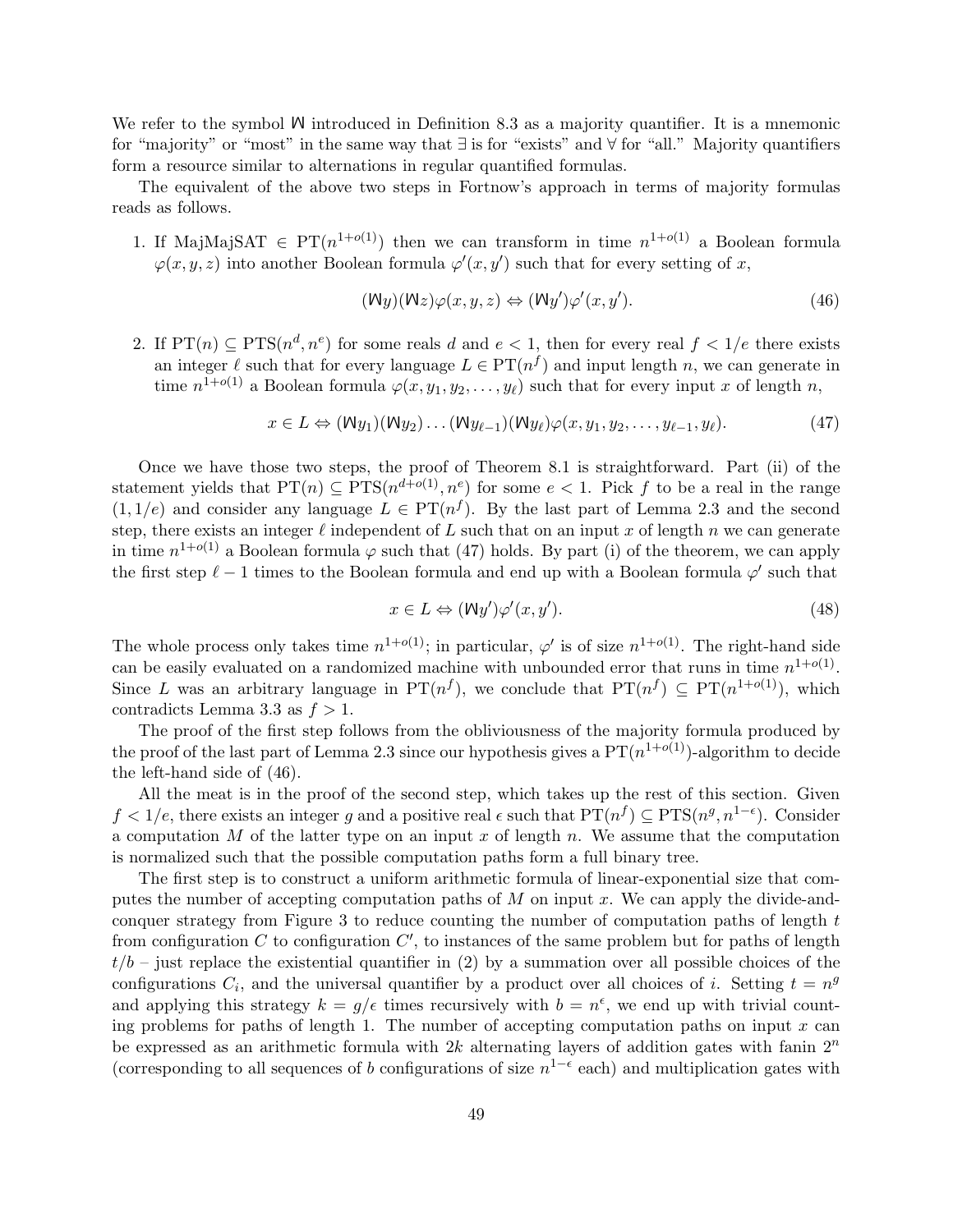fanin b. The formula is of size no more than  $2^{2kn}$  and is logtime-uniform. The values of the leaves can be computed in time almost-linear in  $n^{1-\epsilon}$ , so in time linear in n.

The next step is to transform this arithmetic formula into a uniform constant-depth threshold circuit of linear-exponential size that computes the same number on the same inputs. We can do so by replacing each addition and multiplication gate with logtime-uniform constant-depth threshold circuitry. The existence of such circuitry is folklore in the case of addition gates; for multiplication gates this was shown by Hesse [Hes01, HAB02], building on earlier work by Chiu [Chi95, CDL01]. AND, OR, and negation gates can be easily transformed into threshold gates, and the latter into majority gates. We can also make sure the majority gates all have fanin exactly  $2<sup>m</sup>$  for some integer  $m = O(n)$ . As a result, we end up with a logtime-uniform circuit of size  $2^{O(kn)}$  that only consists of majority gates with fanin  $2^m$  and has depth  $\ell - 1$ , where  $\ell = O(k)$  is a constant. The circuit outputs many bits but we are only interested in the bits that correspond to the two most significant bits of the output, as they allow us to determine whether at least half of the computation paths are accepting.

Finally, we transform the threshold circuit into a majority formula with free variables  $x$ . We can describe a path from the output gate to an input gate of the circuit by a sequence of binary strings  $y_1, y_2, \ldots, y_{\ell-1}$ , each of length m, where  $y_i$  describes which child we pick at level  $i-1$ . Given a string  $y = y_1y_2...y_{\ell-1}$ , we can determine the value of the input gate y leads to in nondeterministic time  $O(n)$ : guess the labels of the gates on the path, verify them in deterministic time  $O(n)$  using the logtime uniformity of the circuit, and compute the value of the input gate the path leads to in deterministic time  $O(n)$ . This almost gives us a majority formula – we just need to replace the final calculation by a fixed majority formula with free variables x, and  $y_1, y_2, \ldots, y_{\ell-1}$ . Since  $NT(n) \subseteq PT(n)$ , we can do so by introducing an additional block of variables  $y_{\ell}$ , applying the last part of Lemma 2.3, and exploiting the obliviousness of the Boolean formula  $\varphi$  it produces. This gives us the Boolean formula  $\varphi(x, y_1, y_2, \dots, y_\ell)$  we need in time  $n^{1+o(1)}$ .

### 8.2 Connection with Quantum Algorithms

In terms of power the quantum model is believed to lie between randomized machines with bounded error and randomized machines with unbounded error. This is well-known in the time-bounded setting. In the time- and space-bounded setting, Van Melkebeek and Watson recently showed how to efficiently simulate quantum machines on randomized machines with unbounded error. Once we have that result, the lower bounds of Theorem 8.1 readily translate into the lower bounds of Theorem 1.9.

We first need to say a few words about the model of quantum computation. We assume that the reader is familiar with the basic notions and notation of quantum computing [NC00, KSV02]. We will not review those. We do want to point out a few model-related aspects that become pertinent when we care about concrete time and space bounds.

There are a number of choices to be made. First, which elementary unitary operations with which transition amplitudes we can use. Second, there is the issue of intermediate measurements: are they allowed or can we only make a measurement at the end? Third, there are the spatial constraints on the qubits on which the elementary operations act: can we only operate on neighboring qubits or can we assume random access? Finally, there is the question of whether the elementary quantum operations that are performed should be oblivious to the input and only depend on the input length (as in ordinary circuits), or can depend on the input but be oblivious to the computa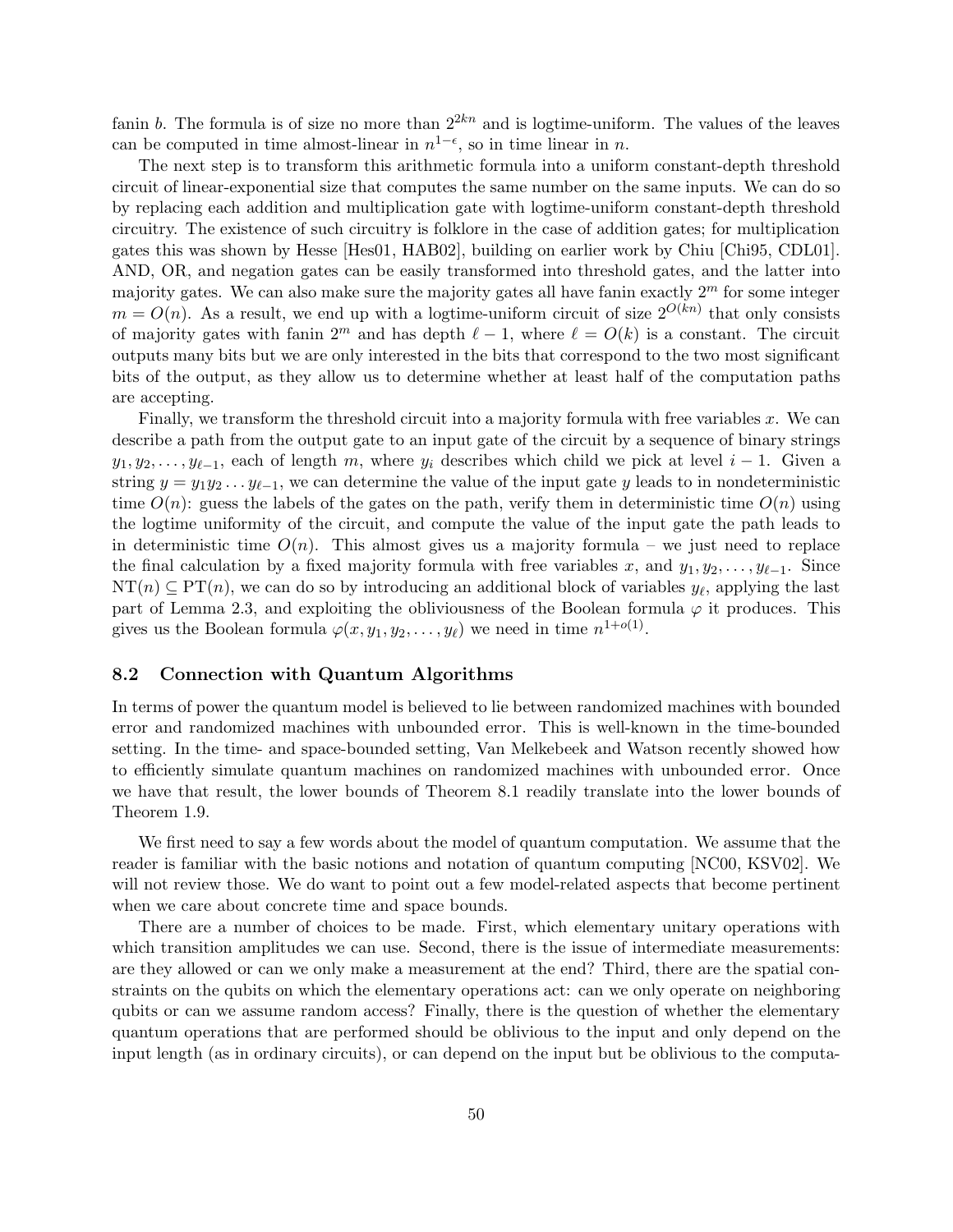tion path (as in circuits that are generated based on the input), or can depend on the computation path (as in Turing machines).

For the purpose of proving meaningful lower bounds, we would like our model to be as powerful as possible. The standard model of a quantum Turing machines [BV97] does a good job but only accommodates measurements at the end. Intermediate measurements are handled by introducing ancilla qubits that are entangled with the measured qubit. The entanglement prevents computation paths with different measurement outcomes from interfering and therefore allows us to postpone the measurement till the end. However, the ancilla qubits take up space and can deteriorate the space complexity of the algorithm to the extent that it becomes of the same order as its time complexity. This is detrimental for establishing time-space lower bounds. Let us also point out that important quantum algorithms like Shor's do make intermediate measurements, as does the simulation of randomized machines with bounded error on quantum machines. In particular, if we want  $BPTS(t, s) \subseteq BQTS(t, s)$  to hold, we need to allow intermediate measurements.

Alternately, we can use quantum circuits consisting of elementary unitary operations from a universal set and measurement operators that act on a quantum register of size depending on the length of the input. This is an appealing model for several reasons, including the fact that algorithms like Shor's are oblivious and can be naturally expressed in it. The model also allows us to measure time and space in a simple way, namely as the total number of operations and the number of qubits in the register. These measures do not account for the resources needed to generate the circuit, though. If we care about concrete time and space bounds, we need to make sure that no complexity is hidden in the generation of the circuit. We will do so by insisting that the time and space needed to generate the circuit do not dominate the size and width, respectively.

**Definition 8.4** For all bounds t and s, we define  $BQTS(t, s)$  as the class of languages decided by bounded-error quantum circuits consisting of  $O(t)$  gates of type CNOT, H, G, G<sup>†</sup>, M, and Q that act on a quantum register consisting of  $O(s)$  qubits and such that the type and operands of the ith gate on a given input x can be generated in simultaneous time  $t^{o(1)}$  and space  $O(s)$ . CNOT denotes the two-qubit gate that performs a controlled not, H represents the Hadamard gate, G is the one-qubit unitary gate with transition matrix

$$
\left[\begin{array}{cc} 1 & 0 \\ 0 & \frac{3}{5} + \frac{4}{5}\sqrt{-1} \end{array}\right],
$$

 $G^{\dagger}$  denotes the adjoint of G, M is a one-qubit measurement gate, and Q denotes the unitary query operator acting as follows on  $\lceil \log n \rceil + 1$  qubits:  $|i, b \rangle \rightarrow |i, b \oplus x_i \rangle$ , where  $x_i$  denotes the ith bit of the input x.

The key points about the model are that it allows intermediate measurements and random access to the input. The other details are less important. In particular, the specific universal set consisting of CNOT, H, G and G† is chosen to convenience the derivation below but is irrelevant. The Kitaev-Solovay Theorem [Kit97] shows that we can use any finite universal set that is closed under adjoint and such that the transition amplitudes can be computed up to  $\log t$  bits of accuracy in time  $t^{o(1)}$ and space  $O(s)$  – we can simulate such computations in our model with only a subpolynomial cost in time and a constant factor cost in space.

Now that we have our model in place, we can prove the following simulation.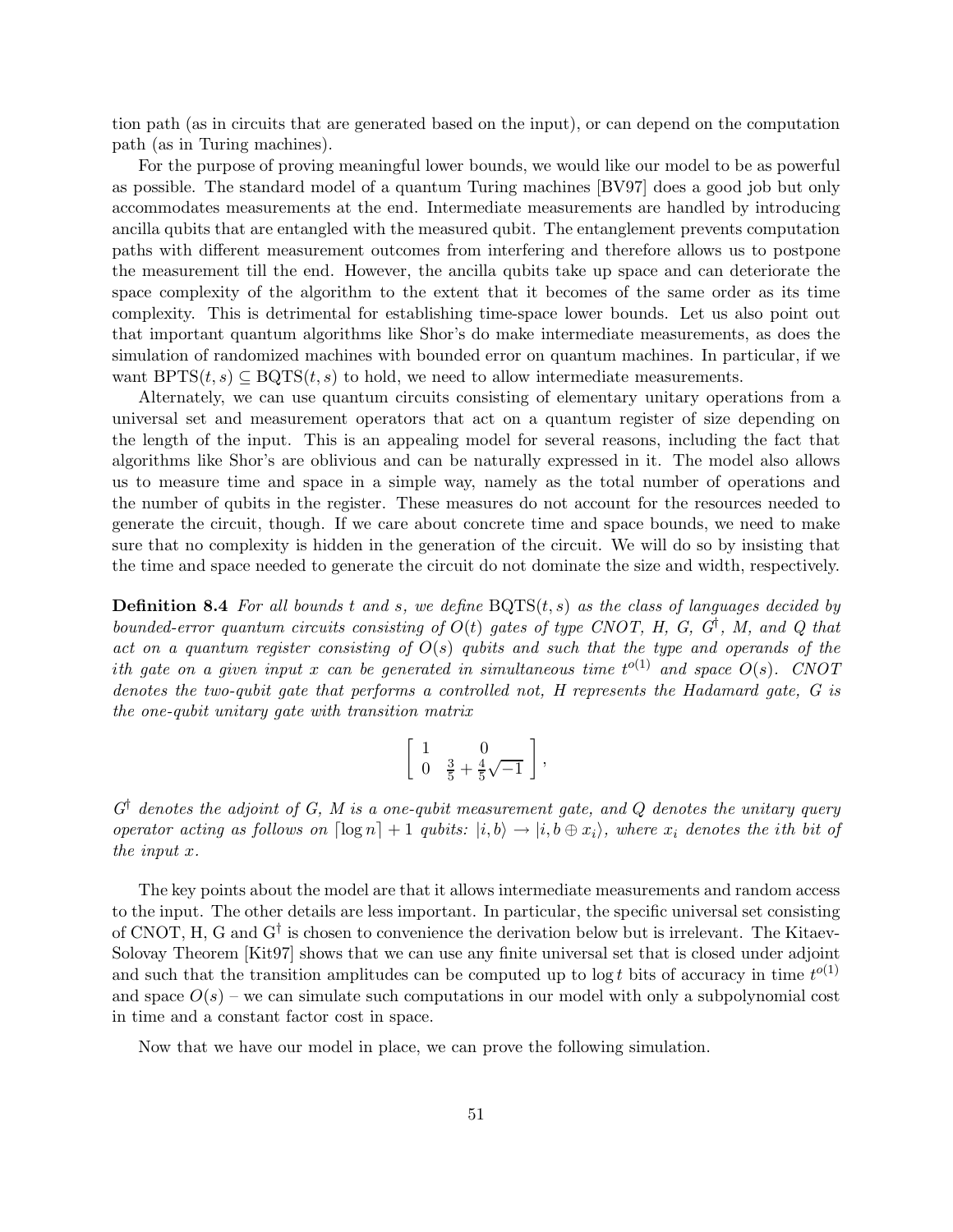### Lemma 8.5 (Van Melkebeek-Watson [vMW07]) For all bounds t and s

$$
\mathrm{BQTS}(t,s) \subseteq \mathrm{PTS}(t^{1+o(1)}, s + \log t).
$$

Lemma 8.5 combined with Theorem 8.1 immediately yields Theorem 1.9. The proof of Lemma 8.5 is a modification of a simulation due to Adleman et al. [ADH97]. The latter authors show that  $\text{BQT}(t) \subseteq \text{PT}(t^{1+o(1)})$  by constructing nondeterministic machines in  $\text{NT}(t^{1+o(1)})$  whose accepting computation paths correspond to specific types of computation paths through the quantum circuits. Their construction does not handle intermediate measurements adequately as the authors assume that all measurements are postponed using ancilla qubits. Van Melkebeek and Watson show how to accommodate intermediate measurements in such a way that the nondeterministic machines run in  $NTS(t^{1+o(1)}, s)$ .

In order to prove Lemma 8.5, we construct a certain type of computation tree of the circuit on a given input  $x$  of length  $n$ . There is a level in the tree corresponding to every gate and we label every node with the configuration that the computation path from the root to that node leads to. Note that there can be multiple nodes at a given level with the same configuration label – this is what enables quantum interference. We would like to set up the tree in such a way that the products of the amplitudes along paths in the tree that are consistent with a prescribed sequence  $\mu$ of measurement outcomes can only take on a constant number of values. In order to achieve that, we exploit the special transition amplitudes of our chosen universal set of unitary gates, and we multiplicate nodes compared to the natural computation tree. The nodes at an H-level all have two children, corresponding to the two possible base values of the qubit after the operation of the gate. We label the edges with the corresponding gate transition amplitudes. At a G-level, we introduce 5 children with edges labeled 1/5 in the case the qubit is zero in the configuration of the node; otherwise we introduce 7 children of which 3 are connected with an edge labeled 1/5 and the other 4 are connected with an edge labeled  $\sqrt{-1}/5$ . A G<sup>†</sup>-level is treated in a similar way. At a CNOT-, M-, and Q-level, every node has only one child; the one edge is labeled 1. Note that this construction realizes the goal we set out, namely that the transition amplitudes of the paths can only take on a constant number of values. Given a path  $\pi$  from the root to a leaf, let us denote by  $\alpha(\pi)$  the product of all the edge labels on that path. We can write  $\alpha(\pi)$  as

$$
\alpha(\pi) = \frac{a(\pi)}{\sqrt{2}^{h(x)} 5^{g(x)}},
$$

where  $h(x)$  denotes the number of H-levels in the tree, and  $g(x)$  denotes the number of Gand G<sup>†</sup>-levels, and  $a(\pi)$  only takes on the values of the four complex roots of unity, namely  $\zeta \in \{1, -1, \sqrt{-1}, -\sqrt{-1}\}.$ 

Let  $\mu$  denote a fixed binary sequence. The probability that the *i*th measurement gate outputs the bit  $\mu_i$  for every i can be written as

$$
\sum_{\gamma} \left| \sum_{\pi \sim (\mu, \gamma)} \alpha(\pi) \right|^2,
$$

where  $\gamma$  ranges over all possible configurations and  $\pi \sim (\mu, \gamma)$  denotes that the measurement outcomes on the path  $\pi$  are as prescribed in  $\mu$  and that the path ends in a leaf that is labeled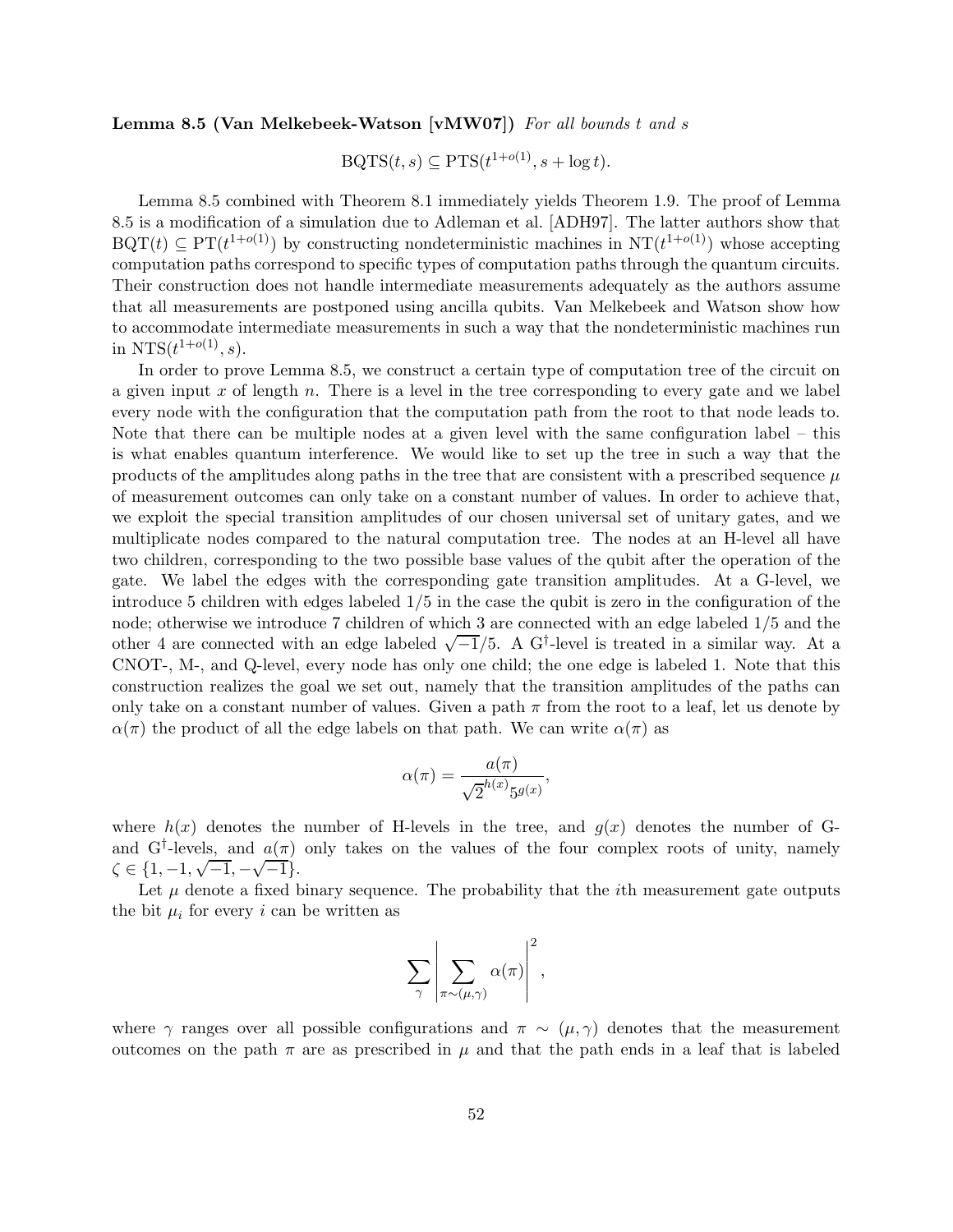with the configuration  $\gamma$ . We can assume without loss of generality that the last measurement determines acceptance. Thus, we can write the probability of acceptance as

$$
\frac{1}{2^{h(x)}5^{2g(x)}} \cdot \underbrace{\sum_{\mu \text{ ending in } 1} \sum_{\gamma} \left| \underbrace{\sum_{\pi \sim (\mu, \gamma)} a(\pi)}_{(*)} \right|^2}_{(*)}.
$$

Let us denote by  $P_{\zeta}(x,\mu,\gamma)$  the number of paths  $\pi$  on input x that satisfy  $\pi \sim (\mu,\gamma)$ . We can construct a nondeterministic machine N that counts  $P_{\zeta}(x, \mu, \gamma)$  as follows: on input  $\langle x, \mu, \gamma, \zeta \rangle$ , N runs through the computation tree on input x, checking for consistency with  $\mu$  in case of a measurement, and selecting an edge arbitrarily if it has a choice; N keeps track of the value  $a(\pi)$  of the path it has constructed thus far and of the current configuration;  $N$  accepts iff all the consistency checks with  $\mu$  are passed, the final configuration is  $\gamma$ , and  $a(\pi) = \zeta$  at that point. Note that  $\#N(x,\mu,\gamma,\zeta) = P_{\zeta}(x,\mu,\gamma)$ , where  $\#N(y)$  denotes the number of accepting computation paths of the nondeterministic machine  $N$  on input  $y$ . Given the uniformity conditions of the quantum circuit, the machine N runs in time  $O(t^{1+o(1)})$  and space  $O(s + \log t)$ . It needs to access each bit of  $\mu$  only once and accesses them in order. Since  $a(\pi)$  can only take on the values  $\zeta \in \{1, -1, \sqrt{-1}, -\sqrt{-1}\}$ , we can rewrite (∗) as

$$
|P_1(x,\mu,\gamma) - P_{-1}(x,\mu,\gamma) + \sqrt{-1}P_{\sqrt{-1}}(x,\mu,\gamma) - \sqrt{-1}P_{-\sqrt{-1}}(x,\mu,\gamma)|^2
$$
  
= 
$$
\left(\sum_{\zeta^4=1} P_{\zeta}(x,\mu,\gamma)^2\right) - 2\left(P_1(x,\mu,\gamma)P_{-1}(x,\mu,\gamma) + P_{\sqrt{-1}}(x,\mu,\gamma)P_{-\sqrt{-1}}(x,\mu,\gamma)\right).
$$

As a result, we can write (∗∗) as

$$
\sum_{\zeta^4=1} S_{\zeta,\zeta}(x) - 2(S_{1,-1}(x) + S_{\sqrt{-1},-\sqrt{-1}}(x)),\tag{49}
$$

where

$$
S_{\zeta,\zeta'}(x) = \sum_{\mu \text{ ending in } 1} \sum_{\gamma} P_{\zeta}(x,\mu,\gamma) P_{\zeta'}(x,\mu,\gamma).
$$

Now here is the crux: We can construct a nondeterministic machine O such that  $\#O(x,\mu,\gamma,\zeta,\zeta')=$  $P_{\zeta}(x,\mu,\gamma)P_{\zeta}(x,\mu,\gamma)$  and such that  $O(x,\mu,\gamma,\zeta,\zeta')$  runs in time  $O(t^{1+o(1)})$  and space  $O(s + \log t)$ and only needs to access each bit of  $\mu$  once.

If we have such a machine O, we can create for each of the terms  $S_{\zeta,\zeta'}$  in (49) a nondeterministic Turing machine in  $NTS(t^{1+o(1)}, s + \log t)$  such that the number of accepting computation paths of that machine on input x equals the corresponding term in (49). On input x, the machine simply guesses and stores  $\gamma$  and then runs  $O(x, \mu, \gamma, \zeta, \zeta')$ , guessing each bit of  $\mu$  as needed by O without storing it. Note that the latter is made possible by the fact that  $O$  only needs to access each bit of  $\mu$  once. Once we have all of those machines, we can combine them to obtain machines  $M_+$  and  $M_$  of the same complexity such that the probability of acceptance of x is given by

$$
\frac{\#M_+(x) - \#M_-(x)}{2^{h(x)}5^{2g(x)}}.
$$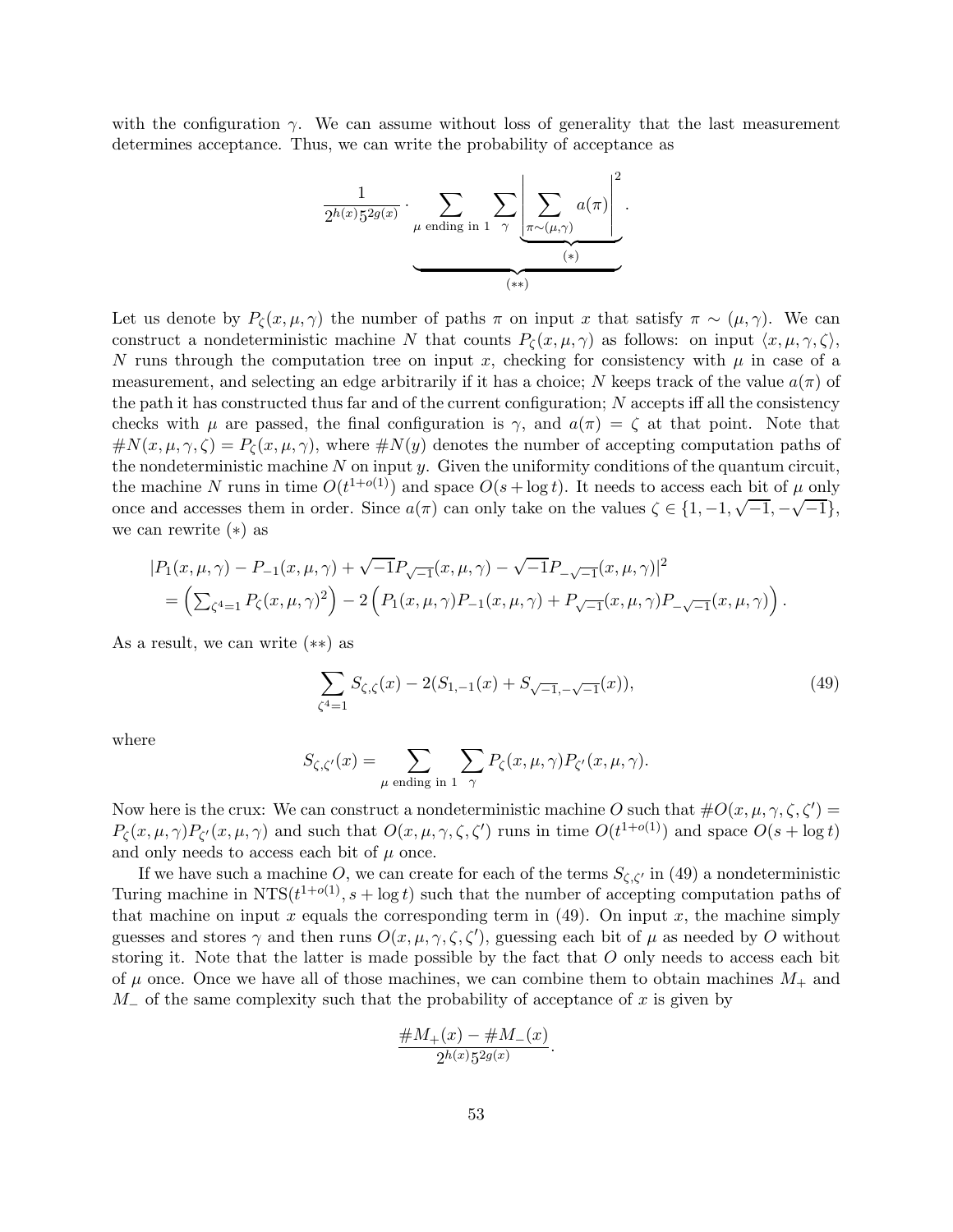Combined with the fact that the functions h and g can be computed in time  $t^{1+o(1)}$  and space  $O(s)$ , we can construct a machine M in  $NTS(t^{1+o(1)}, s + \log t)$  that has its number of accepting computation paths offset by the right amount such that the fraction of accepting computation paths is at least half iff the quantum circuit accepts  $x$ . This finishes the proof of Lemma 8.5 modulo the construction of the machine O.

For the construction of O the usual strategy runs  $N(x, \mu, \gamma, \zeta)$  followed by a run of  $N(x, \mu, \gamma, \zeta')$ and accepts iff both runs accept. This yields the correct count but does not do the job –  $O$  would need to access each bit of  $\mu$  twice, which would require the machines corresponding to each of the terms in (49) to store  $\mu$  and thereby use too much space. However, we can execute the two runs in *parallel*, keeping them in synch such that both runs access the same bit of  $\mu$  at the same point in time. This gives us the required machine O.

### 9 Future Directions

We have seen how the paradigm of indirect diagonalization from Section 3 allows us to derive timespace lower bounds for well-motivated problems on deterministic, nondeterministic, randomized, and quantum models with random access. In each setting we focused on the simplest computational problem for which we can establish nontrivial lower bounds; for those we presented the state-ofthe-art results. The time lower bounds we obtained are still way below what we believe the true time complexity to be even without explicit space bounds. Obtaining nontrivial time lower bounds without space constraints seems beyond the reach of the ideas we presented, as the arguments critically rely on sublinear space bounds. Moreover, all the ingredients we use relativize and relative to the oracle of true fully quantified Boolean formulas all of the models we consider can be simulated deterministically in quasi-linear time. There is good hope for quantitative improvements in timespace lower bounds, though.

In the deterministic setting, there is a sense that a quadratic time lower bound is the best we can hope the paradigm to give for satisfiability on subpolynomial-space machines. Due to input size issues it is not obvious that such a bound can be reached using the ingredients we used. We have been able to alleviate some of those issues by exploiting special properties of the divide-and-conquer process that underlies the approach. There still seems to be room for further improvements. First, there is some slack in the arguments due to the fact that some of the intermediate results like Lemma 4.1 and Lemma 4.3 give improvements for time bounds up to quadratic. We also only analyzed the simplest cases of the alternation trading scheme, namely where we first introduce all alternations to obtain a speedup and then remove then in a linear fashion from the back to the front. We did extend our window during the alternation elimination phase from the last quantifier block to the last two blocks but that remains rather myopic. Moreover, there are more complicated processes than the linear ones we analyzed. They may do better. Williams [Wil07a] implemented an automated search for such processes by abstracting the properties of the two ingredients from Section 3 that have been used in the arguments so far. A computer can then exhaustively search for proofs with a given number of applications of the corresponding rules and keep track of the one that yields the strongest time lower bound for subpolynomial space. The output exhibits patterns that, when extrapolated, lead to the best results we currently have, but nothing better. This may be an indication that we need to exploit more of the special properties of the divide-and-conquer process, such as the fact that the universal quantifier in (7) only ranges over a logarithmic number of variables. The arguments to date only exploit that fact that the number of variables is linearly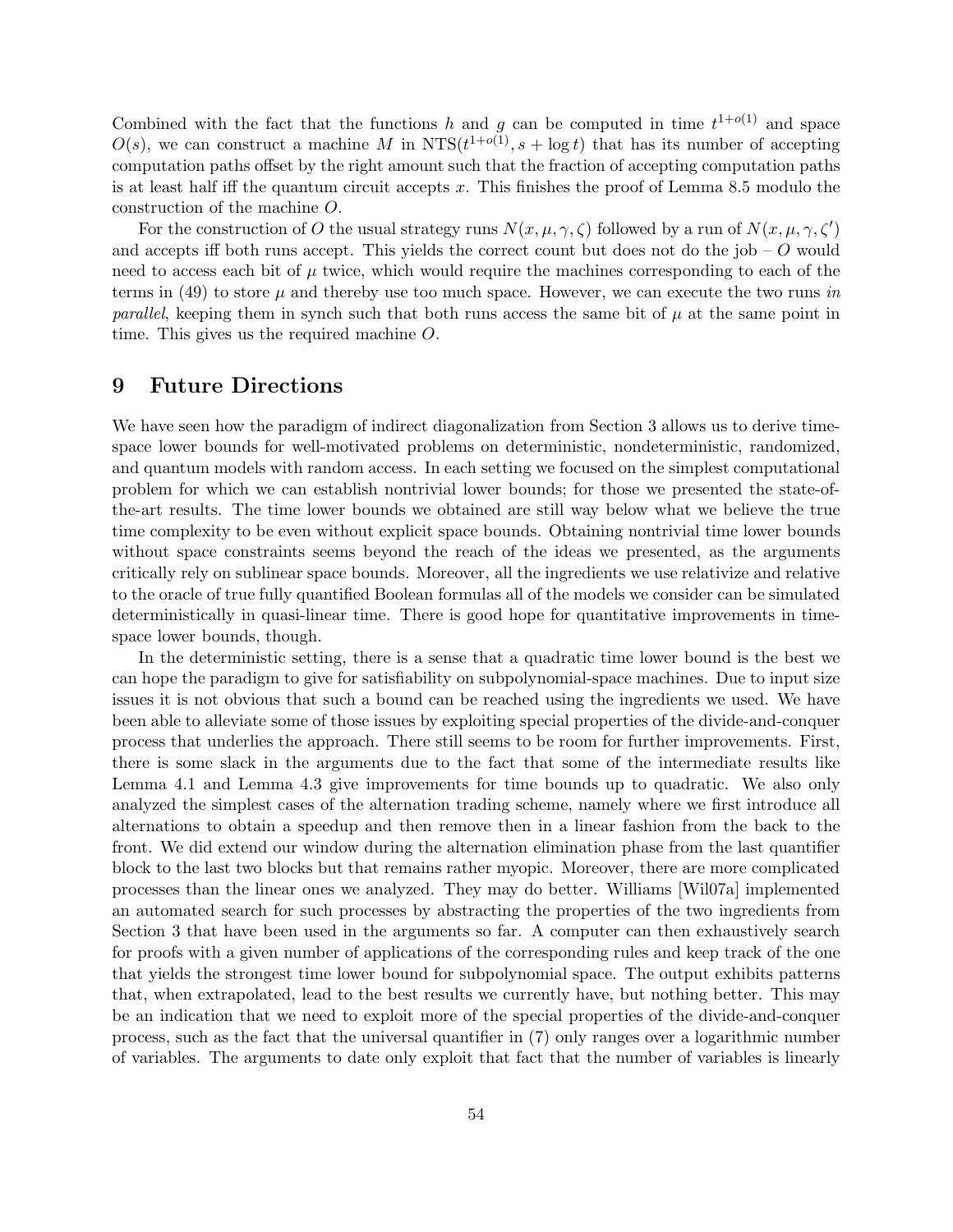bounded. What else can we do if satisfiability is easy that we can use in this context besides efficiently eliminating alternations?

The paradigm of indirect diagonalization also offers the possibility to build in nonrelativizing ingredients. Very few nonrelativizing results exist and they all derive from inclusion-type results like the PCP Theorem [ALM+98]. We can plug in those results when we are deriving more and more unlikely inclusions of complexity classes based on our contradiction hypothesis. Does that help?

The situation in the nondeterministic setting is similar. In particular, the slack in Lemma 5.1 suggests that we may be able to boost the exponent of the time lower bound for tautologies on nondeterministic subpolynomial-space machines up to the golden ratio.

The lower bound situation in the nonuniform setting is, of course, worse than in the uniform one. We know of no nontrivial lower bounds for satisfiability on unrestricted fully nonuniform circuits. We have seen how the indirect diagonalization paradigm can be used to obtain lower bounds for circuits with natural uniformity conditions that are considerably weaker than the corresponding circuit parameters. However, the size lower bounds are only slightly super-linear. As we pointed out in Section 1.1, we have much stronger lower bounds for satisfiability on fully nonuniform restricted types of circuits, such as constant-depth circuits, branching programs, and formulas. These results follow easily from known lower bounds for simple problems in nondeterministic quasi-linear time. Given that those models have some connection to space-bounded computation, it may be possible to use some of the ideas in this survey to capitalize on the computational power of satisfiability and improve the lower bounds for satisfiability on those models.

In the randomized setting with two-sided error, the simplest natural problem for which we have been able to establish nontrivial lower bounds is  $\Sigma_2$ SAT. The bounds match those that follow from the simplest argument in the deterministic setting but not the current deterministic record. Can we take advantage of the special properties of the divide-and-conquer process in the randomized setting as we did in the deterministic setting?

Apart from trying to match the deterministic bounds for the simplest problem for which we can get nontrivial randomized bounds, we would also like to handle simpler problems than  $\Sigma_2$ SAT, e.g., satisfiability. As we mentioned at the end of Section 7.2, we have made some progress toward satisfiability by translating the known lower bound for  $\Sigma_2T(n)$  into a lower bound for  $MA_1T(n)$ , which lies between  $NT(n)$  and  $\Sigma_2T(n)$ . The reason is that

$$
MA_1T(n) \subseteq BPTs(n^d) \Rightarrow \Sigma_2T(n) \subseteq BPTs(n^{d^2+o(1)}).
$$
\n(50)

Since we know how to rule out the right-hand side of (50) for  $d < \sqrt{2}$ , we obtain nontrivial lower bounds for  $MA_1T(n)$  on randomized machines with two-sided error. One may wonder why we cannot simply replace  $MA_1T(n)$  in (50) by  $NT(n)$  and that way obtain nontrivial lower bounds for satisfiability on randomized machines with two-sided error. After all, in the deterministic setting we know that  $NT(n) \subseteq DTs(n^d)$  implies that  $\Sigma_2T(n) \subseteq DTs(n^{d^2})$ . However, in the time-bounded setting the best implication we know of that type is the following:

$$
NT(n) \subseteq BPT(n^d) \Rightarrow \Sigma_2 T(n) \subseteq BPT(n^{d(d+1)}),
$$
\n(51)

which does not allow us to obtain any nontrivial lower bounds for  $NT(n)$  based on a quadratic lower bound for  $\Sigma_2 T(n)$ . The additional factor of  $n^d$  comes from the overhead in the best known simulations of Merlin-Arthur protocols by Arthur-Merlin protocols [BM88]. Suppose that NT(n)  $\subseteq$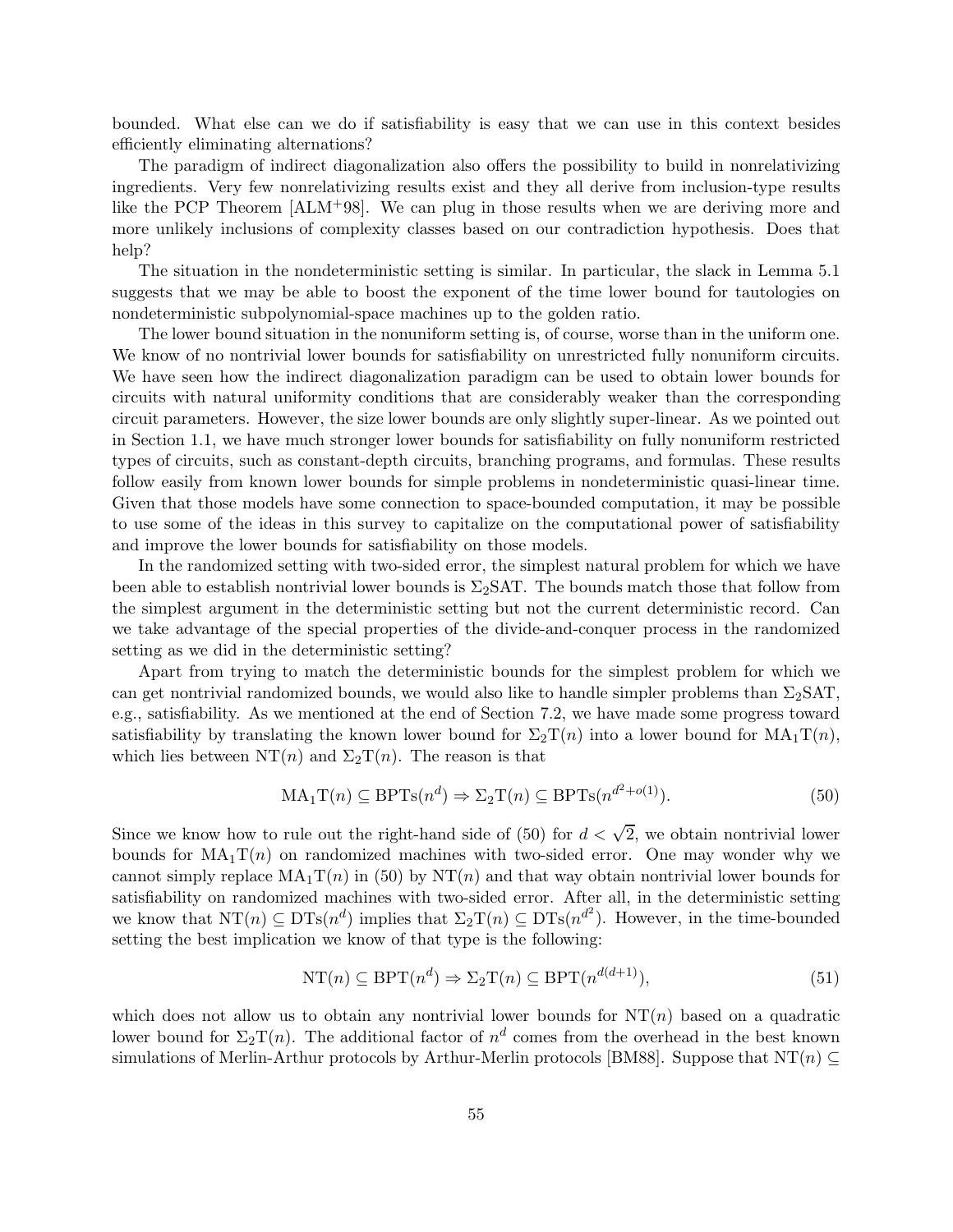$BPT(n^d)$ , and consider a  $\Sigma_2T(n)$ -computation. Using the hypothesis, we can replace the computation after the existential phase by a  $BPT(n^d)$ -computation, resulting in an overall Merlin-Arthur protocol that guesses  $O(n)$  bits and runs in time  $O(n^d)$ . We then transform the Merlin-Arthur protocol into an equivalent Arthur-Merlin protocol. As we discuss below, the best transformation we know blows up the running time by the number of bits Merlin guesses, i.e., we obtain an Arthur-Merlin protocol that runs in time  $O(n^{d+1})$ . Applying the hypothesis once more to the Merlin phase of the latter protocol results in a final  $BPT(n^{d(d+1)})$ -algorithm.

The most efficient way we know to transform a Merlin-Arthur protocol into an equivalent Arthur-Merlin protocol first reduces the error probability of the Merlin-Arthur protocol to less than one out of the number of possible messages Merlin can send to Arthur. Once the probability of convincing Arthur of an incorrect claim is so small, switching the parties' order does not give Merlin an unfair advantage. The error reduction requires taking the majority vote of a number of parallel trials which is of the order of the number of bits that Merlin sends to Arthur, resulting in such an overhead factor for the final Arthur-Merlin simulation. Other known transformations, e.g., based on extractors [GZ97] or on pseudorandom generators [NW94], involve overhead factors that are at least as large. In fact, Diehl [Die07] argued that every simulation of the above type that is blackbox – which all of the known simulations are – has to incur an overhead factor of the number of bits Merlin sends to Arthur. This suggest that we should either look for non-blackbox transformations or exploit the space bound in a substantial way in the transformation. As for the latter, Viola [Vio07] established a similar quadratic time lower bound for blackbox simulations of BPT(n) on  $\Sigma_2$ -machines, but we have seen in Section 7.1 that we can simulate BPTs(n) on  $\Sigma_2$ -machines in time  $n^{1+o(1)}$ .

In the quantum setting, the simplest problem for which we have nontrivial lower bounds is MajMajSAT. The result follows from a similar lower bound on randomized machines with unbounded error. One might hope that our paradigm would allow us to deduce lower bounds for the simpler problem MajSAT on randomized machines with unbounded error. In the quantum setting we have some tools at our disposal that may help. For example, we know that BQP is low for PP, i.e.,  $PP^{BQP} \subseteq PP$  [FR90]. Thus, an efficient quantum algorithm for MajSAT implies an efficient quantum algorithm for MajMajSAT since the latter is in

$$
PP^{PP} \subseteq PP^{MajSAT} \subseteq PP^{BQP} \subseteq PP \subseteq P^{MajSAT} \subseteq BQP.
$$

Unfortunately, the lowness result involves time-expensive amplification and the time bounds for MajMajSAT we can handle are only slightly super-linear so we cannot conclude lower bounds for MajSAT right away. There is hope, though.

An different problem we may be able to handle in the quantum setting is  $Mod<sub>2</sub>SAT$ . A more ambitious goal would be to obtain lower bounds on quantum machines for  $\Sigma_k$ SAT or even for satisfiability. It seems unlikely that our paradigm can yield those without first showing how to efficiently simulate quantum computations in the polynomial-time hierarchy, which we currently do not know and about which there is not even a consensus in the community that such simulations should exist.

Finally, besides quantitative improvements in the lower bounds for relatively simple problems on various models of computation, there is another direction we can take: establishing qualitatively much stronger bounds for much harder problems. For example, in the deterministic setting it makes sense to consider problems that are as close as possible to linear space in power. For problems in linear space the space hierarchy theorem trivially implies time lower bounds on sublinear-space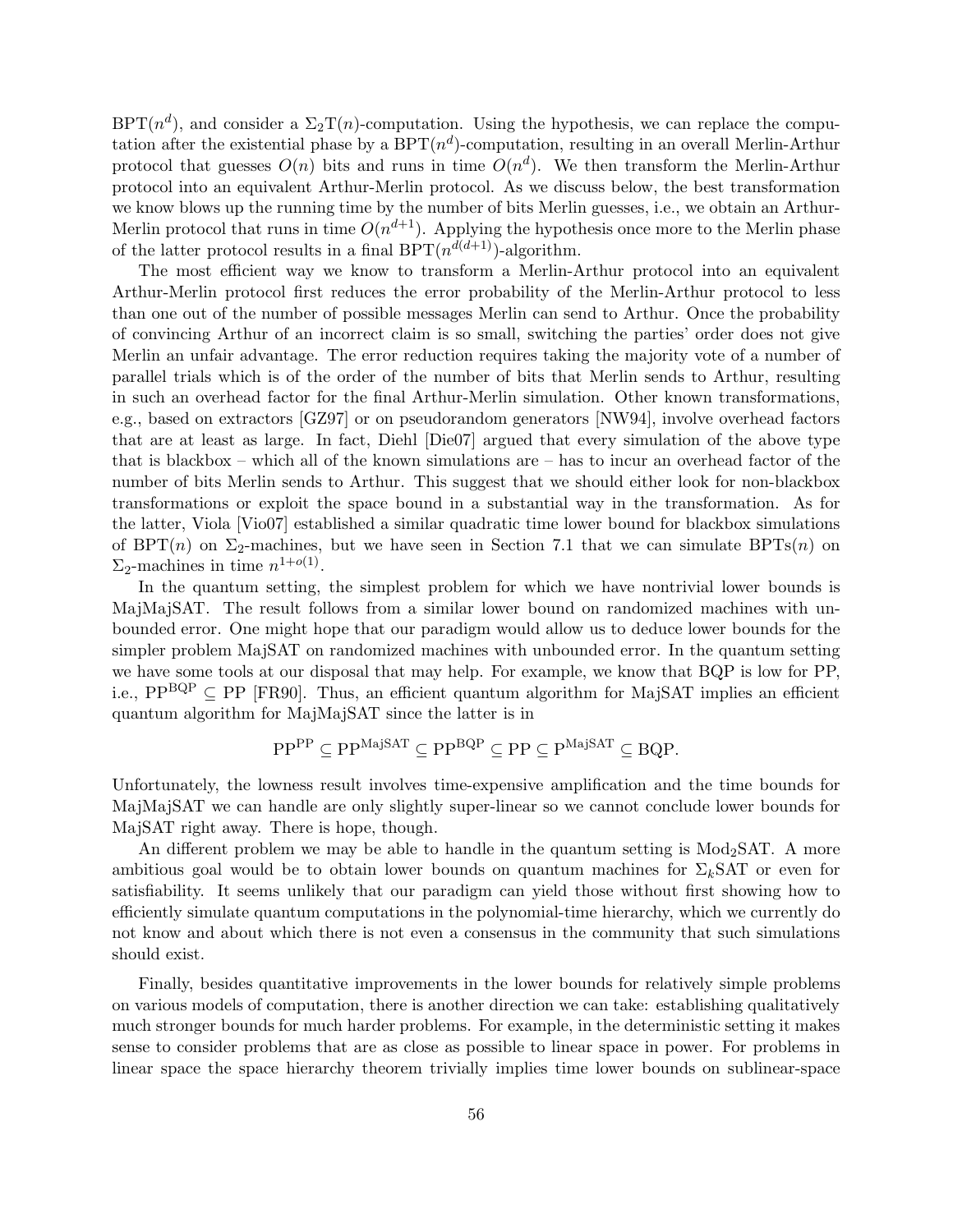algorithms – no amount of time will suffice – so it does not make sense to consider those. Good candidate problems include MajSAT and Mod<sub>2</sub>SAT. By Toda's Theorem [Tod91],  $\Sigma_k$ SAT efficiently reduces to Mod<sub>2</sub>SAT under randomized reductions and to MajSAT under deterministic reductions. In Section 4.2 we stated a time lower bound that lies somewhere between  $n^k$  and  $n^{k+1}$  for  $\Sigma_k$ SAT on subpolynomial-space machines. This suggests an approach for establishing superpolynomial time lower bounds for algorithms that solve Mod<sub>2</sub>SAT or MajSAT in subpolynomial space.

A critical question is whether the reductions from  $\Sigma_k$ SAT to Mod<sub>2</sub>SAT and MajSAT are sufficiently efficient. Recall that Toda's Theorem consists of two steps, namely (i) the inclusion of the polynomial-time hierarchy in BPP<sup>Mod<sub>2</sub>SAT</sup> and (ii) the inclusion of the latter class in P<sup>PP</sup>. The first step seems to be the bottleneck for our purposes. Say that the first step shows that

$$
\Sigma_k \mathcal{T}(n) \subseteq \text{BPT}(n^{a_k})^{\text{Mod}_2 \text{SAT}} \tag{52}
$$

for some constants  $a_k$ . Given the above lower bounds for  $\Sigma_k$ SAT we need  $a_k$  to be roughly under k to have any hope in succeeding. Moreover, having  $a_k = o(k)$  suffices to realize our goal. This is because (52) and the hypothesis that MajSAT has a  $DTs(n^d)$ -algorithm lead to the inclusions

$$
\Pi_k \mathcal{T}(n^k) \subseteq \text{BPT}(n^{ka_k})^{\text{Mod}_2 \text{SAT}} \subseteq \text{DTs}(n^{ka_k(d+1)d+o(1)}) \subseteq \Sigma_k \mathcal{T}(n^{a_k(d+1)d+o(1)}).
$$
 (53)

The second inclusion follows by applying the hypothesis twice based on the fact that MajSAT allows us to efficiently compute  $Mod_2SAT$  using binary search, and to simulate randomized computations with two-sided error. The last inclusion follows from the simple speedup mentioned at the beginning of Section 4.2. The resulting inclusion (53) contradicts Lemma 3.1 as long as  $a_k(d+1)d < k$ , which happens for every d and large enough k provided  $a_k = o(k)$ .

Toda's original construction [Tod91] yields  $a_k = \Theta(2^k)$ . It iterates a quadratic randomized reduction from satisfiability to Mod<sub>2</sub>SAT based on the Valiant-Vazirani randomized pruning procedure [VV86]. If we replace that reduction by a quasi-linear variant [NRS95], we can reduce  $a_k$ to  $k + o(1)$ . Other proofs that yield about the same value for  $a_k$  exist (see [KVVY93], for example). Reducing  $a_k$  further seems to require getting around the same amplification bottleneck that underlies the efficient transformation of Merlin-Arthur into equivalent Arthur-Merlin protocols as discussed earlier in this section. Using operator notation, the variant of Toda's construction yields the inclusion  $\Sigma_k \mathrm{T}(n) \subseteq (\mathrm{BP \cdot \oplus})^k \cdot \mathrm{DT}(n^{1+o(1)})$ . Whereas before we had to efficiently swap Arthur and Merlin operators, here we need to efficiently swap BP-operators and parity-operators  $(\oplus)$  so as to end up with a final  $BP \cdot \oplus$ -computation. We know how to do each swap at the cost of a factor  $n$  in running time using amplification. The question is how to do better.

# Acknowledgments

I would like to thank Madhu Sudan for the opportunity and incentive to write this survey, James Finlay for his patience while I was writing it, all my coauthors for their collaboration and discussions that shaped my understanding of the subject, Scott Diehl and Madhu Sudan for helpful comments, and – last but not least – Tom Watson for his very careful proofreading and excellent suggestions.

# References

[ADH97] L. Adleman, J. DeMarrais, and M. Huang. Quantum computability. SIAM Journal on Computing, 26:1524–1540, 1997.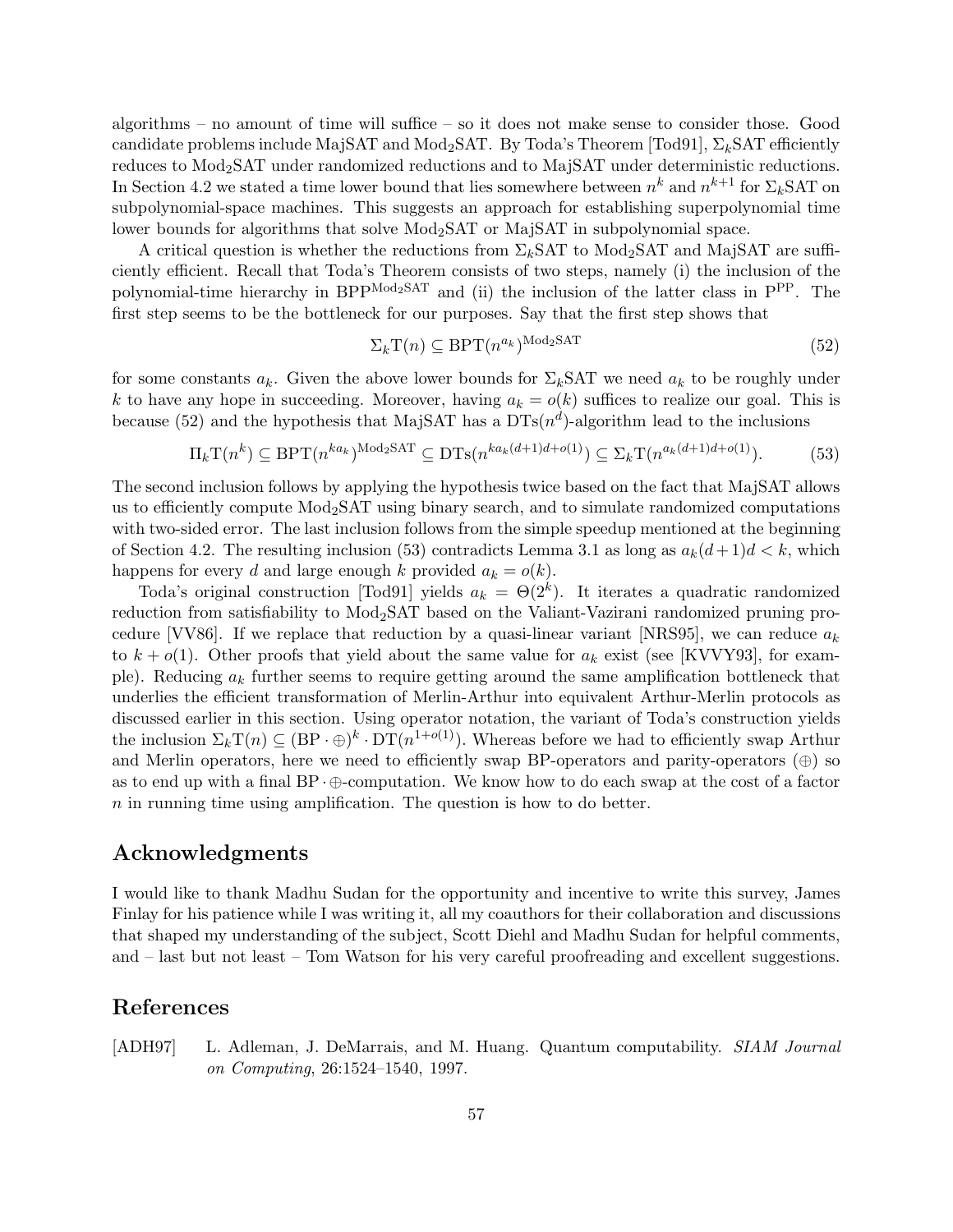- [Ajt99] M. Ajtai. A non-linear time lower bound for Boolean branching programs. In Proceedings of the 40th IEEE Symposium on Foundations of Computer Science, pages 60–70. IEEE, 1999.
- [AKR+01] E. Allender, M. Koucky, D. Ronneburger, S. Roy, and V. Vinay. Time-space tradeoffs in the counting hierarchy. In Proceedings of the 16th IEEE Conference on Computational Complexity, pages 295–302. IEEE, 2001.
- [ALM+98] S. Arora, C. Lund, R. Motwani, M. Sudan, and M. Szegedy. Proof verification and the hardness of approximation problems. *Journal of the ACM*, 45(3):501–555, 1998.
- [Bab85] L. Babai. Trading group theory for randomness. In Proceedings of the 17th ACM Symposium on the Theory of Computing, pages 421–429. ACM, 1985.
- [BM88] L. Babai and S. Moran. Arthur-Merlin games: a randomized proof system, and a hierarchy of complexity classes. Journal of Computer and System Sciences, 36:254– 276, 1988.
- [BS90] R. Boppana and M. Sipser. Complexity of finite functions. In J. van Leeuwen, editor, Handbook of Theoretical Computer Science, pages 758–804. MIT Press, 1990.
- [BSSV03] P. Beame, M. Saks, X. Sun, and E. Vee. Time-space trade-off lower bounds for randomized computation of decision problems. Journal of the ACM, 50(2):154–195, 2003.
- [BV97] E. Bernstein and U. Vazirani. Quantum complexity theory. SIAM Journal on Computing, 26:1411–1473, 1997.
- [CDL01] A. Chiu, G. Davida, and B. Litow. Division in logspace-uniform NC<sup>1</sup>. Theoretical Informatics and Applications, 35:259–276, 2001.
- [Chi95] A. Chiu. Complexity of parallel arithmetic using the Chinese remainder representation. Master's thesis, University of Wisconsin-Milwaukee, 1995.
- [CLRS01] T. Cormen, C. Leiserson, R. Rivest, and C. Stein. Introduction to Algorithms. MIT Press, second edition, 2001.
- [Coo71] S. Cook. The complexity of theorem-proving procedures. In Proceedings of the 3rd ACM Symposium on the Theory of Computing, pages 151–158. ACM, 1971.
- [Coo73] S. Cook. A hierarchy theorem for nondeterministic time complexity. Journal of Computer and System Sciences, 7:343–353, 1973.
- [Coo88] S. Cook. Short propositional formulas represent nondeterministic computations. Information Processing Letters, 26:269–270, 1988.
- [CW89] A. Cohen and A. Wigderson. Dispersers, deterministic amplification, and weak random sources. In Proceedings of the 30th IEEE Symposium on Foundations of Computer Science, pages 14–19. IEEE, 1989.
- [Die07] S. Diehl. Lower bounds for swapping Arthur and Merlin. In Proceedings of the 11th International Workshop on Randomized Techniques in Computation, pages 449–463. Springer-Verlag, 2007.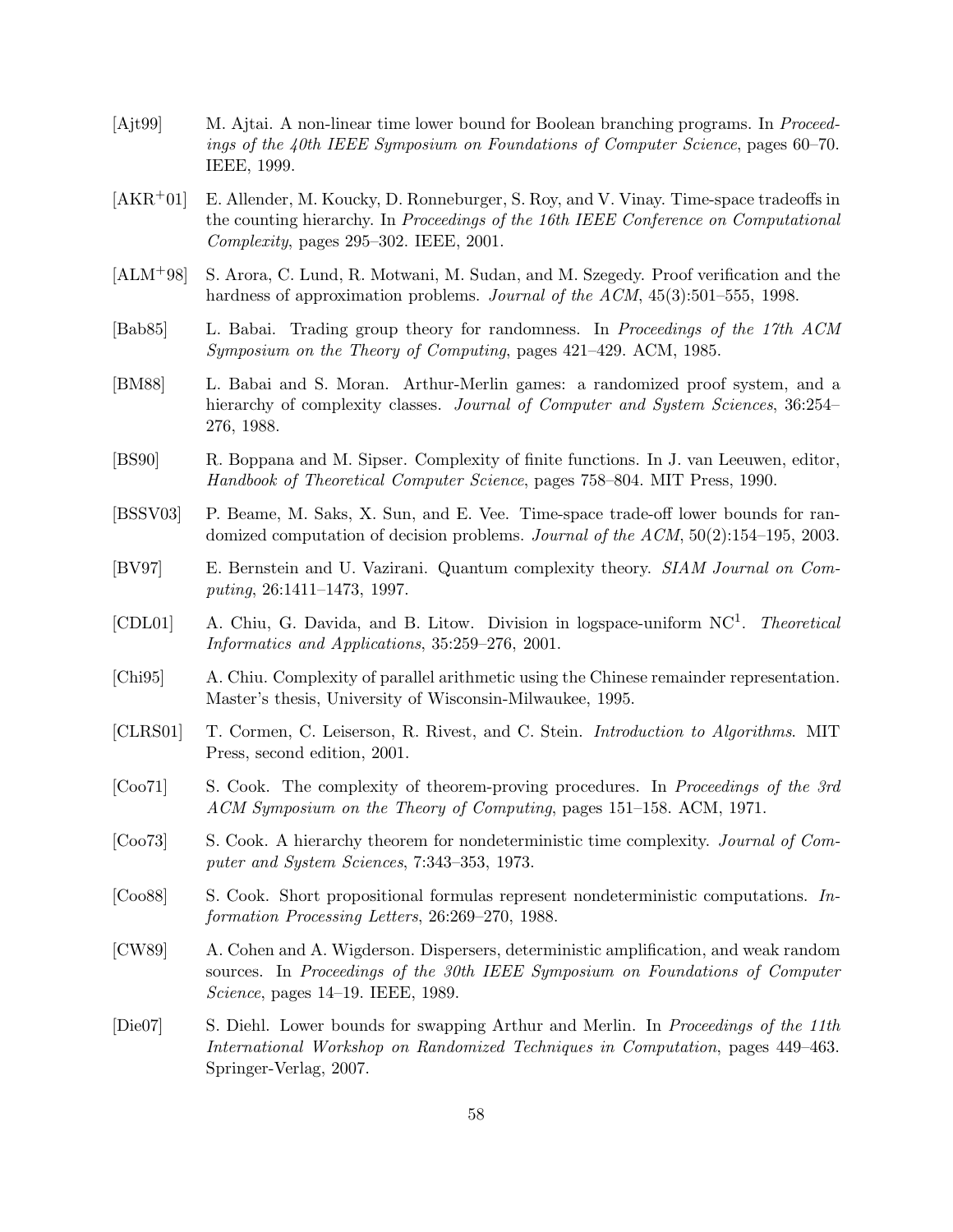- [DvM06] S. Diehl and D. van Melkebeek. Time-space lower bounds for the polynomial-time hierarchy on randomized machines. SIAM Journal on Computing, 36:563-594, 2006.
- [DvMW07] S. Diehl, D. van Melkebeek, and R. Williams. A new time-space lower bound for nondeterministic algorithms solving tautologies. Technical Report 1601, Department of Computer Sciences, University of Wisconsin-Madison, 2007.
- [FLvMV05] L. Fortnow, R. Lipton, D. van Melkebeek, and A. Viglas. Time-space lower bounds for satisfiability. *Journal of the ACM*,  $52:835-865$ ,  $2005$ .
- [For00] L. Fortnow. Time-space tradeoffs for satisfiability. Journal of Computer and System Sciences, 60:337–353, 2000.
- [FR90] L. Fortnow and J. Rogers. Complexity limitations on quantum computations. Journal of Computer and System Sciences, 59:240–252, 1990.
- [FvM00] L. Fortnow and D. van Melkebeek. Time-space tradeoffs for nondeterministic computation. In Proceedings of the 15th IEEE Conference on Computational Complexity, pages 2–13. IEEE, 2000.
- [GG81] O. Gabber and Z. Galil. Explicit constructions of linear-sized superconcentrators. Journal of Computer and System Sciences, 22:407–420, 1981.
- [GZ97] O. Goldreich and D. Zuckerman. Another proof that BPP ⊆ PH (and more). Technical Report TR-97-045, Electronic Colloquium on Computational Complexity, 1997.
- [HAB02] W. Hesse, E. Allender, and D. Mix Barrington. Uniform constant-depth threshold circuits for division and iterated multiplication. Journal of Computer and System Sciences, 65:695–712, 2002.
- [Has98] J. Hastad. The shrinkage exponent of de Morgan formulas is 2. SIAM Journal on Computing, 27:48–64, 1998.
- [Hes01] W. Hesse. Division is in uniform TC<sup>0</sup>. In Proceedings of the 28th International Colloquium On Automata, Languages and Programming, pages 104–114. Springer-Verlag, 2001.
- [HS66] F. Hennie and R. Stearns. Two-tape simulation of multitape Turing machines. Journal of the ACM, 13:533–546, 1966.
- [INW94] R. Impagliazzo, N. Nisan, and A. Wigderson. Pseudorandomness for network algorithms. In Proceedings of the 26th ACM Symposium on the Theory of Computing, pages 356–364. ACM, 1994.
- [IZ89] R. Impagliazzo and D. Zuckerman. How to recycle random bits. In *Proceedings of the* 30th IEEE Symposium on Foundations of Computer Science, pages 248–253. IEEE, 1989.
- [Kan84] R. Kannan. Towards separating nondeterminism from determinism. Mathematical Systems Theory, 17:29–45, 1984.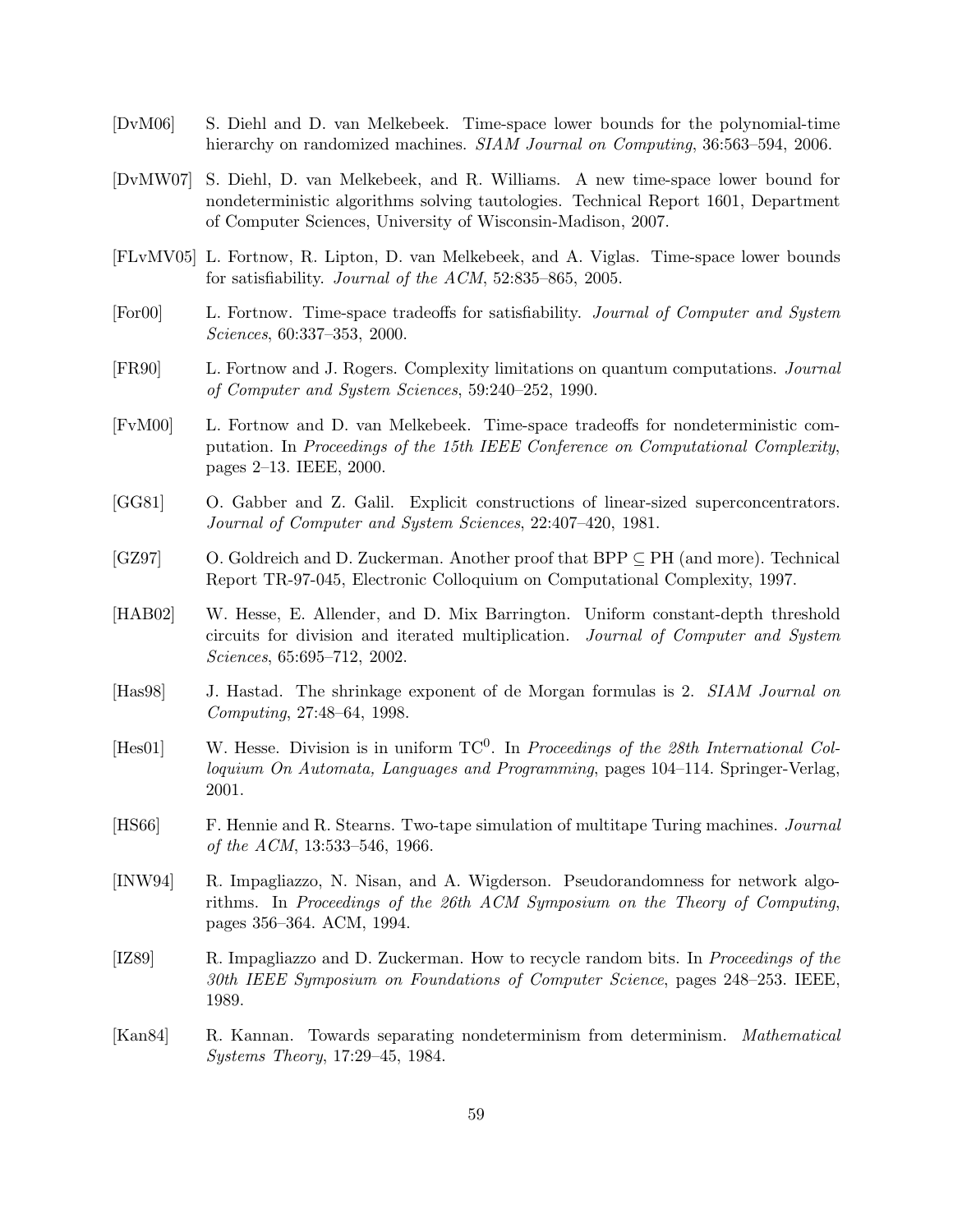- [Kit97] A. Kitaev. Quantum computations: Algorithms and error correction. Russian Mathematical Surveys, 52:1191–1249, 1997.
- [KL82] R. Karp and R. Lipton. Turing machines that take advice. L'Enseignement *Mathématique,*  $28(2):191-209$ , 1982. A preliminary version appeared in STOC 1980.
- [KSV02] A. Kitaev, A. Shen, and M. Vyalyi. Classical and Quantum Computation. American Mathematical Society, 2002.
- [KVVY93] R. Kannan, H. Venkateswaran, V. Vinay, and A. Yao. A circuit-based proof of Toda's theorem. Information and Computation, 104:271–276, 1993.
- [Lau83] C. Lautemann. BPP and the polynomial hierarchy. *Information Processing Letters*, 17:215–217, 1983.
- [LV99] R. Lipton and A. Viglas. On the complexity of SAT. In Proceedings of the 40th IEEE Symposium on Foundations of Computer Science, pages 459–464. IEEE, 1999.
- [Mar73] G. Margulis. Explicit construction of concentrators. Problems of Information Transmission, 9:325–332, 1973.
- [vM04] D. van Melkebeek. Time-space lower bounds for NP-complete problems. In G. Paun, G. Rozenberg, and A. Salomaa, editors, Current Trends in Theoretical Computer Science, pages 265–291. World Scientific, 2004.
- [vMP07] D. van Melkebeek and K. Pervyshev. A generic time hierarchy for semantic models with one bit of advice. Computational Complexity, 16:139-179, 2007.
- [vMW07] D. van Melkebeek and T. Watson. A quantum time-space lower bound for the counting hierarchy. Technical Report 1600, Department of Computer Sciences, University of Wisconsin-Madison, 2007.
- [NC00] M. Nielsen and I. Chuang. Quantum Computation and Quantum Information. Cambridge University Press, 2000.
- [Nep70] V. Nepomnjascii. Rudimentary predicates and Turing calculations. Soviet Mathematics–Doklady, 11:1462–1465, 1970.
- [Nis92] N. Nisan. Pseudorandom generators for space-bounded computation. Combinatorica, 12:449–461, 1992.
- [Nis94] N. Nisan. RL  $\subseteq$  SC. Computational Complexity, 4:1–11, 1994.
- [NRS95] A. Naik, K. Regan, and D. Sivakumar. On quasilinear-time complexity theory. Theoretical Computer Science, 148:325–349, 1995.
- [NW94] N. Nisan and A. Wigderson. Hardness vs. randomness. Journal of Computer and System Sciences, 49:149–167, 1994.
- [PF79] N. Pippenger and M. Fischer. Relations among complexity measures. Journal of the ACM, 26:361–381, 1979.